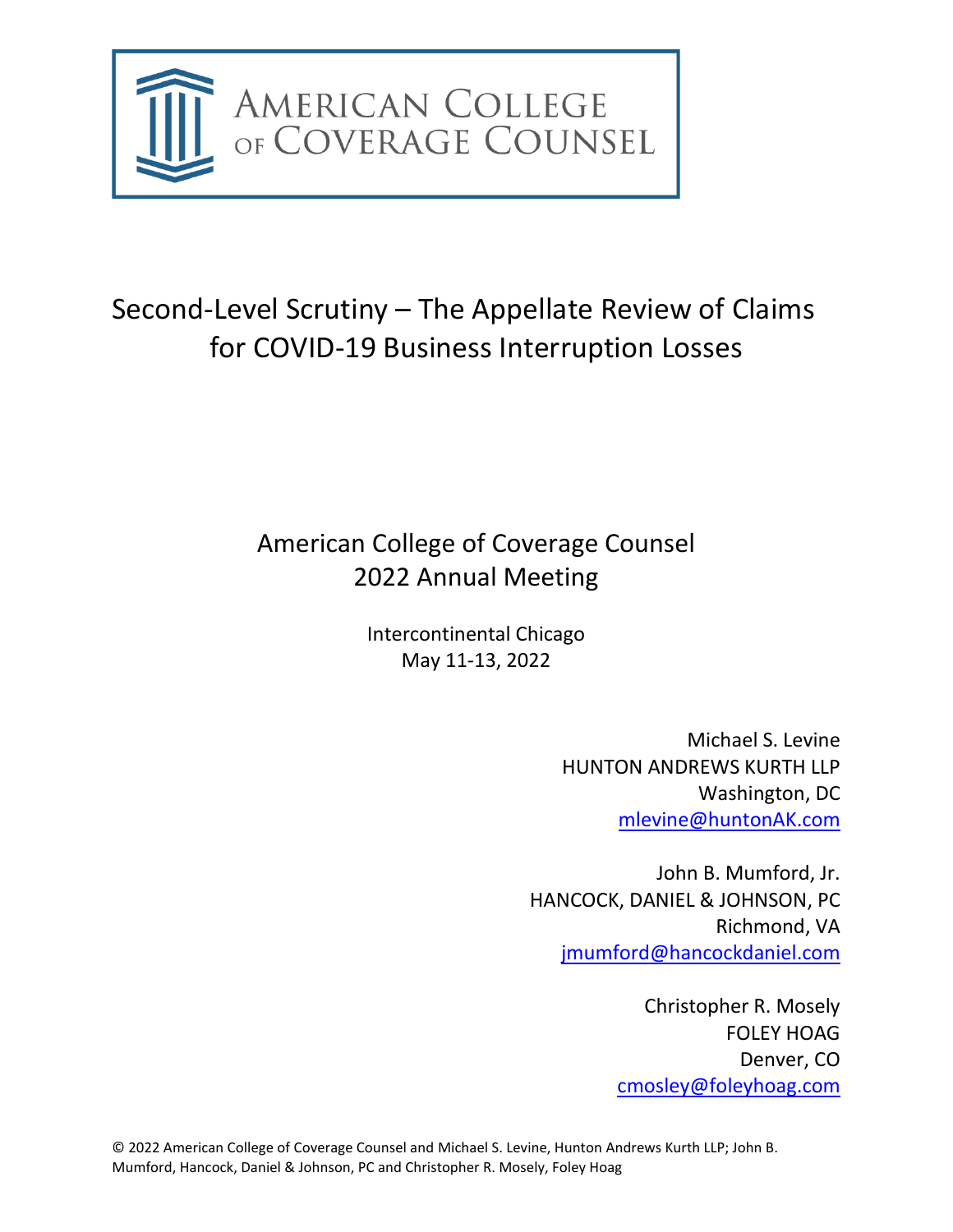

# **CONTENTS**

- 1. Lessons From Losses: What Insurers Can Glean From Pro-Policyholder Rulings in U.S. Coronavirus Business Interruption Coverage Disputes – John B. Mumford, Jr.
- 2. Federal Courts Make 2 Basic Errors In Virus Coverage Rulings – *Law360* commentary by Lorelie S. Masters, Michael S. Levine and Nicholas Stellakis, Sept. 30, 2021
- 3. *COUCH'S* "PHYSICAL ALTERATION" FALLACY: ITS ORIGINS AND CONSEQUENCES – Richard P. Lewis, Lorelie S. Masters, Scott D. Greenspan and Chris Kosak, *Tort Trial & Insurance Practice Law Journal*, Fall 2021 (56:3)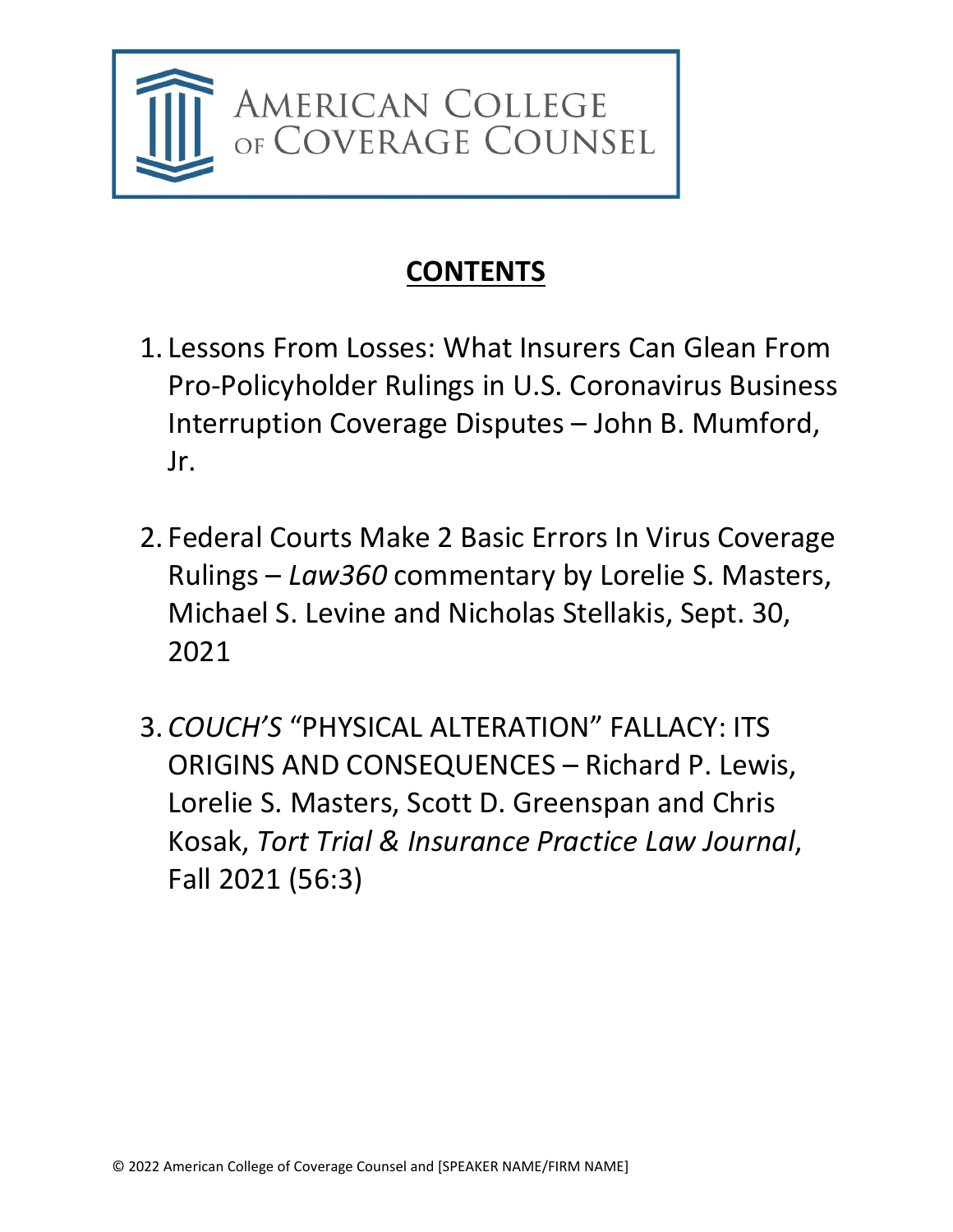# **Lessons From Losses: What Insurers Can Glean From Pro-Policyholder Rulings in U.S. Coronavirus Business Interruption Coverage Disputes**

John B. Mumford, Jr.

Hancock, Daniel & Johnson, P.C. 4701 Cox Road, Suite 400 Glen Allen, Virginia 23060 (804) 967-9604 [jmumford@hancockdaniel.com](mailto:jmumford@hancockdaniel.com)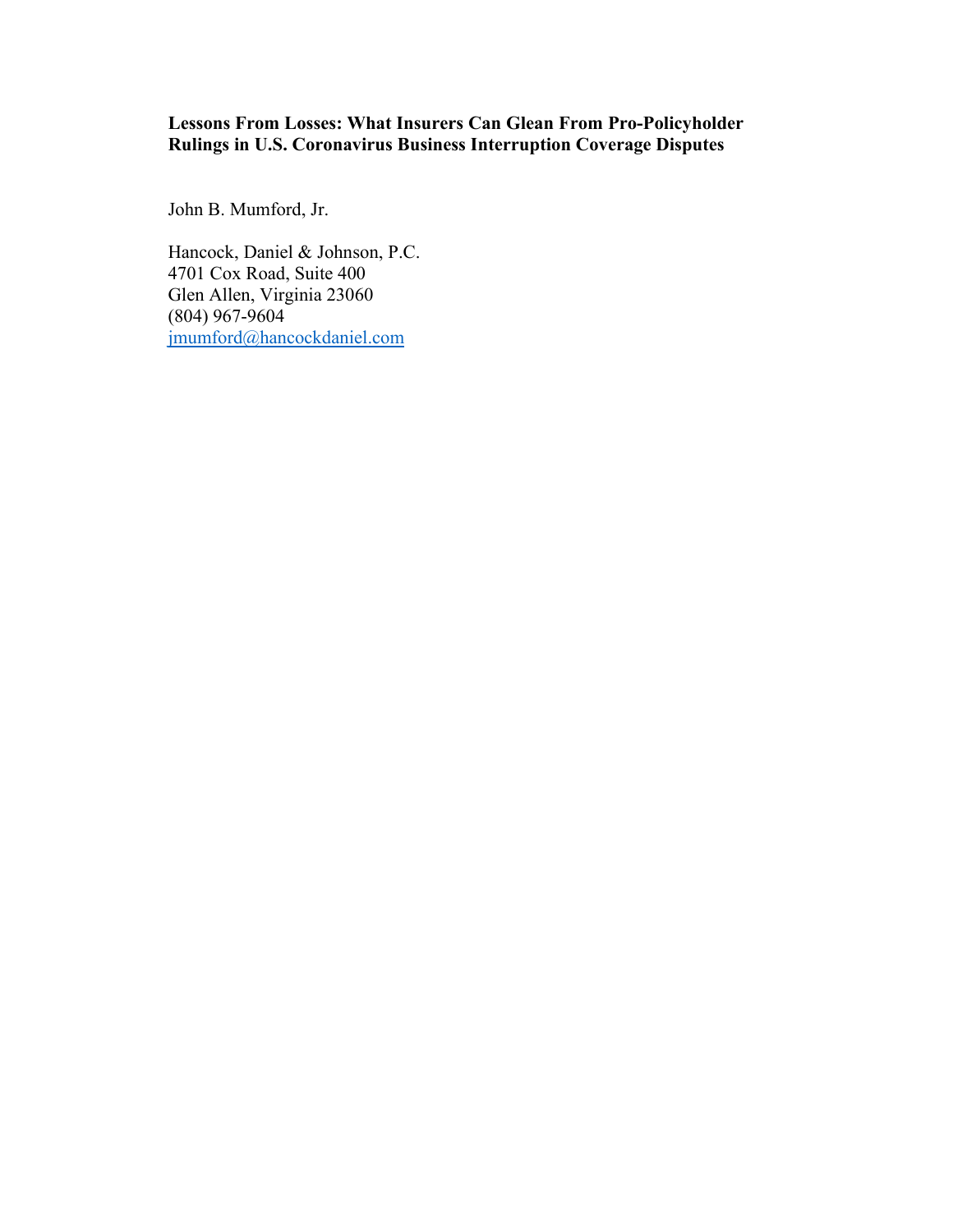## **Introduction**

As of early October 2021, over 1,900 lawsuits have been brought on the issue of whether the business interruption (business income and extra expense) coverages found in most commercial property insurance policies afford coverage to policyholder-businesses for income lost due to the COVID-19 pandemic and resulting shutdown/restriction orders. By and large, most courts have held in favor of insurers, finding that there is no coverage for COVID-19-related income losses under these coverages. To date, federal and state courts across the country have granted nearly 500 motions to dismiss and 29 summary judgment motions for insurance carriers. Tom Baker, *Covid Coverage Litigation Tracker*, U. Pa., [https://cclt.law.upenn.edu/judicial-rulings/.](https://cclt.law.upenn.edu/judicial-rulings/) (last visited Oct. 5, 2021).

However, some federal and state courts have found the insureds' allegations of "physical loss of or damage to property" sufficient to survive early dispositive motions and allowed the parties to progress to discovery. Additionally, several courts have granted policyholders' summary judgment motions holding that income losses resulting from the pandemic and orders are covered under these business interruption policy provisions. By current estimates, courts across the country have denied fifty-four motions to dismiss in favor of policyholders and denied one summary judgment motion in favor of policyholders, and at least ten policyholder summary judgment motions have been granted. *Id.*

Although the overwhelming majority of decisions have favored insurance carriers on this issue, the battle still rages. And while the pro-insurer decisions are excellent guideposts for insurers and their outside counsel facing COVID-19 business interruption claims, there is also much that we can learn from the pro-policyholder decisions and the arguments that those courts found compelling.

## Lessons Learned

## 1) Venue Considerations

The federal forum has undoubtedly favored insurers. It is estimated that of all cases filed, 90% of cases filed in federal courts have been decided in favor of the insurer, as compared to 75% of cases filed in state courts. Judy Greenwald, *Early COVID-19 rulings tilt to insurers*, Business Insurance (Sept. 21, 2021), https://www.businessinsurance.com/article/20210901/NEWS06/912344081/Early -COVID-19-business-interruption-court-rulings-tilt-to-insurers-; *see supra* Baker, *Covid Coverage Litigation Tracker*. Specifically, of the approximately 486 motions to dismiss (or motions for judgment on the pleadings) granted in favor of carriers, federal courts account for roughly 402 of those pro-carrier decisions, whereas state courts account for only eighty-four pro-carrier decisions. Of the few motions to dismiss (or motions for judgment on the pleadings) denied in favor of policyholders, state courts account for thirty-two pro-policyholder decisions as compared to the twenty-two pro-policyholder decisions in federal courts. Perhaps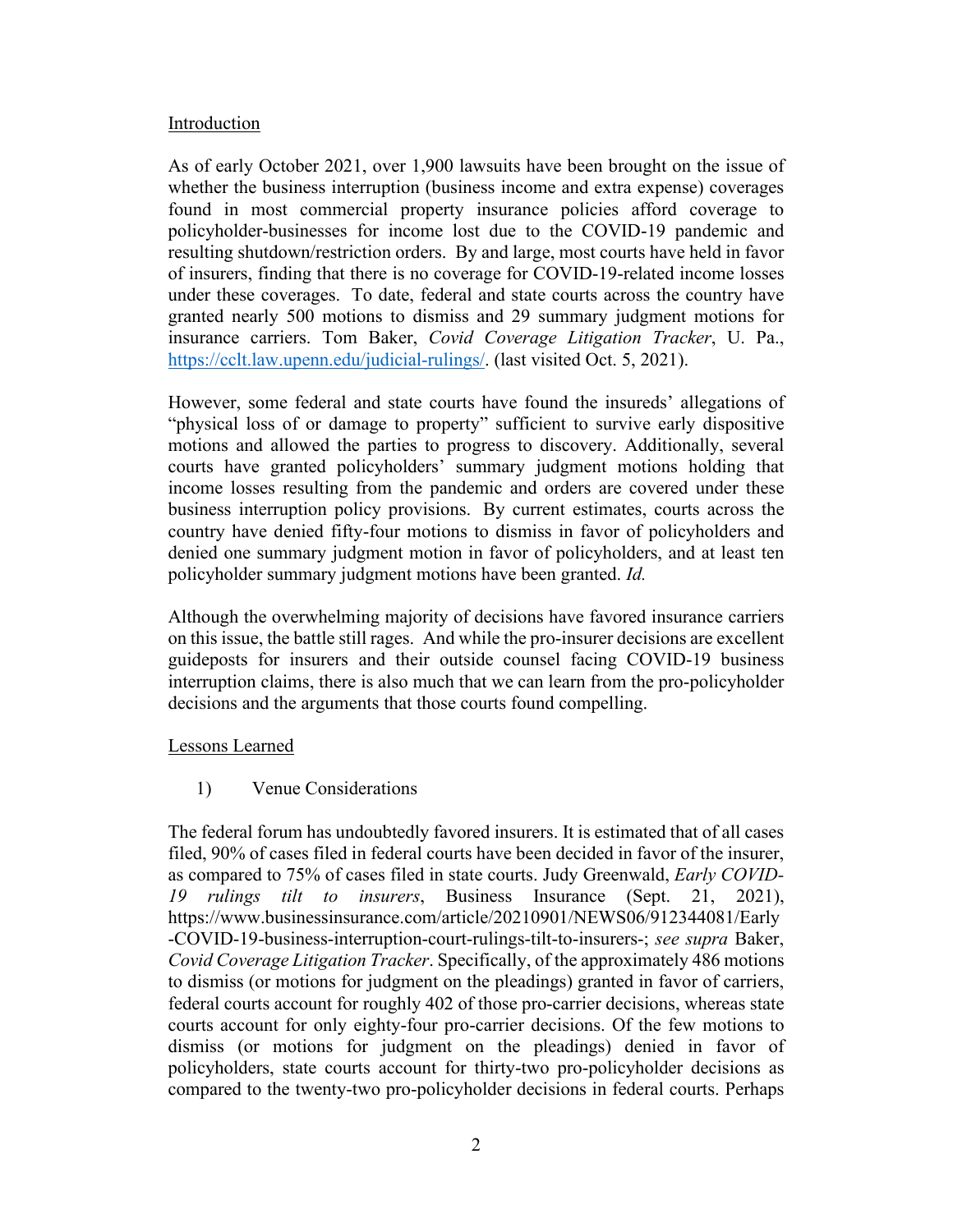one of the most telling metrics is the motion for summary judgment. All but one of the pro-policyholder decisions on summary judgment motions have been granted in state court.

|                                  | Virus exclusion in policy |                      | No virus exclusion in policy |                      |
|----------------------------------|---------------------------|----------------------|------------------------------|----------------------|
|                                  | <b>State Court</b>        | <b>Federal Court</b> | <b>State Court</b>           | <b>Federal Court</b> |
| <b>MTD</b> granted               | 376                       |                      | 179                          |                      |
|                                  | 57                        | 319                  | 40                           | 139                  |
| <b>MTD</b> denied                | 26                        |                      | 31                           |                      |
|                                  | 13                        | 13                   | 19                           | 12                   |
| <b>Insurer MSJ granted</b>       | 24                        |                      | 11                           |                      |
|                                  | 12                        | 12                   | 7                            | $\overline{4}$       |
| Insurer MSJ granted in part      | 1                         |                      | 3                            |                      |
|                                  | $\mathbf{0}$              | 1                    | $\overline{2}$               | 1                    |
| Policyholder MSJ granted in part | 3                         |                      | 7                            |                      |
|                                  | $\overline{2}$            | 1                    | 7                            | $\bf{0}$             |

*Source: Baker, Covid Cov. Lit. Tracker 1*

Legal scholars and experts have not reached a clear consensus as to the reason for the discrepancy between state and federal court decisions, but the pattern is worthy of note as it may be in the best interest of carriers to remove to federal court as soon as possible. For example, in some places, state courts have denied insurance company motions to dismiss while federal courts located in those same states have granted such motions (i.e., California, Florida, New Jersey, North Carolina, Ohio, Pennsylvania, and Texas). This intra-state discordance among the jurisdictions may be explained by a number of variables, including variations in policy language (i.e., the presence or absence of a virus exclusion or an anti-concurrent causation clause), differences in state and federal motion to dismiss/demurrer standards, and state specific doctrines (i.e., regulatory estoppel in New Jersey).

Accordingly, it is incumbent upon counsel for insurers to know the venue and assess or adjust their defense strategy to include a timely removal, if prudent and possible.

# 2) Loss of Use Arguments

One of the common arguments policyholders make in COVID-19 business interruption litigation is that the use of the conjunction "or" in the "direct physical loss of or damage to" indicates that "direct physical loss of" and "damage to" provide alternative means of coverage. Several courts have accepted this argument, concluding that "physical loss" must not be synonymous with "physical damage" to avoid rendering one of the terms as surplusage or duplicative. That is, the inclusion of both terms in the coverage provision indicates that the drafters of the policies intended that the term "physical loss" has a different meaning than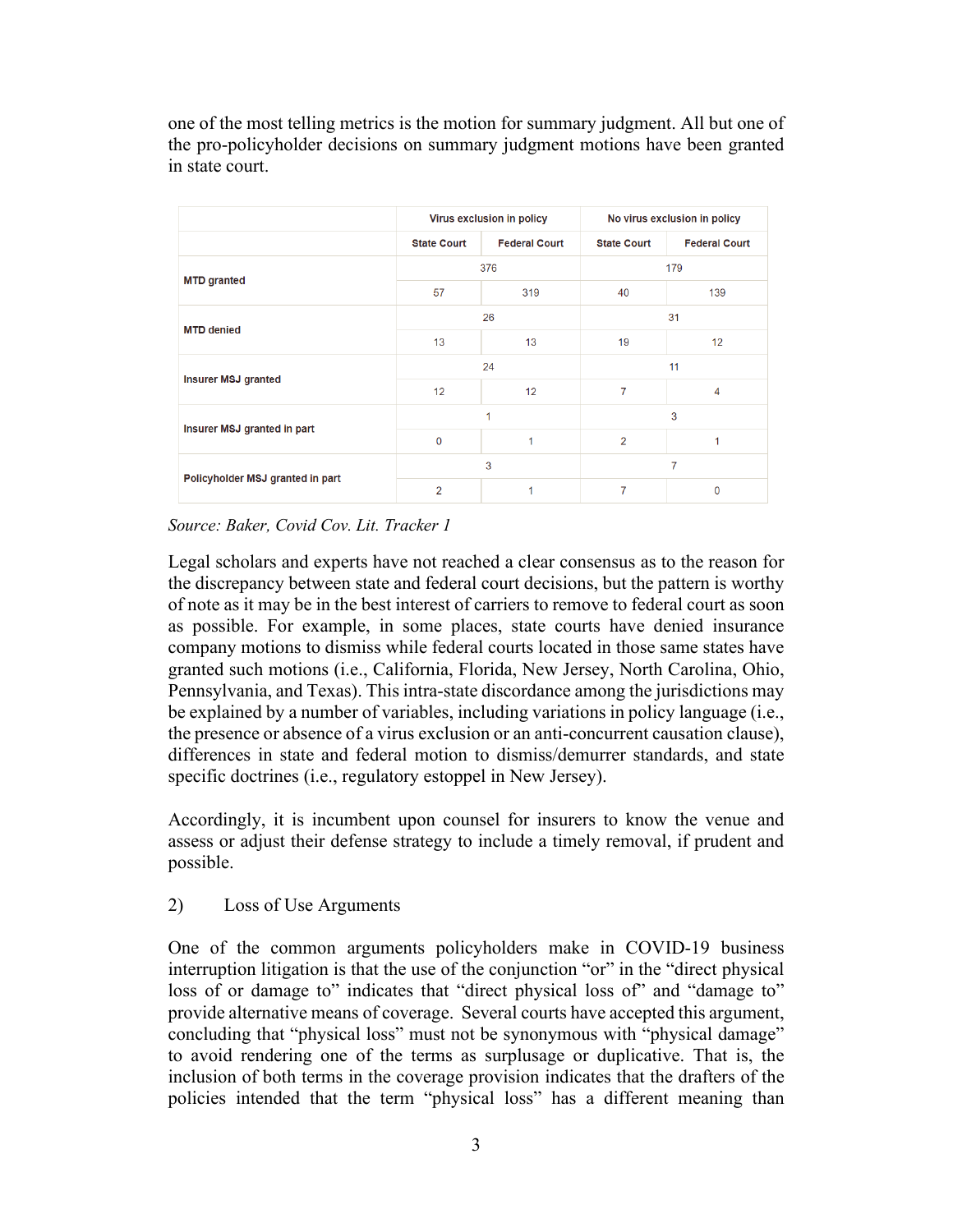"damage to" such as to broaden the scope of coverage. *See* Order at 4, *Hill & Stout PLLC v. Mut. of Enumclaw Ins. Co.*, No. 20-2-07925-1 SEA (Wash. Sup. Ct., Nov. 13, 2020); *Studio 417, Inc., et al., v. The Cincinnati Ins. Co.*, 478 F. Supp. 3d 794, 802 (W.D. Mo. 2020) ("[T]he Policies provide coverage for 'accidental physical loss *or* accidental physical damage.' Defendant conflates 'loss' and 'damage' in support of its argument that the Policies require a tangible, physical alteration. However, the Court must give meaning to both terms.").

These courts have found that the dictionary definition of the word "loss" typically includes terms or phrases such as "deprivation" and/or "the act of losing possession". *See Blue Springs Dental Care, LLC, et al., v. Owners Ins. Co.*, 488 F. Supp. 3d 867, 873-74 (W.D. Mo. 2020); Mem. & Order at 11, *Timothy A. Ungarean, DMD, et al., v. CNA and Valley Forge Ins. Co.*, No. GD-20-006544, 2021 Pa. Dist. & Cnty. Dec. LEXIS 2, at \*13-14 (Pa. Com. Pl. Mar. 22, 2021). Thus, these courts have concluded that the phrase "direct physical loss" includes the insureds' inability to use or possess something physical, real, tangible, or material, resulting from the alleged cause (with or without the intervention of other conditions, depending on the causation language in the policy) – such that the insured's inability to use its space as intended constitutes a physical loss. *See* Order & Op. at 6-7, *The Cherokee Nation et al., v Lexington Ins. Co., et al.*, No. CV-20- 150 (Cherokee Cty., Okla., Jan. 29, 2021).

For example, in *Brown's Gym, Inc. v. The Cincinnati Insurance Company*, the Pennsylvania state court judge overruled the carrier's demurrer, finding that the insured's specific averments that the "continuous presence" of the virus on the insured premises rendered the property "unusable, unsafe, inaccessible, and unfit for its intended use" alleged "direct physical loss or damage" to its property were sufficient to trigger business interruption coverage. *Brown's Gym, Inc. v. The Cincinnati Ins. Co. et al.*, No. 20-CV-3113, 2020 WL 7646364, at \*2, 7 (Pa. Com. Pl., July 13, 2021).

Additionally, courts have found sufficient allegations of "physical loss" when the policyholders have asserted that the on-site service restrictions ordered by the government-imposed shutdowns forced a physical limitation on the insureds' ability to use (at least partially) their physical space. *See* Mem. Op. & Order at 21, *In re: Soc'y Ins. Co. COVID-19 Bus. Interruption Prot. Ins. Litig.*, MDL No. 2964, No. 20 C 5965 (N.D. Ill. Feb. 22, 2021) (order partially denying insurer's motions to dismiss and summary judgment motions targeting claims for business interruption coverage).

Other courts have held that the differing interpretations of "physical loss" advocated by insurers and policyholders means, at best, that the language is susceptible to multiple reasonable interpretations, and therefore, is ambiguous in its construction. *See*, *Hill & Stout PLLC*, Order at 4-5. Thus, they have interpreted the language in favor of coverage and ruled for policyholders.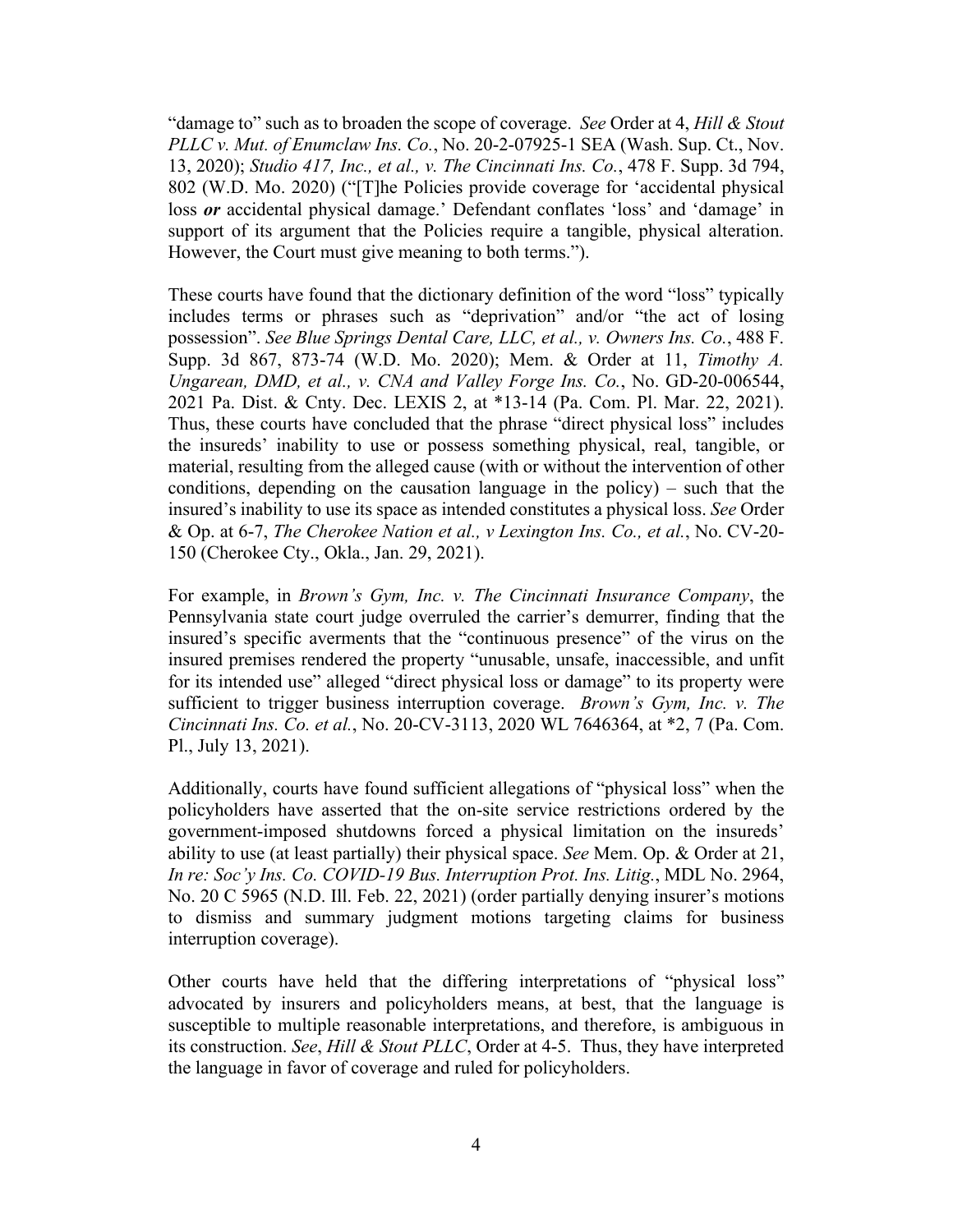The most important take away from these cases is that insurer-side counsel must be prepared to provide to the court an interpretation of the phrase "direct physical loss of or damage to" that is persuasive and non-repetitive. The first line of attack on this argument is to explain to courts how the phrase "direct physical loss of or damage to" is not repetitive. For example, when a fire completely destroys a building, it is more common parlance to say that the building was a loss, versus the building was damaged. As such, the phrase is not repetitive, but merely describes the array of undesirable events – "loss of or damage to" – which the policy covers. Further, applying standard rules of grammar, the word "physical" modifies both "loss of" and "damage to", requiring some physical alteration of property for this insuring phrase to be triggered. And moreover, a close examination of the facts (as existing and/or as alleged in the complaint) is appropriate to determine whether there was any actual loss of the policyholder's ability to use the property – especially in those cases where a court is inclined to follow the reasoning of those pro-policyholder cases discussed above.

## 3) Physical Damage Arguments

In response to arguments on the carrier side that there must be some physical alteration of property to trigger coverage for "direct physical loss of or damage to" property, policyholders have also creatively argued that SARS-COV2 (the virus that causes COVID-19) in fact causes physical alteration to property. Insureds seeking coverage have pointed to the actual physical nature of the virus and emphasized that the "physical loss or damage" requirement has been met because coronavirus particles in the air or surfaces on their premises have forced closures by attaching to and damaging their property. Mem. & Order at 8, *SWB Yankees, LLC v. CNA Fin. Corp.*, No. 20-CV-2155 (Pa. Com. Pl., Aug. 4, 2021); *Brown's Gym, Inc.*, Mem. & Order at 3.

For example, in *Studio 417 v. The Cincinnati Insurance Company*, the policyholders sought coverage for losses incurred when the pandemic and the resulting government shutdown orders forced the closure of their hair salons and restaurants. The federal district court denied the carrier's motion to dismiss and rejected its argument that the insureds failed to adequately allege a "physical loss" because "direct physical loss requires actual, tangible, permanent, physical alteration of property." *Studio 417, Inc.,* 478 F. Supp. 3d at 800-03. In a win for policyholders, the court ruled that the insureds had sufficiently alleged that COVID-19 particles attached to and damaged their property such as to constitute "physical damage" and that the insureds also met the "physical loss" requirement by asserting that the presence of the physical virus at the premises rendered the property unsafe and unusable. *Id.* at 802-03.

Additionally, courts have found that allegations of physical alterations to the insureds' premises (i.e., the installation of social distancing barriers and sanitization stations, and the removal of service stations or workstations to comply with social distancing restrictions) qualify as distinct, demonstrable, or physical changes such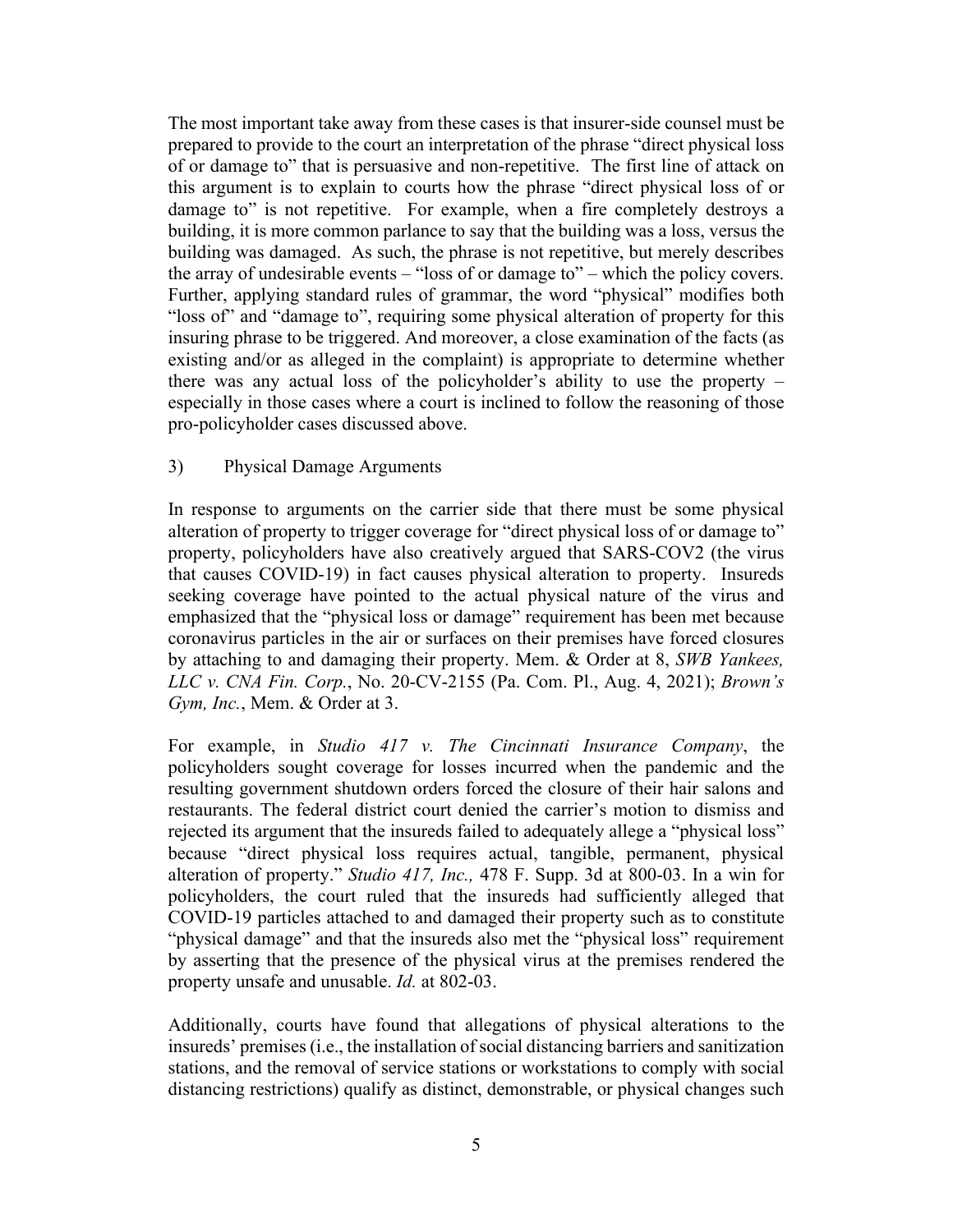as to constitute "physical loss or damage to" the insureds' premises thereby triggering business interruption coverage. *See P.F. Chang's China Bistro v. Certain Underwriters at Lloyd's of London*, No. 20STCV17169, 2021 Cal. Super. LEXIS 10, at \*2 (Cal. Super. Ct. Feb. 4, 2021).

In responding to these arguments, insurer-side counsel should be prepared to refocus courts on the true nature of these losses – viruses (which have existed in various forms from the dawn of recorded history) damage people, not property. Further, it is important to draw the distinction for courts between preventative measures implemented to reduce the spread of disease (such as installing a soap dispenser in a bathroom) – which do not in themselves constitute a physical loss of or damage to property – versus actual physical loss of or damage to premises.

Insurer-side counsel should also examine the allegations of the policyholder complaints carefully to determine whether they allege that coronavirus was demonstrably present at the policyholder's premises versus a mere threat of contamination. Where there is no indication that coronavirus was ever actually present, courts are less likely to find that there has been some physical alteration of the premises. Moreover, even where policyholders have alleged that coronavirus was physically present on their property, insurer-side counsel should be prepared to argue that the need to disinfect the property (or otherwise clean it to kill the virus) is not sufficient to constitute direct physical loss of or damage to property. *See Mortar & Pestle Corp. v. Atain Spec. Ins. Co.*, No. 20-cv-03461-MMC, 2020 U.S. Dist. LEXIS 240060, \*10-11 (citing *Mama Jo's, Inc. v. Sparta Ins. Co.*, No. 17-cv-23362-KMM, 2018 U.S. Dist. LEXIS 201852 (S.D. Fla. June 11, 2018) (holding that where dust that infiltrated the insured's restaurant could be wiped down and cleaned, there was no "direct physical loss")); *see also Universal Image Productions, Inc. v. Fed. Ins. Co.*, 475 F. App'x 569, 574 (6th Cir. 2012) (holding that policyholder was not entitled to recover lost business income where it temporarily vacated its premises to clean and remediate microbial contamination because it "did not suffer any tangible damage to physical property" as a result of the mold and bacterial contamination); *Mastellone v. Lightning Rod Mut. Ins. Co.*, 884 N.E.2d 1130 (Ohio Ct. App. 2008) (finding that mold which could be removed by cleaning was not physical damage, as it did not alter or otherwise affect the structural integrity of the building's siding).

## 4) Civil Authority: Partial or Complete "Prohibitions" of "Access"

In addition to the "direct physical loss of or damage to" property issue discussed above (which also rears its head in the context of civil authority coverage), a conflict exists among courts over what constitutes the necessary "prohibition" of "access" to trigger civil authority coverage.

Coverage under the civil authority provision centers on whether "access" to the insureds' premises was truly "prohibited" by the specific government order(s) identified in each complaint. Some courts have ruled that the civil authority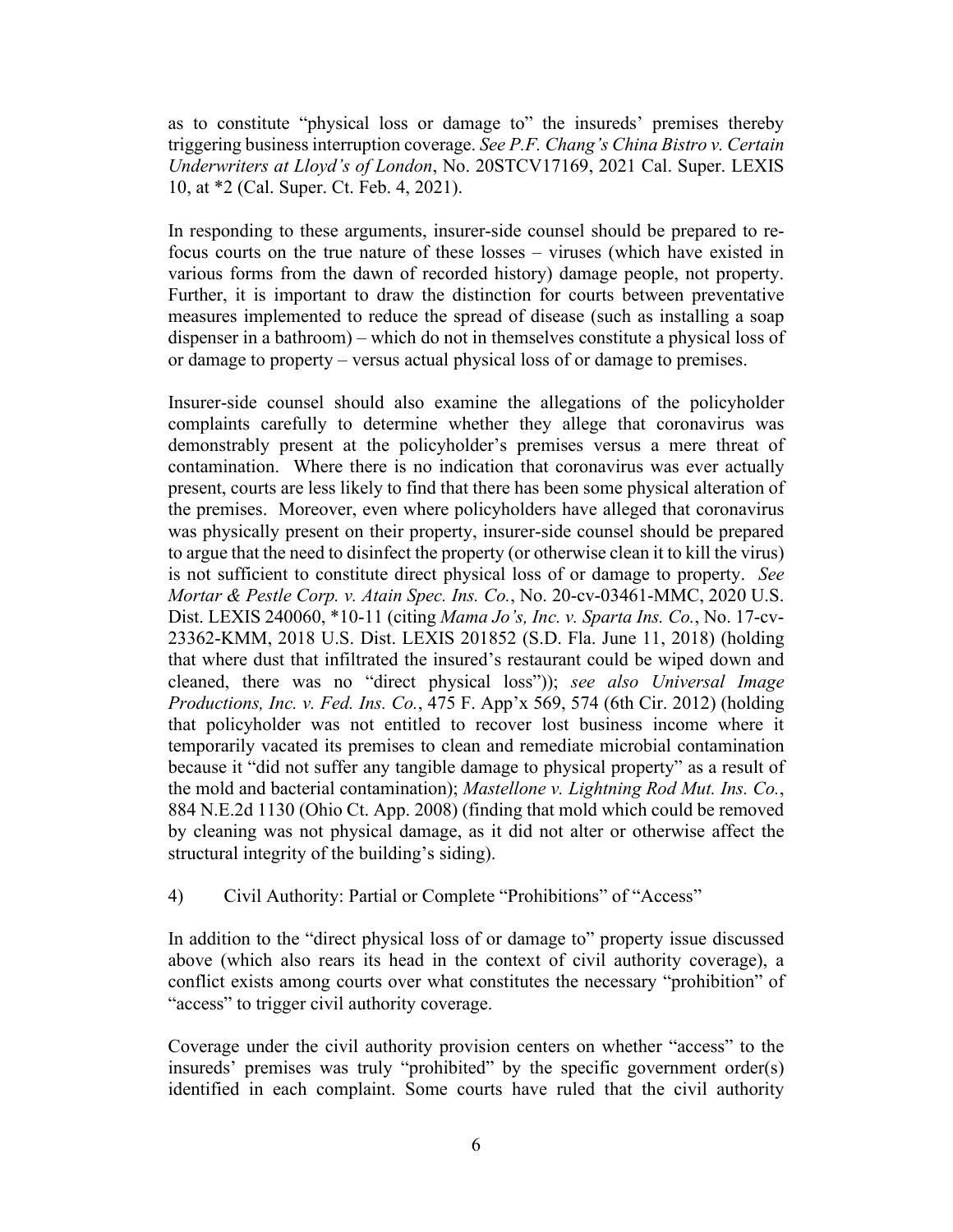provision does not specify that *all* access to the premises be completely or absolutely prohibited. Order at 11, *Dino Palmieri Salons, Inc. v. State Automobile Mutual Ins. Co.*, No. CV-20-932117 (Ohio Ct. Com. Pl., Cuyahoga County, Nov. 17, 2020). For example, in *Studio 417*, although the court found that the insured restaurants' access to their premises was "prohibited" by the closure orders – even though the insured restaurants could still operate drive-thru, pickup, or delivery services – the court allowed the claim to proceed because the civil authority provision did not specify that *all* access or *any* access to the premises be prohibited. *Studio 417, Inc.,* 478 F. Supp. 3d at 804.

Careful examination of the language of the government order at issue is imperative. Although some orders incident to the pandemic have mandated the shutdown of particular businesses, commonly, the order of civil authority is more in the nature of an advisory or voluntary evacuation. Often access is not barred or prohibited but, rather, is discouraged. Additionally, some orders are not directed at policyholders at all and merely provide cautionary instructions to citizens. Or similarly, orders make exceptions for certain types of businesses (e.g., critical infrastructure sectors) such that the order does not apply to the policyholder's business at all. Insurers may find it beneficial to argue that a policyholder's voluntary closure due to concerns of the spread of the virus among employees or patrons is a business judgment decision of the insured, which no matter how sensible, will not provide a basis for civil authority coverage.

5) The Absence of a Virus Exclusion or the Ambiguity in the Virus Exclusion.

Where the virus exclusion is present, the vast majority of courts have held that it operates to bar recovery for COVID-19-related business shutdowns. Two particular issues have emerged over the presence or absence of policy exclusions for losses arising from virus or bacteria. First, some policyholders argue that because a virus exclusion exists, in general, the absence of the exclusion from a policy means that the policy provides coverage. Some courts have found that argument persuasive. *See In re: Soc'y Ins. Co. COVID-19 Business Interruption Prot. Ins. Litig.*, Mem. Op. & Order at 24 n. 6.

Second, while a virus exclusion may improve the insurer's likelihood of dismissing the insureds' claims at the pleading stage, the presence of a virus exclusion does not guarantee an insurer's success. A few courts have found that the specific virus exclusions included in some policies do not clearly and unambiguously apply to bar coverage as required under traditional principles of contract interpretation. *See Urogynecology Specialist of Florida, LLC v. Sentinel Ins. Co.,* 489 F. Supp. 3d 1297, 1302 (M.D. Fla. 2020); *Susan Spath Hegedus, Inc. v. Ace Fire Underwriters Ins.*, No. 20-2832, 2021 U.S. Dist. LEXIS 88041, at \*34 (E.D. Pa. May 7, 2021) (finding that the insurer failed to establish that the virus exclusion applied because the structure and organization of the policy created ambiguity and uncertainty as to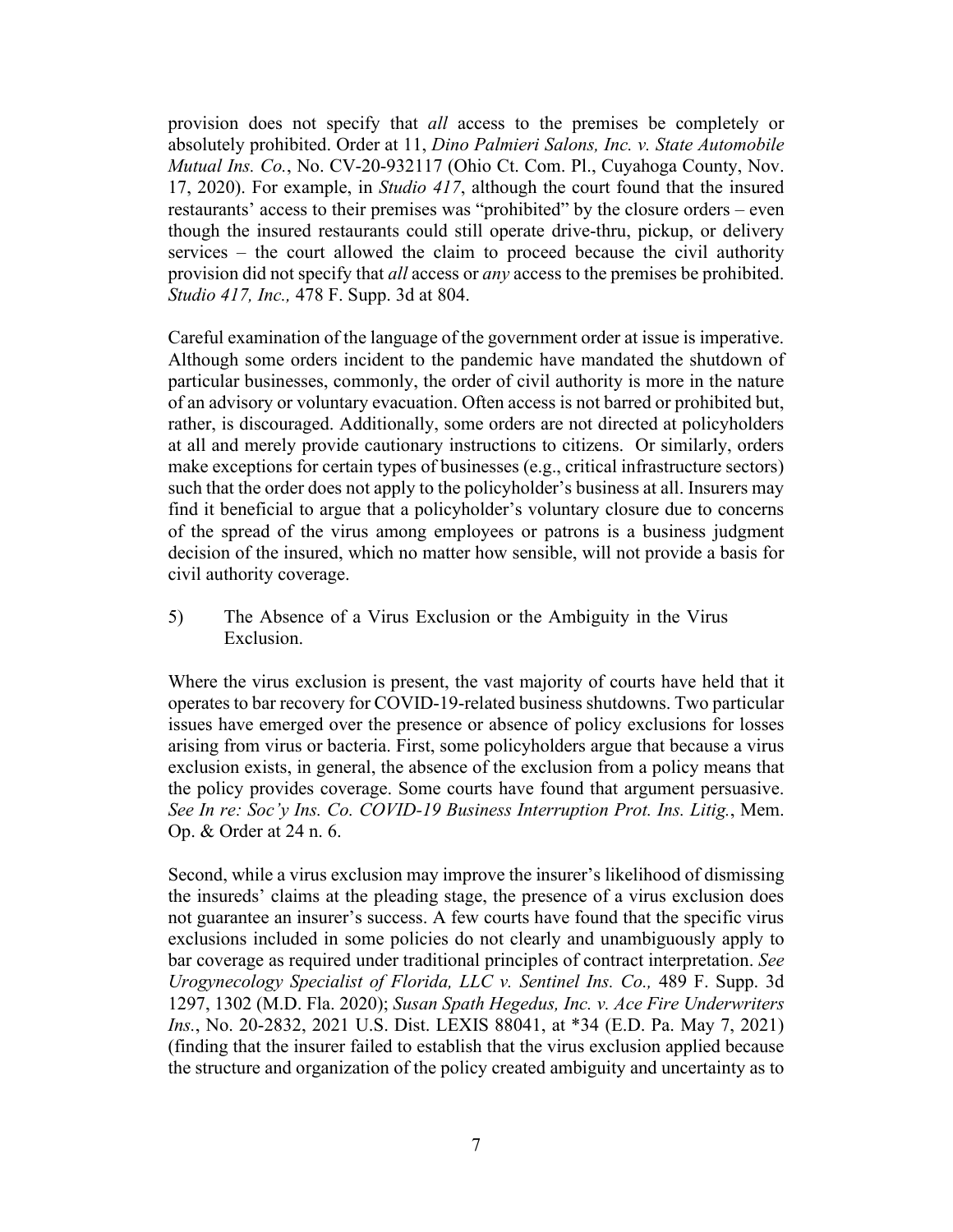whether the virus exclusion in part B of the policy applied to the additional coverages for business income and extra expense coverage in part A of the policy).

Notably, in *McKinley Development Leasing Company Ltd., et al. v. Westfield Insurance Company*, the court found that the virus exclusion did not apply to bar coverage because the insured alleged that its damages were the result of a pandemic and the corresponding government shutdown orders rather than a virus itself. *McKinley Development Leasing Company Ltd., et al. v. Westfield Ins. Co.*, No. 2020-CV-00815, 2021 WL 506266, at \*5 (Ohio. Com. Pl., Stark County, Feb. 9, 2021). Reasoning that the insurer, as the drafter, could have, but failed to, explicitly exclude a "pandemic" from coverage if it so intended, the court concluded that the virus exclusion was open to more than one reasonable interpretation, and thus not specific or exact enough in its use to clearly exclude the insurer from liability. *Id.*

Facially, the virus exclusion will generally bar coverage for loss or damage allegedly caused by contamination from the novel coronavirus without regard to whether the coronavirus has caused a pandemic. However, insurers must be sure to include all relevant provisions of the policy, including all endorsements (and the sections modified by the endorsements), and provide the court with a clear picture of how the policy provisions and exclusions coincide to avoid potential ambiguities in the policy structuring and organization.

Moreover, carrier-side counsel should consider the policyholder's arguments regarding physical damage, as these are often inconsistent with arguments offered with respect to the virus exclusion. For example, a policyholder may argue that their property has sustained physical damage due to the presence of coronavirus particles on the premises, while at the same time arguing that civil authority coverage is triggered by government shutdown orders related to a pandemic, rather than the virus itself.

## Reading Ahead: Appeals

Of course, trial court decisions may ultimately mean very little if overturned by appellate courts. To date, approximately 202 appeals are pending (or have been decided) in the federal appellate courts, and nearly 63 appeals are pending (or have been decided) in state appellate courts. Tom Baker, *Covid Coverage Litigation Tracker: Appeals*, U. Pa., [https://cclt.law.upenn.edu/appeals/.](https://cclt.law.upenn.edu/appeals/) (last visited Oct. 5, 2021). Of note, the U.S. Courts of Appeals for the Third and Ninth circuits have been the most popular venues for appeals to date, with more than a dozen pending in each.

Several recent appellate decisions indicate that policyholder arguments that have met with success at the trial court level may not carry water on review by appeals courts. For example, in *Santo's Italian Café LLC v. Acuity Insurance Company*, the Sixth Circuit recently held that the plain meaning of "direct physical loss of or damage to" property is unambiguous and provides no coverage for business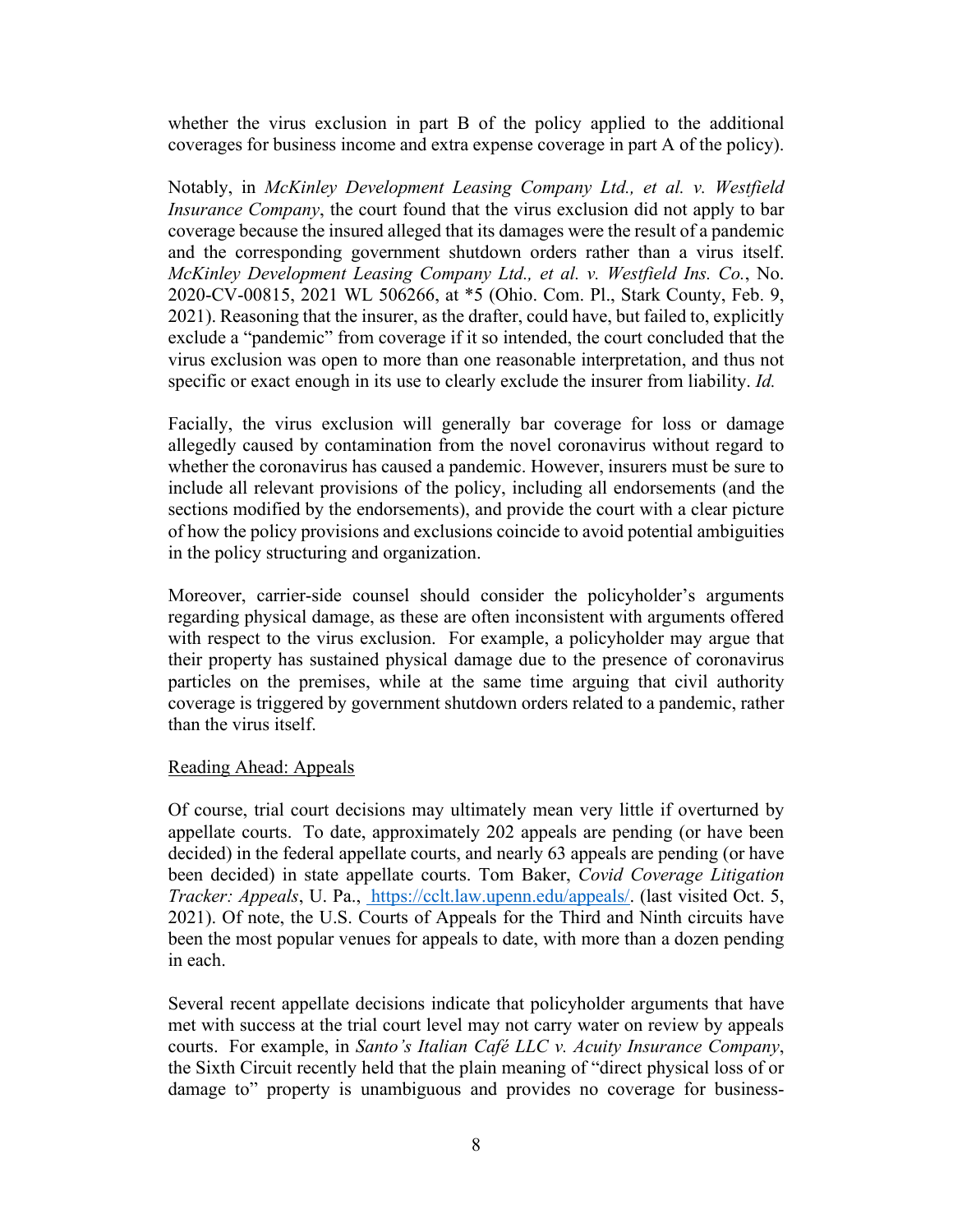interruption losses resulting from the coronavirus and the pandemic-related government shutdown orders. *Santo's Italian Café LLC v. Acuity Insurance Company*, No. 21-3068, — F.4th —, 2021 WL 4304607 (6th Cir. Sept. 22, 2021) (applying Ohio law) The insured's "loss of use" argument, the court held, "skates over the unrelenting imperative that the policy covers only 'physical' losses." *Id.* at \*5.

The Sixth Circuit also recently vacated portions of the trial court's order in *Henderson Road Restaurant Systems, Inc. v. Zurich American Insurance Co.*, 2021 WL 168422, at \*1 (N.D. Ohio Jan. 19, 2021) (a pro-policyholder decision that concluded that the phrase "direct physical loss of or damage to property" is ambiguous). Relying on its holding in *Santo's Italian Café*, the court remanded the case for further proceedings consistent with its holding that "a pandemic-triggered government order, barring in-person dining at a restaurant" does not qualify as "'direct physical loss of or damage to' the property" under Ohio law. *In re: Zurich Am. Ins. Co.*, Case No. 21-302 (6th Cir. Sept. 29, 2021).

Likewise, the Eleventh Circuit also recently held that neither the COVID-19 pandemic nor shelter-in-place orders caused "physical loss or damage to" the insured's dentistry practice. *Gilreath Family & Cosmetic Dentistry, Inc. v. Cincinnati Ins. Co.*, No. 21-11046, — F. Appx. —, 2021 WL 3870697, at \*2 (11th Cir. Aug. 31, 2021) (applying Georgia law).

Similarly, in *Oral Surgeons, P.C. v. Cincinnati Ins. Co.*, No. 20-3211, 2 F.4th 1141, 1144 (8th Cir. July 2, 2021) (applying Iowa law), the Eighth Circuit affirmed the Iowa district court's decision to dismiss the policyholder's complaint, reasoning that dismissal was warranted where the policy required direct "accidental physical loss or accidental physical damage" and the complaint did not allege any physical alteration of property. *Id.* The court found that the insured's general allegation pleading "that Oral Surgeons suspended non-emergency procedures due to the COVID-19 pandemic and the related government-imposed restrictions" failed to show that the insured's property suffered physical loss or damage.

In early October 2021, the Ninth Circuit, in *Mudpie Inc. v. Travelers Casualty Insurance Company of America*, unanimously affirmed the federal district court's decision holding that COVID-19 related business interruption losses are not insured by property policies covering "direct physical loss of or damage to" property. *Mudpie, Inc. v. Travelers Casualty Ins. Co. of Am.*, Case No. 20-16858, --- F.4th - --, (9th Cir. Oct. 1, 2021) (applying California law). The court rejected the policyholder's efforts to convert claims for purely economic losses into claims for "physical loss of or damage to" covered property and ruled that the physical properties of policyholder's premises were not altered by the government orders, the policyholder suffered no covered loss. The court also ruled that other policy provisions – such as the period of restoration – underscored that only "physical" losses triggered coverage. The court concluded that if no physical injury were required, the "period of restoration" was surplusage. Lastly, applying California's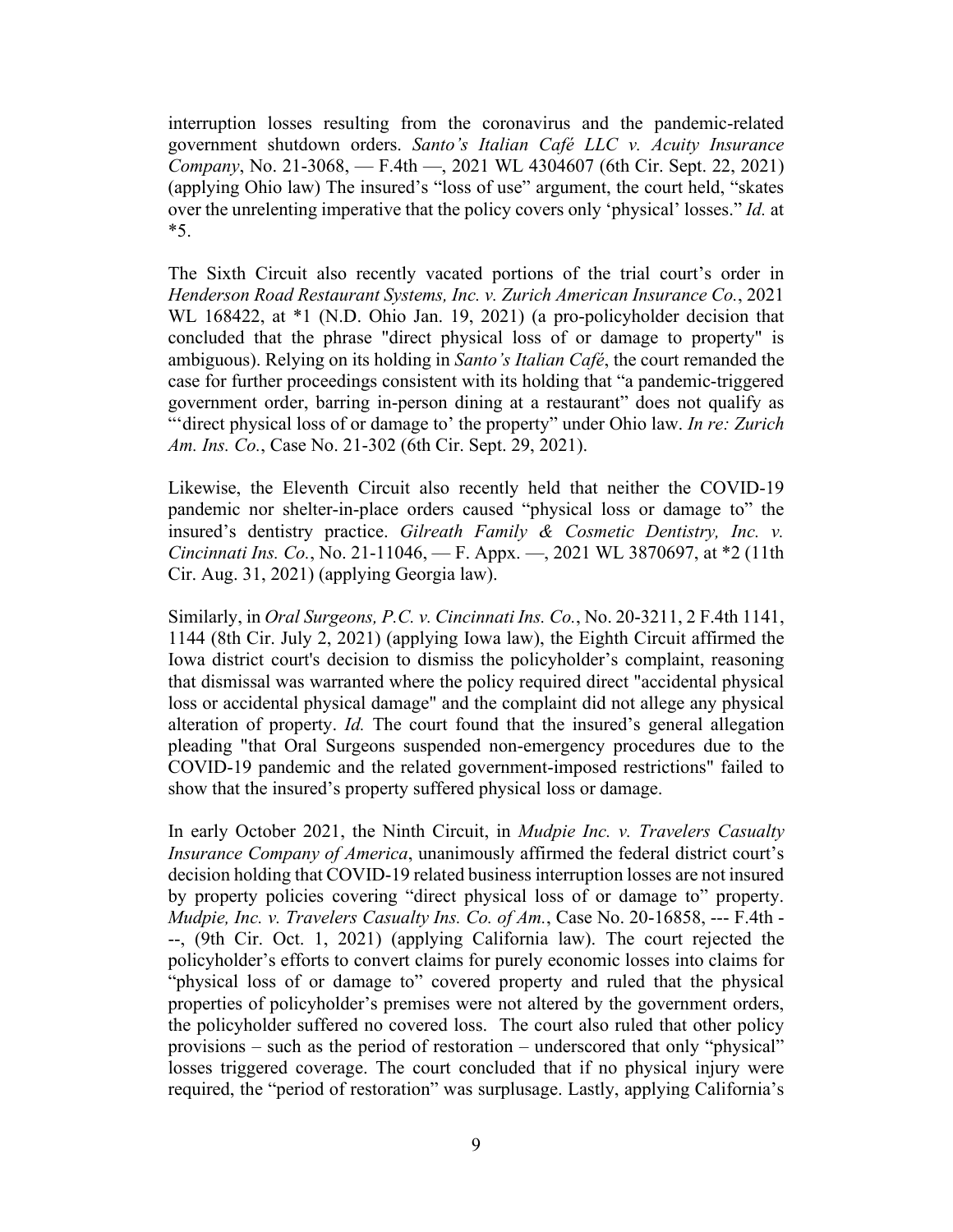"efficient proximate cause" rule the court also held that the virus exclusion barred coverage because the coronavirus prompted the government orders closing the policyholder's business.

The Ninth Circuit then immediately applied *Mudpie* in *Selane Products, Inc. v. Continental Casualty Company*, Case No. 21-55123 (9th Cir. Oct. 1, 2021) to affirm the dismissal of a putative class action seeking coverage for COVID-19 business interruption losses under substantially identical policy language. The court found significant that the insureds failed to plead that the coronavirus was present on, or actually resulted in "physical alterations" to the insured. The court rejected the insured's argument that the policy's microbe exclusion shows that microscopic organisms could cause "physical loss of or damage to" property and, therefore, by extension so could viruses. The court found that insureds also failed to state a claim for civil authority coverage because the coronavirus caused no physical loss or damage.

While the federal appellate courts are so far trending heavily in favor of insurers, it is yet to be seen how state high courts will respond on these arguments. These early federal appellate decisions may also spur a barrage of motions to certify in light of the tepid reaction of federal appellate courts to policyholder arguments in favor of coverage.

## Conclusion

While insurers have won the lion share of COVID-19 business interruption coverage disputes, policyholders have had a few, but informative, wins. The decisions in those cases provide good intelligence to insurer-side lawyers as to how to refine and craft their future arguments - especially on appeals from those policyholder wins.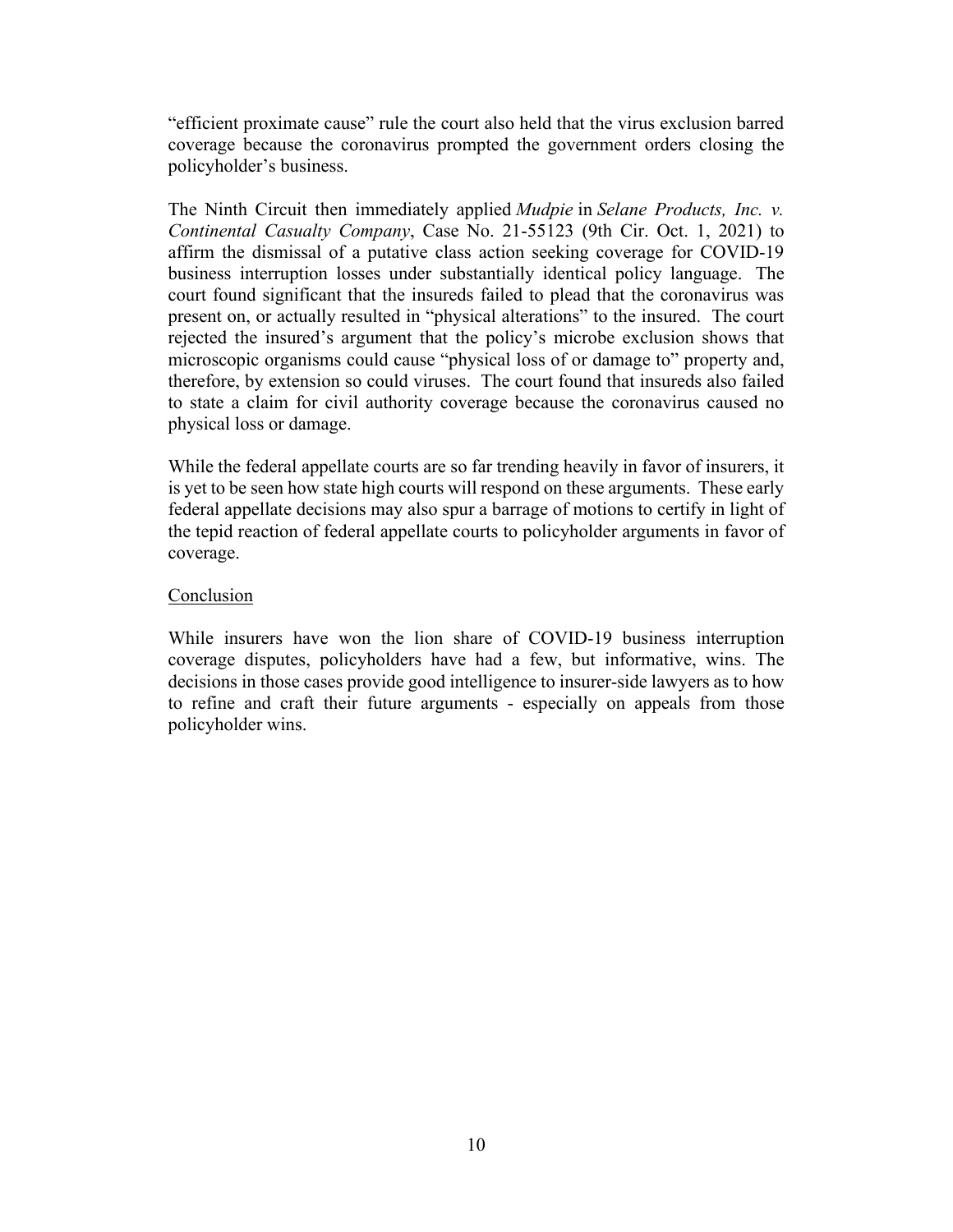

**Portfolio Media. Inc.** | 111 West 19th Street, 5th floor | New York, NY 10011 | www.law360.com Phone: +1 646 783 7100 | Fax: +1 646 783 7161 | customerservice@law360.com

# **Federal Courts Make 2 Basic Errors In Virus Coverage Rulings**

By **Lorelie Masters, Michael Levine and Nicholas Stellakis** (September 30, 2021, 4:43 PM EDT)

Something odd is going on in the federal courts in COVID-19 coverage cases. As of late September, insurers have won 95% of the rulings in federal courts. [1] In contrast, policyholders have had considerably greater success in state courts.[2]

To be sure, conventional wisdom suggests that policyholders, which are typically plaintiffs, fare better in state courts,[3] but can that account for a significant disparity in state and federal court results?

Perhaps more importantly, most of the policyholder losses, in both federal and state courts, are on motions to dismiss or motions for judgment on the pleadings. Yes, this has happened in cases that allege only conclusory or threadbare statements; however, it has also happened in cases where complaints are replete with disputed factual allegations.



Lorelie Masters



Michael Levine



Nicholas Stellakis

In our experience, most coverage cases, which, after all, focus principally on a written contract, survive a motion to dismiss or motion for judgment on the pleadings on considerably less factual information about the underlying claim or event than is currently being rejected by courts and particularly by federal courts as insufficient, conclusory or just plain implausible.

We posit that these anomalies arise from two fundamental errors recurring throughout the federal district courts: the Erie error and the Twombly-Iqbal error.[4] Acknowledging these errors is especially important in our view as decisions on coverage for COVID-19 losses proceed in the appellate courts.

Federal courts commit the Erie error when they simply cite other federal decisions — often from outside their respective forum state — as a basis for dismissal rather than citing and following governing state decisional law. This is problematic, because insurance coverage is a quintessential state-law issue. Federal judges must follow and apply state law when analyzing the relevant policy language and not simply cite, uncritically, decisions by colleagues on the bench from cases under different facts and different state law.

Federal courts, and state courts following a similar standard, commit the Twombly-Iqbal error when they decide the truth or falsity of facts rather than accept as true the plausible facts as alleged in the complaint for purpose of a motion on the pleadings. The burden of proof on a motion to dismiss is on the

moving defendant, since all factual allegations must be construed, and all reasonable inferences must be drawn, in favor of the nonmoving party under Federal Rules of Civil Procedure 12(b)(6) and 12(c).

This necessarily precludes a court from injecting its own personal experience or belief when that experience or belief conflicts with the well-pleaded facts and derivative reasonable inferences.

From the very outset of COVID-19 insurance coverage litigation, many judges have disregarded these fundamental, black-letter, settled principles. To illustrate, in one case, a federal judge made an off-the-cuff comment that the virus "damages lungs. It doesn't damage printing presses [the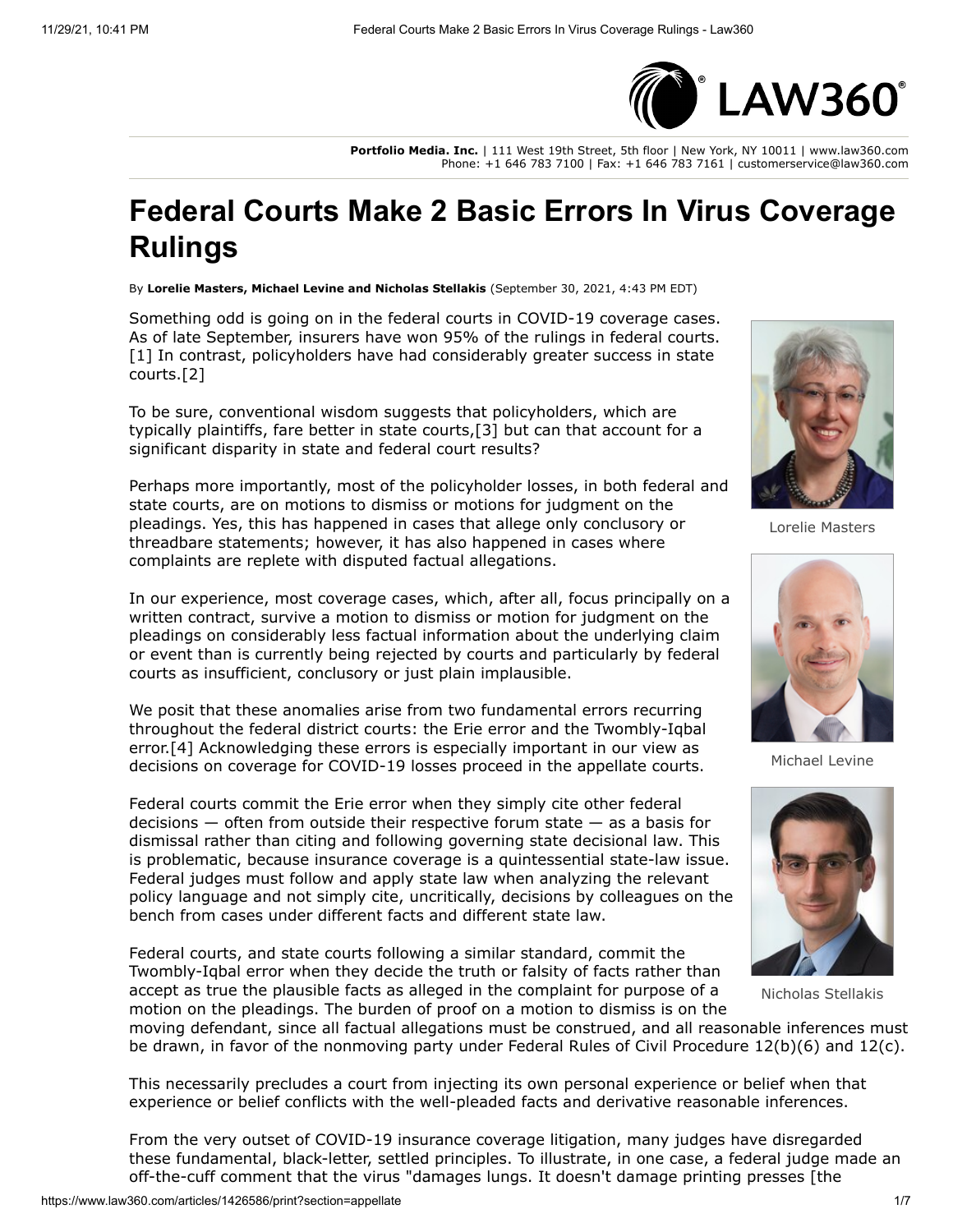insured's property]."[5]

This passing remark, made with no evidence, in the context of a preliminary injunction hearing just days into the pandemic, has served as the springboard for federal judges to follow one another instead of accepting well-pleaded facts and reasonable inferences, all to the effect of precluding consideration of actual evidence, including expert opinions.

In this article, we will seek to outline these two errors as they are occurring in COVID-19 insurance coverage cases pending across the country.

## **The Erie Error**

We all know Erie Railroad Co. v. Tompkins [6] from the canon of first-year civil procedure courses: federal courts, sitting in diversity, must apply state law. They cannot ignore pertinent authority from their forum state, which takes precedence over federal authority and out-of-state cases.

Erie presumes that a federal court sitting in diversity should reach the same result as would the forum state's courts.[7] Erie requires federal courts to look to a final decision of a state's highest court and, if none, then to predict how that court would decide the issue.

But an Erie prediction is not a shot in the dark: a "state is not without law save as its highest court has declared it."[8] Indeed, "[t]here are many rules of decision commonly accepted and acted upon by the bar and inferior courts which are nevertheless laws of the state although the highest court of the state has never passed upon them."[9]

Under Erie, federal courts are bound to consider the several sources of state law before turning for inspiration to decisions of other federal courts. They must not do what they think best or what a respected judge in another federal district court thought made sense in another case, with different parties, different facts, possibly different policy language — and different applicable law.

Rather, they are bound to do what the state supreme court in the state in which that court, sitting in diversity, would consider best.[10] This methodology — scouring state-law sources for state high court intent — preserves Erie's underlying objective: that federal courts sitting in diversity operate as neutral forums that follow their forum states' laws.

Yet in the COVID-19 context, federal courts are not abiding by Erie. An example of this comes from the [U.S. Court of Appeals for the Eleventh Circuit](https://www.law360.com/agencies/u-s-court-of-appeals-for-the-eleventh-circuit)'s August 2020 decision in Mama Jo's Inc. v. Sparta Insurance Co., the facts of which predate COVID-19.[11] This unpublished decision, purportedly applying Florida law and decided upon summary judgment, considered whether construction dust caused "direct physical loss of or damage to" insured property.

As of this writing, over 80 federal courts inside and outside Florida have cited it for the proposition that COVID-19, much like the dust in Mama Jo's, is temporary and can be eliminated by "routine cleaning and disinfecting."[12]

[For instance, in Bourgier v. Hartford Casualty Insurance Co., the U.S. District Court for the Southern](https://www.law360.com/agencies/u-s-district-court-for-the-southern-district-of-florida) District of Florida recently found Mama Jo's more instructive than a Florida state court decision.[13] It quoted Mama Jo's for the conclusion that "under Florida law, an item or structure that merely needs to be cleaned has not suffered a 'loss' which is both 'direct' and 'physical.'"[14] Meanwhile, it rejected Azalea Ltd. v. American States Insurance Co., a case from the Florida District Court of Appeals for the First District that found an insured sufficiently alleged physical loss to property despite the lack of physical alteration to it.[15]

As each court cites to the one before it, the Erie errors compound.[16] Federal courts nationwide are making critical coverage decisions  $-$  in the context of motions to dismiss  $-$  without making serious efforts to determine and apply the coverage law of their forum states and predict how those states' courts would decide the issue.

Instead, despite even acknowledging their duty to apply state law, sometimes these federal courts are still determining coverage by following federal courts in other jurisdictions that have made the same Erie error.[17] This amounts to the development of a federal general common law of insurance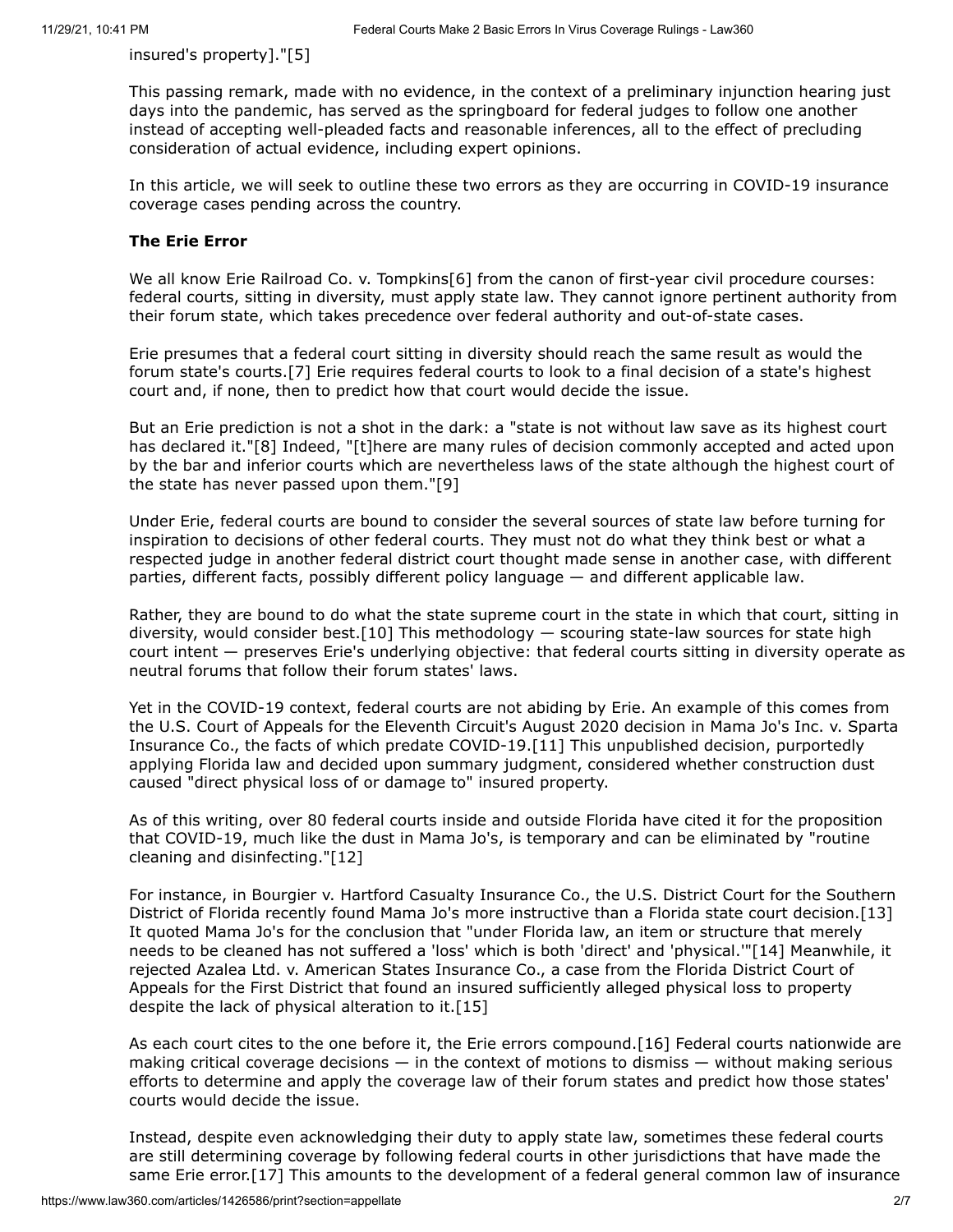coverage — a result outlawed since 1938 when the [U.S. Supreme Court](https://www.law360.com/agencies/u-s-supreme-court) in Erie overruled Swift v. Tyson.[18]

## **The Twombly-Iqbal Error**

Federal courts are also usurping the role of the fact-finder and inappropriately making factual determinations on motions to dismiss. Rather than apply the Twombly-Iqbal plausibility standard,[19] federal courts are routinely disregarding factual allegations that COVID-19 causes direct physical loss of or damage to the insureds' property. By making factual determinations different from the allegations in a complaint, these courts are commandeering the jury's role.

A complaint, per Federal Rules of Civil Procedure, Rule 8(a)(2), need only contain "a short and plain statement of the claim showing that the pleader is entitled to relief."[20] According to the U.S. Supreme Court's 2007 decision Bell Atlantic Corp. v. Twombly and its 2009 decision Ashcroft v. Iqbal, this "short and plain statement" should provide enough detail to "give the defendant fair notice of what the ... claim is and the grounds upon which it rests."[21]

Under Iqbal, the court must accept as true all factual allegations that are not legal conclusions or " [t]hreadbare recitals of the elements of a cause of action,"[22] and it must construe them in the light most favorable to the plaintiff.[23] The court must do so whether or not the court believes them, finds them incredible or believes that — as the [U.S. Court of Appeals for the First Circuit](https://www.law360.com/agencies/u-s-court-of-appeals-for-the-first-circuit) noted in its 2011 decision Ocasio-Hernandez v. Fortuno-Burset —"proof of [the] facts is improbable."[24]

Per the [U.S. Court of Appeals for the Ninth Circuit](https://www.law360.com/agencies/u-s-court-of-appeals-for-the-ninth-circuit) in its 2008 decision In re: Gilead Sciences [Securities Litigation, this is because "a district court ruling on a motion to dismiss is not sittin](https://www.law360.com/companies/gilead-sciences-inc)g as a trier of fact."[25]

A complaint that is well-pleaded must be allowed to proceed even if the judge believes, per the Gilead court, "that actual proof of those facts is improbable, and that a recovery is very remote and unlikely."[26] That is because "the court's skepticism is best reserved for later stages of the proceedings."[27]

For these reasons, a judge may not dismiss a complaint just because he or she disbelieves the factual allegations,[28] nor may the judge "attempt to forecast a plaintiff's likelihood of success on the merits" as discussed by the Ocasio-Hernandez court.[29]

The court should also draw all reasonable inferences in favor of the plaintiff.[30] Per the U.S. Court of Appeals for the First Circuit's 2013 Evergreen Partnering Group Inc. v. Pactiv Corp. decision, it may not choose between two plausible inferences that may be drawn from factual allegations, because it is not the court's role, at the pleading stage, to decide, "which inferences are more plausible."[31]

In short, the court may not engage in fact-finding on a motion to dismiss. Yet, this is exactly what courts are doing here. In the face of well-pleaded complaints that allege that the COVID-19 virus cause physical loss and damage to property, courts are finding  $-$  at the motion to dismiss stage  $$ just the opposite: There is no possible way that the virus can cause physical loss or damage.

The example given previously[32] remains paradigmatic, where an off-hand remark by a judge that the virus damages lungs and not printing presses during a hearing on a preliminary injunction just days into the pandemic has been elevated to gospel by insurers and found its way into many decisions dismissing complaints.[33] Other impermissible factual findings by federal courts include the following:

- [In Sandy Point Dental PC v. C](https://www.law360.com/agencies/u-s-district-court-for-the-northern-district-of-illinois)[incinnati Insurance Co](https://www.law360.com/companies/cincinnati-financial-corp)[., decided Sept. 21, the U.S. District Court](https://www.law360.com/agencies/u-s-district-court-for-the-northern-district-of-illinois) for the Northern District of Illinois, Eastern Division noted: "[T]he coronavirus does not cause physical damage."[34]
- The [U.S. District Court for the District of Kansas](https://www.law360.com/agencies/united-states-district-court-for-the-district-of-kansas) in Promotional Headwear International v. Cincinnati Insurance Co. decided on Dec. 3, 2020, cited that "routine cleaning and disinfecting can eliminate the virus on surfaces."[35]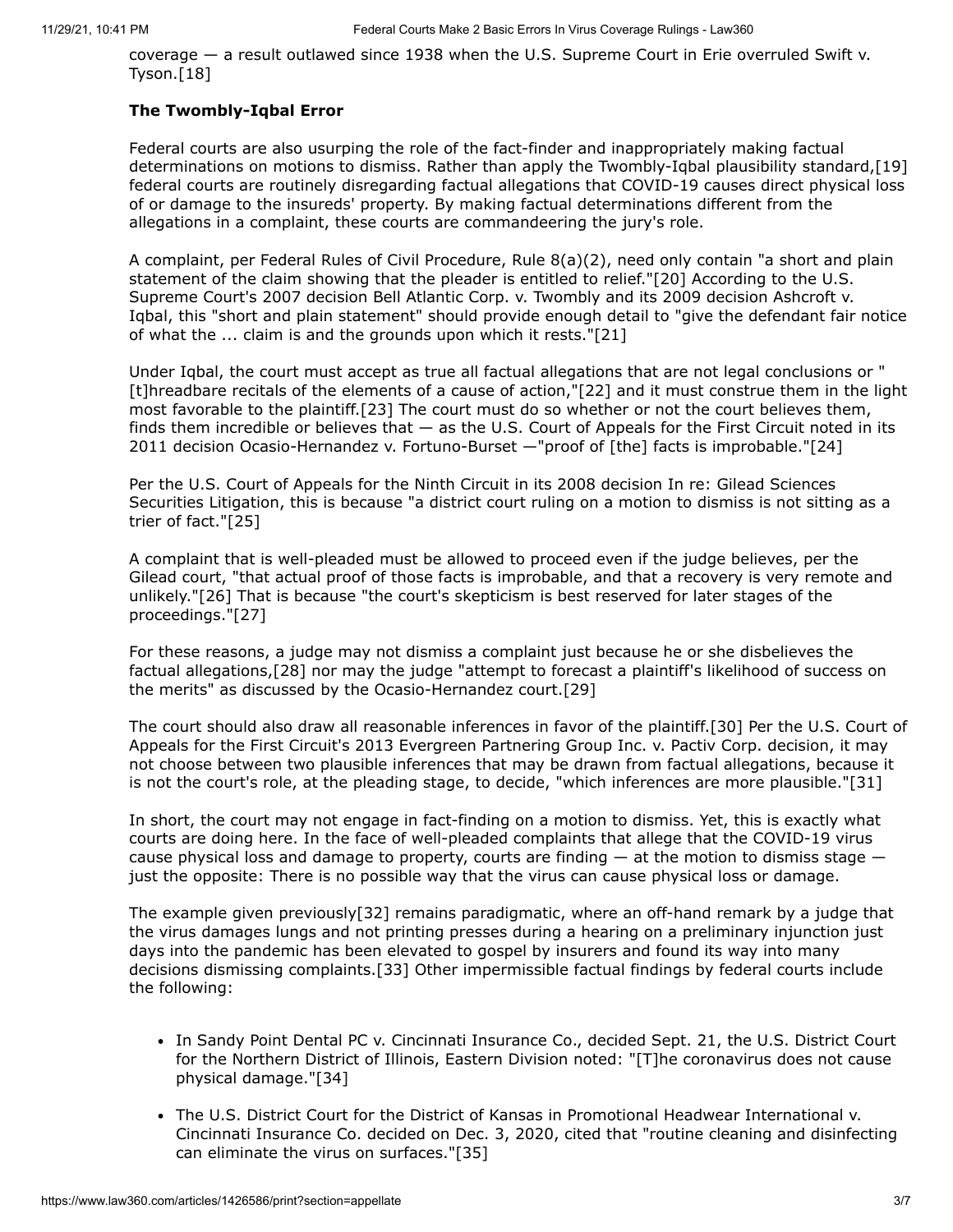- According to the U.S. District Court for the Southern District of Florida in Town Kitchen LLC v. Certain Underwriters at Lloyd's decided on Feb. 26: "[T]he deadly coronavirus" can be eliminated "with Lysol and a rag. [I]t is widely accepted that life can go on with hand sanitizer and disinfecting wipes."[36]
- In BN Farm LLC [v. The Cincinnati Casualty Co. decided on Sept. 16, the U.S. District Court for](https://www.law360.com/agencies/u-s-district-court-for-the-district-of-massachusetts) the District of Massachusetts found: "Unlike an odor, the presence of COVID-19 is undetectable and cleaning surfaces with certain disinfectants can deactivate or eliminate the virus,"[37] and that a virus is "incapable of damaging physical structures because 'the virus harms human beings, not property.'"[38]

These conclusions are inappropriate. Judges are not scientists, and should not make factual, scientific conclusions.

There are encouraging signs that the tide is turning. As Connecticut Superior Court Judge Thomas Moukawsher recently said in New Castle Hotels LLC v. Zurich American Insurance Co.:

We do know a lot about viruses — but this one? We are learning something new every day. The court simply can't take notice at this stage that the virus does not degrade physical objects on at least a microscopic level. That question will have to wait for another day—on summary judgment perhaps or after trial. What matters for now is that physical damage is specifically alleged here. … The rush to judgment … without reasoning and without evidence — has been ill-advised.[39]

## **Conclusion**

Insurers tout the box score in support of their arguments to nullify business interruption coverage for COVID-19 losses. The box score argument is simplistic and obscures the truth, because it is based on federal courts committing either the Erie error or the Twombly-Iqbal error — and, in some cases, both — in many of those decisions. Federal courts sitting in diversity must adhere to the law and defer to the judgment of state courts, the true arbiters of the law on insurance, and to juries, the arbiters of factual disputes.

State courts considering appeals of COVID-19 coverage decisions should disregard federal court decisions that neglect Erie on an issue that is predominantly one of state law and regulation and that bypass their fundamental duty to leave factual questions to the trier of fact.

*[Lorelie S. Masters](https://www.huntonak.com/en/people/lorelie-masters.html) [and](https://www.law360.com/firms/hunton-andrews) [Michael S. Levine](https://www.huntonak.com/en/people/michael-levine.html) [are partners, and](https://www.law360.com/firms/hunton-andrews) [Nicholas Stellakis](https://www.huntonak.com/en/people/nicholas-stellakis.html) is counsel, at Hunton Andrews Kurth LLP.*

*Hunton associate Rachel Hudgins contributed to this article.*

*Disclosure: Hunton submitted an amicus brief to the U.S. Supreme Court on behalf of United Policyholders in support of the certiorari petition in the Mama Jo's matter discussed above. Hunton represents Legal Sea Foods in Legal Sea Foods v. Strathmore referenced in footnote 34.*

*The opinions expressed are those of the author(s) and do not necessarily reflect the views of the firm, its clients, or Portfolio Media Inc., or any of its or their respective affiliates. This article is for general information purposes and is not intended to be and should not be taken as legal advice.*

[1] See Ins. L. Ctr., U. Pa. Carey L. Sch., Covid Coverage Litigation Tracker, <https://cclt.law.upenn.edu/> (last visited Sept. 23, 2021) ("UPenn COVID Coverage Tracker").

[2] These percentages are based on statistics from the UPenn COVID Coverage Tracker on trial courts' merits rulings in cases in federal courts, on the one hand; and state courts, on the other. The UPenn COVID Coverage Tracker compiles statistics on decisions on motions to dismiss in COVID-19 coverage cases in the following categories: (i) full dismissal with prejudice, (ii) partial dismissal with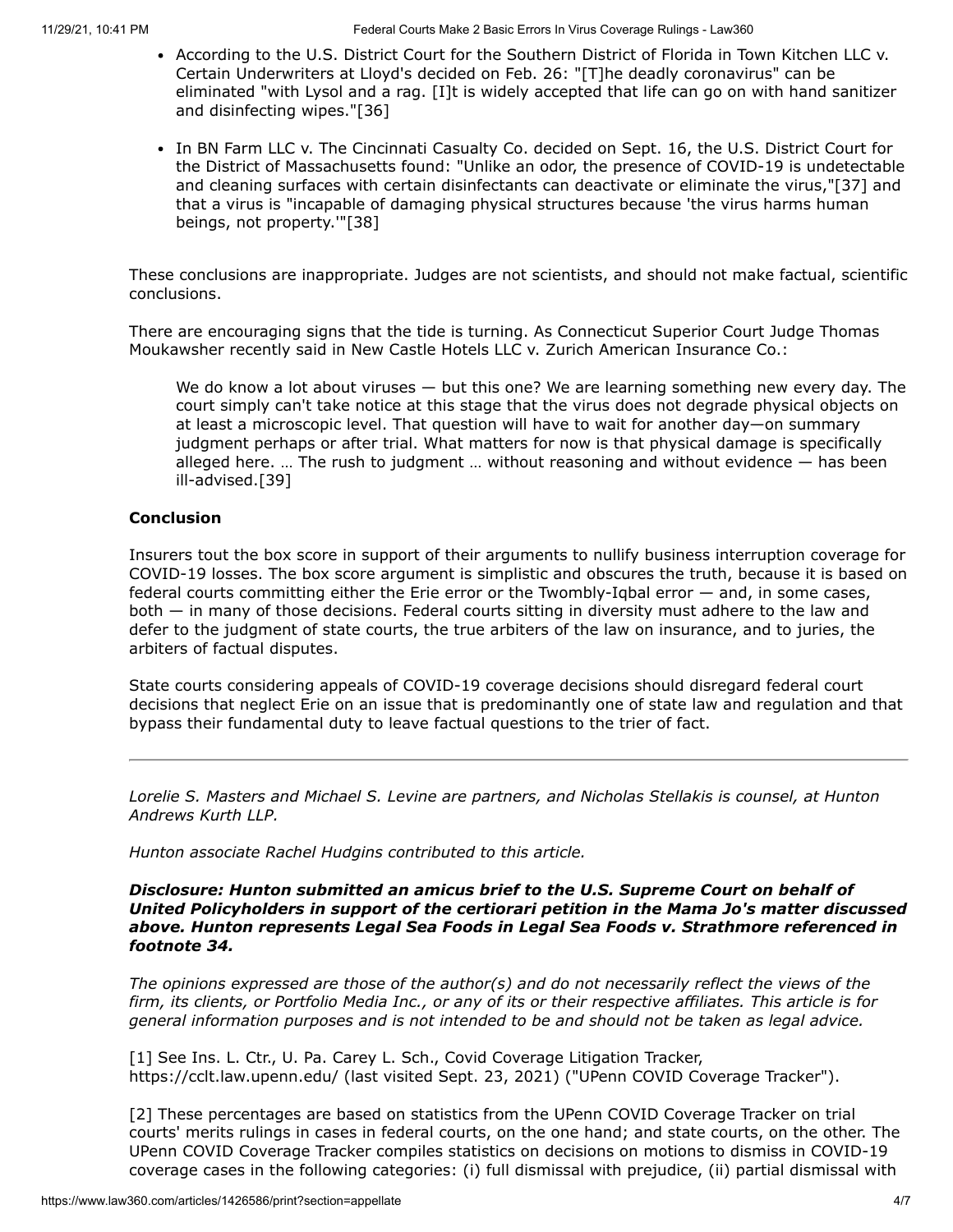prejudice, (iii) full dismissal without prejudice, and (iv) partial dismissal without prejudice. We added all dismissals and compared that total to the number of cases in which a motion to dismiss had been denied. The vast majority of cases in federal court have been dismissed with prejudice.

[3] Christopher A. French, Forum Shopping COVID-19 Business Interruption Insurance Claims, 2020 U. Ill. L. Rev. Online 187, 189, 192-93 (2020).

[4] Bell Atl. Corp. v. Twombly  $\bullet$ , 550 U.S. 544 (2007); Ashcroft v. Iqbal, 556 U.S. 662 (2009). Most federal courts have disposed of policyholders' claims under Rule 12(b)(6) motions to dismiss for failure to state a claim, but a minority of decisions were issued in response to Rule 12(c) motions for judgment on the pleadings. Motions under Rules 12(b)(6) and 12(c) are governed by the same standard, defined in Twombly and Iqbal.

[5] Soc. Life Magazine, Inc. v. Sentinel Ins. Co., Ltd., No. 20 Civ. 3311(VEC), 2020 WL 2904834 (S.D.N.Y. May 14, 2020).

[6] [Erie Railroad Co. v. Tompkins](https://advance.lexis.com/api/search?q=1938%20U.S.%20LEXIS%20984&qlang=bool&origination=law360&internalOrigination=article_id%3D1426586%3Bcitation%3D1938%20U.S.%20LEXIS%20984&originationDetail=headline%3DFederal%20Courts%20Make%202%20Basic%20Errors%20In%20Virus%20Coverage%20Rulings&) (0, 304 U.S. 64 (1938) (Erie).

[7] Guar. Tr. Co. of N.Y. v. York 0, 326 U.S. 99, 111 (1945).

[8] [West v. Am. Tel. & Tel. Co.](https://advance.lexis.com/api/search?q=1940%20U.S.%20LEXIS%2043&qlang=bool&origination=law360&internalOrigination=article_id%3D1426586%3Bcitation%3D1940%20U.S.%20LEXIS%2043&originationDetail=headline%3DFederal%20Courts%20Make%202%20Basic%20Errors%20In%20Virus%20Coverage%20Rulings&) ... 311 U.S. 223, 236 (1940).

[9] Id.

[10] See, e.g., id. at 236-37. Federal courts exercise jurisdiction in these cases under 28 U.S.C. § 1332, which provides for diversity-of-citizenship jurisdiction.

[11] Mama Jo's Inc. v. Sparta Insurance Co.  $\bullet$ , 823 F. App'x 868 (11th Cir. 2020).

[12] [Promotional Headwear Int'l v. Cincinnati Ins. Co.](https://advance.lexis.com/api/search?q=2020%20U.S.%20Dist.%20LEXIS%20228093&qlang=bool&origination=law360&internalOrigination=article_id%3D1426586%3Bcitation%3D2020%20U.S.%20Dist.%20LEXIS%20228093&originationDetail=headline%3DFederal%20Courts%20Make%202%20Basic%20Errors%20In%20Virus%20Coverage%20Rulings&)  $\bullet$ , 504 F. Supp. 3d 1191, 1203-04 (D. Kan. 2020) ("Moreover, even assuming that the virus physically attached to covered property, it did not constitute the direct, physical loss or damage required to trigger coverage because its presence can be eliminated. Much like the dust and debris at issue in Mama Jo's, routine cleaning and disinfecting can eliminate the virus on surfaces.").

[13] Bourgier v. Hartford Cas. Ins. Co.  $\bullet$ , No. 21-21053-CIV-MORENO, 2021 WL 3603601, at \*4 (S.D. Fla. Aug. 12, 2021).

[14] Id. (quoting Mama Jo's, 823 F. App'x at 879).

[15] Id. at \*5-6 (citing Azalea, Ltd. v. Am. States Ins. Co.  $\bullet$ , 656 So. 2d 600, 602 (Fla. 1st DCA 1995).

[16] Our firm filed an amicus brief in support of the policyholder's petition for certiorari to the US Supreme Court in Mama Jo's, in part on this Erie Error. Amicus Curiae Brief of United Policyholders in Support of Petition and Reversal, Mama Jo's, Inc. v. Sparta Ins. Co., No. 20-998, 2021 WL 809356 (U.S. Feb. 25, 2021). Our brief explained how, among other errors, the Eleventh Circuit mischaracterized the loss suffered by Mama Jo's, which actually required heavy physical remediation and repainting, and loss of or damage to mechanical and audio systems and outdoor lighting. Id. at \*4-5. This factual error has been compounded, as insurers cite to the case for the principle that substances that can be eliminated by "routine cleaning and disinfecting" have not caused, and cannot [ever cause, direct physical loss or damage under first-party property insurance policies. Tappo of](https://advance.lexis.com/api/search?q=2020%20U.S.%20Dist.%20LEXIS%20245436&qlang=bool&origination=law360&internalOrigination=article_id%3D1426586%3Bcitation%3D2020%20U.S.%20Dist.%20LEXIS%20245436&originationDetail=headline%3DFederal%20Courts%20Make%202%20Basic%20Errors%20In%20Virus%20Coverage%20Rulings&) Buffalo, LLC v. Erie Ins. Co. C, No. 20-CV-754V(Sr), 2020 WL 7867553, at \*4 (W.D.N.Y. Dec. 29, 2020) (quoting Promotional Headwear Int'l v. Cincinnati Ins. Co., 504 F. Supp. 3d 1191, 1203-04 (D. Kan. 2020)).

[17] E.g., [Sandy Point Dental, PC v. Cincinnati Ins. Co.](https://advance.lexis.com/api/search?q=2020%20U.S.%20Dist.%20LEXIS%20171979&qlang=bool&origination=law360&internalOrigination=article_id%3D1426586%3Bcitation%3D2020%20U.S.%20Dist.%20LEXIS%20171979&originationDetail=headline%3DFederal%20Courts%20Make%202%20Basic%20Errors%20In%20Virus%20Coverage%20Rulings&) .. 488 F. Supp. 3d 690, 693-94 (N.D. Ill. 2020), recons. denied, No. 20 CV 2160, 2021 WL 83758 (N.D. Ill. Jan. 10, 2021) (relying, for [substantive analysis, on federal decisions, mostly outside of forum state\); Palmdale Estates, Inc. v.](https://advance.lexis.com/api/search?q=2021%20U.S.%20Dist.%20LEXIS%20486&qlang=bool&origination=law360&internalOrigination=article_id%3D1426586%3Bcitation%3D2021%20U.S.%20Dist.%20LEXIS%20486&originationDetail=headline%3DFederal%20Courts%20Make%202%20Basic%20Errors%20In%20Virus%20Coverage%20Rulings&) Blackboard Ins. Co. (a), No. 20-CV-06158-LB, 2021 WL 25048 (N.D. Cal. Jan. 4, 2021) (citing not a single state-court decision); Jonathan Oheb MD, Inc. v. Travelers Cas. Ins. Co. of Am.  $\bullet$ , No. 2:20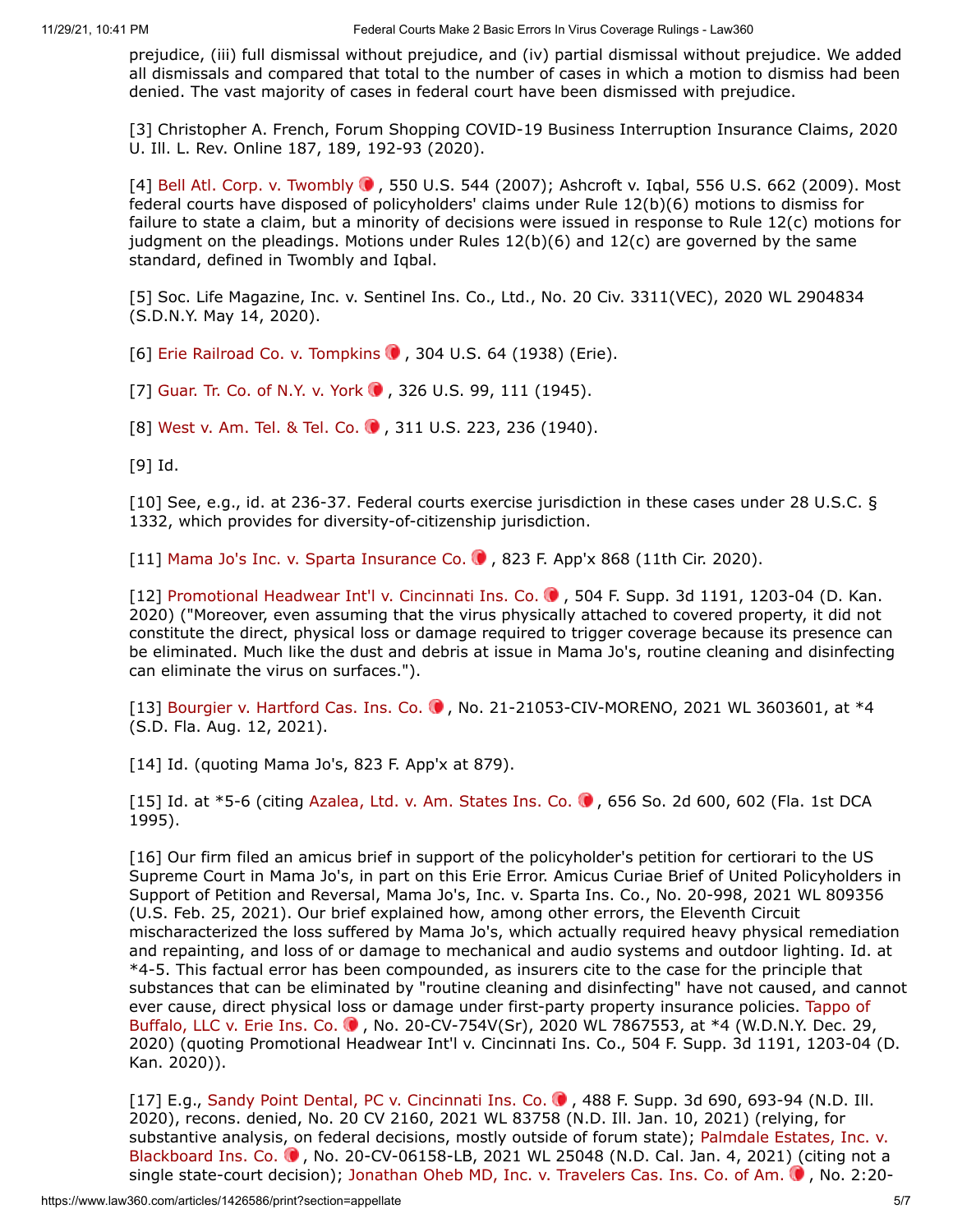11/29/21, 10:41 PM Federal Courts Make 2 Basic Errors In Virus Coverage Rulings - Law360

CV-08478-JWH-RAOx, 2020 WL 7769880, at \*3-4 (C.D. Cal. Dec. 30, 2020) (relying on federal precedent for substantive analysis): Sun Cuisine, LLC v. Certain Underwriters at Lloyd's London (0, No. 1:20-CV-21827-GAYLES/OTAZO-REYES, 2020 WL 7699672, at \*3-4 (S.D. Fla. Dec. 28, 2020) (citing a single forum-state decision for general principle and otherwise relying only on federal [precedent from inside and out of forum state\); SA Palm Beach LLC v. Certain Underwriters at Lloyd's,](https://advance.lexis.com/api/search?q=2020%20U.S.%20Dist.%20LEXIS%20251178&qlang=bool&origination=law360&internalOrigination=article_id%3D1426586%3Bcitation%3D2020%20U.S.%20Dist.%20LEXIS%20251178&originationDetail=headline%3DFederal%20Courts%20Make%202%20Basic%20Errors%20In%20Virus%20Coverage%20Rulings&) London  $\bullet$ , 506 F.Supp.3d 1248, 1251-55 (S.D. Fla. 2020) (relying only on federal authority for substantive analysis); [Geragos & Geragos Engine Co. No. 28, LLC v. Hartford Fire Ins. Co.](https://advance.lexis.com/api/search?q=2020%20U.S.%20Dist.%20LEXIS%20237547&qlang=bool&origination=law360&internalOrigination=article_id%3D1426586%3Bcitation%3D2020%20U.S.%20Dist.%20LEXIS%20237547&originationDetail=headline%3DFederal%20Courts%20Make%202%20Basic%20Errors%20In%20Virus%20Coverage%20Rulings&)  $\bullet$ , No. CV 20-4647-GW-MAAX, 2020 WL 7350413, at \*3 (C.D. Cal. Dec. 3, 2020) (relying only on federal authority for substantive analysis).

[18] Swift v. Tyson  $\bullet$ , 41 U.S. 1 (1842).

[19] Ashcroft v. Iqbal  $\bullet$ , 556 U.S. 662 (2009); Bell Atl. Corp. v. Twombly, 550 U.S. 544 (2007).

[20] Fed. R. Civ. P. 8(a)(2).

[21] Twombly, 550 U.S. at 555 (alteration in original) (quoting Conley v. Gibson  $\bullet$ , 355 U.S. 41, 47 (1957)); see also Richard P. Lewis, Lorelie S. Masters, Scott Greenspan, & Christopher Kozak, Couch's Physical Attention Fallacy: Its Origins and Consequences, Tort, Trial & Ins. L.J. (forthcoming 2021), [https://papers.ssrn.com/sol3/papers.cfm?abstract\\_id=3916391](https://papers.ssrn.com/sol3/papers.cfm?abstract_id=3916391).

[22] Iqbal, 556 U.S. at 678.

[\[23\] A](https://advance.lexis.com/api/search?q=2019%20U.S.%20App.%20LEXIS%2021465&qlang=bool&origination=law360&internalOrigination=article_id%3D1426586%3Bcitation%3D2019%20U.S.%20App.%20LEXIS%2021465&originationDetail=headline%3DFederal%20Courts%20Make%202%20Basic%20Errors%20In%20Virus%20Coverage%20Rulings&)[riix, LLC v. NutriSearch Corp.](https://advance.lexis.com/api/search?q=2021%20U.S.%20App.%20LEXIS%201776&qlang=bool&origination=law360&internalOrigination=article_id%3D1426586%3Bcitation%3D2021%20U.S.%20App.%20LEXIS%201776&originationDetail=headline%3DFederal%20Courts%20Make%202%20Basic%20Errors%20In%20Virus%20Coverage%20Rulings&)  $\bullet$ [, 985 F.3d 1107, 1114 \(9th Cir. 2021\); Disability Rights Mont.,](https://advance.lexis.com/api/search?q=2019%20U.S.%20App.%20LEXIS%2021465&qlang=bool&origination=law360&internalOrigination=article_id%3D1426586%3Bcitation%3D2019%20U.S.%20App.%20LEXIS%2021465&originationDetail=headline%3DFederal%20Courts%20Make%202%20Basic%20Errors%20In%20Virus%20Coverage%20Rulings&) Inc. v. Batista  $\bullet$ , 930 F.3d 1090, 1097 (9th Cir. 2019).

[24] [Ocasio-Hernandez v. Fortuno-Burset](https://advance.lexis.com/api/search?q=2011%20U.S.%20App.%20LEXIS%206763&qlang=bool&origination=law360&internalOrigination=article_id%3D1426586%3Bcitation%3D2011%20U.S.%20App.%20LEXIS%206763&originationDetail=headline%3DFederal%20Courts%20Make%202%20Basic%20Errors%20In%20Virus%20Coverage%20Rulings&)  $\bullet$ , 640 F.3d 1, 12 (1st Cir. 2011) (quoting Twombly, 550 U.S. at 556); [Hartman v. Gilead Scis., Inc.](https://advance.lexis.com/api/search?q=2008%20U.S.%20App.%20LEXIS%2017076&qlang=bool&origination=law360&internalOrigination=article_id%3D1426586%3Bcitation%3D2008%20U.S.%20App.%20LEXIS%2017076&originationDetail=headline%3DFederal%20Courts%20Make%202%20Basic%20Errors%20In%20Virus%20Coverage%20Rulings&) (In re Gilead Scis. Sec. Litig.), 536 F.3d 1049, 1057 (9th Cir. 2008).

[25] Hartman, 536 F.3d at 1057.

[26] Id. (quoting Twombly, 550 U.S. at 556).

[27] Id.

[28] Ocasio-Hernandez, 640 F.3d at 12 (quoting Neitzke v. Williams  $\bullet$ , 490 U.S. 319, 327 (1989)).

[29] Id. at 12-13.

[\[30\] K](https://advance.lexis.com/api/search?q=2019%20U.S.%20App.%20LEXIS%2032575&qlang=bool&origination=law360&internalOrigination=article_id%3D1426586%3Bcitation%3D2019%20U.S.%20App.%20LEXIS%2032575&originationDetail=headline%3DFederal%20Courts%20Make%202%20Basic%20Errors%20In%20Virus%20Coverage%20Rulings&)[hoja v. Orexigen Therapeutics, Inc.](https://advance.lexis.com/api/search?q=2018%20U.S.%20App.%20LEXIS%2022371&qlang=bool&origination=law360&internalOrigination=article_id%3D1426586%3Bcitation%3D2018%20U.S.%20App.%20LEXIS%2022371&originationDetail=headline%3DFederal%20Courts%20Make%202%20Basic%20Errors%20In%20Virus%20Coverage%20Rulings&) . 899 F.3d 988, 1012 (9th Cir. 2018); Nayab v. Capital One Bank (USA)  $\bullet$ , N.A., 942 F.3d 480, 497-99 (9th Cir. 2019).

[31] Evergreen Partnering Grp., Inc. v. Pactiv Corp.  $\bullet$ , 720 F.3d 33, 45 (1st Cir. 2013).

[32] Soc. Life Magazine, Inc. v. Sentinel Ins. Co., Ltd., No. 20 Civ. 3311(VEC), 2020 WL 2904834 (S.D.N.Y. May 14, 2020).

[33] Green Beginnings, LLC v. W. Bend Ins. Co.  $\bullet$ , No. 20-CV-1661, 2021 WL 2210116, at \*5 (E.D. Wis. May 28, 2021), appeal filed, No. 2:20-cv-01661 (7th Cir. June 25, 2021), ECF No. 31; see also [Food for Thought Caterers Corp. v. Sentinel Ins. Co.](https://advance.lexis.com/api/search?q=2021%20U.S.%20Dist.%20LEXIS%2042828&qlang=bool&origination=law360&internalOrigination=article_id%3D1426586%3Bcitation%3D2021%20U.S.%20Dist.%20LEXIS%2042828&originationDetail=headline%3DFederal%20Courts%20Make%202%20Basic%20Errors%20In%20Virus%20Coverage%20Rulings&)  $\bullet$ , No. 20-CV-3418 (JGK), 2021 WL 860345, at  $*$ 5 (S.D.N.Y. Mar. 6, 2021) (same); [Town Kitchen LLC v. Certain Underwriters at Lloyd's, London](https://advance.lexis.com/api/search?q=2021%20U.S.%20Dist.%20LEXIS%2036191&qlang=bool&origination=law360&internalOrigination=article_id%3D1426586%3Bcitation%3D2021%20U.S.%20Dist.%20LEXIS%2036191&originationDetail=headline%3DFederal%20Courts%20Make%202%20Basic%20Errors%20In%20Virus%20Coverage%20Rulings&)  $\odot$ , No. 20-22832-CIV-MORENO, 2021 WL 768273, at \*6 (S.D. Fla. Feb. 26, 2021) (same); Sandy Point Dental, PC v. Cincinnati Ins. Co., 488 F. Supp. 3d 690, 693-94 (N.D. Ill. 2020), recons. denied, No. 20 CV 2160, 2021 WL 83758 (N.D. Ill. Jan. 10, 2021).

[\[34\] Sandy Point Dental, PC488 F. Supp. 3d at 694 n.2; see also Legal Sea Foods, LLC v. Strathmore](https://advance.lexis.com/api/search?q=2021%20U.S.%20Dist.%20LEXIS%2043097&qlang=bool&origination=law360&internalOrigination=article_id%3D1426586%3Bcitation%3D2021%20U.S.%20Dist.%20LEXIS%2043097&originationDetail=headline%3DFederal%20Courts%20Make%202%20Basic%20Errors%20In%20Virus%20Coverage%20Rulings&) Ins. Co.  $\bullet$ , No. 20-10850-NMG, 2021 WL 858378, at \*3 (D. Mass. Mar. 5, 2021) ("[a] virus is incapable of damaging physical structures" despite allegations in the operative complaint that SARS-CoV-2 damaged insured property by attaching to surfaces and hanging in the indoor air, and that SARS-CoV-2 caused the loss of insured property by rendering it dangerous, unsafe and unfit for its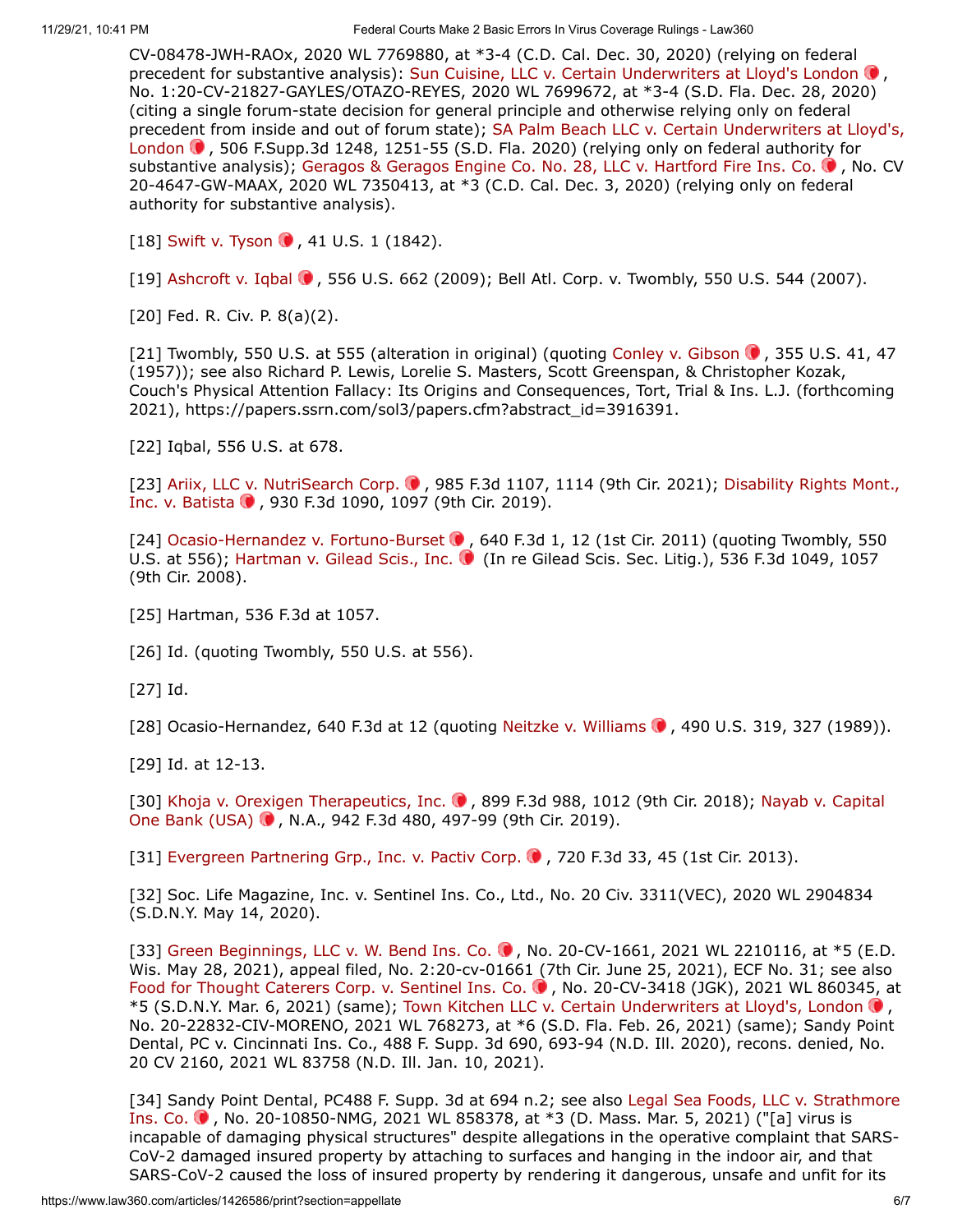intended and insured use as a restaurant).

[35] [Promotional Headwear Int'l v. Cincinnati Ins. Co.](https://advance.lexis.com/api/search?q=2020%20U.S.%20Dist.%20LEXIS%20228093&qlang=bool&origination=law360&internalOrigination=article_id%3D1426586%3Bcitation%3D2020%20U.S.%20Dist.%20LEXIS%20228093&originationDetail=headline%3DFederal%20Courts%20Make%202%20Basic%20Errors%20In%20Virus%20Coverage%20Rulings&) O, 504 F. Supp. 3d 1191, 1204 (D. Kan. 2020).

[36] Town Kitchen LLC, 2021 WL 768273, at \*7. When Judge Federico A. Moreno issued this decision, the U.S. District Court for the Southern District of Florida was under its Eighth Order Concerning Jury Trial and Other Proceedings. That order continued all jury trials until May 2020 and encouraged judges to conduct court proceedings by telephone or video conferencing.

[37] BN Farm LLC v. Cincinnati Cas. Co., No. 1:20-cv-10874-MBB, slip op. at 34 (D. Mass. Sept. 16, 2021) (citing Promotional Headwear, 504 F. Supp. at 1203).

[38] Id., slip op. at 35 (quoting Select Hosp., LLC v. Strathmore Ins. Co. O, No. 20-11414-NMG, 2021 WL 1293407, at \*3 (D. Mass. Apr. 7, 2021)).

[39] New Castle Hotels, LLC v. Zurich Am. Ins. Co., No. X07-HHD-CV-21-6142969-S, slip op. at 5-7 (Conn. Super. Ct. Sept. 7, 2021).

All Content © 2003-2021, Portfolio Media, Inc.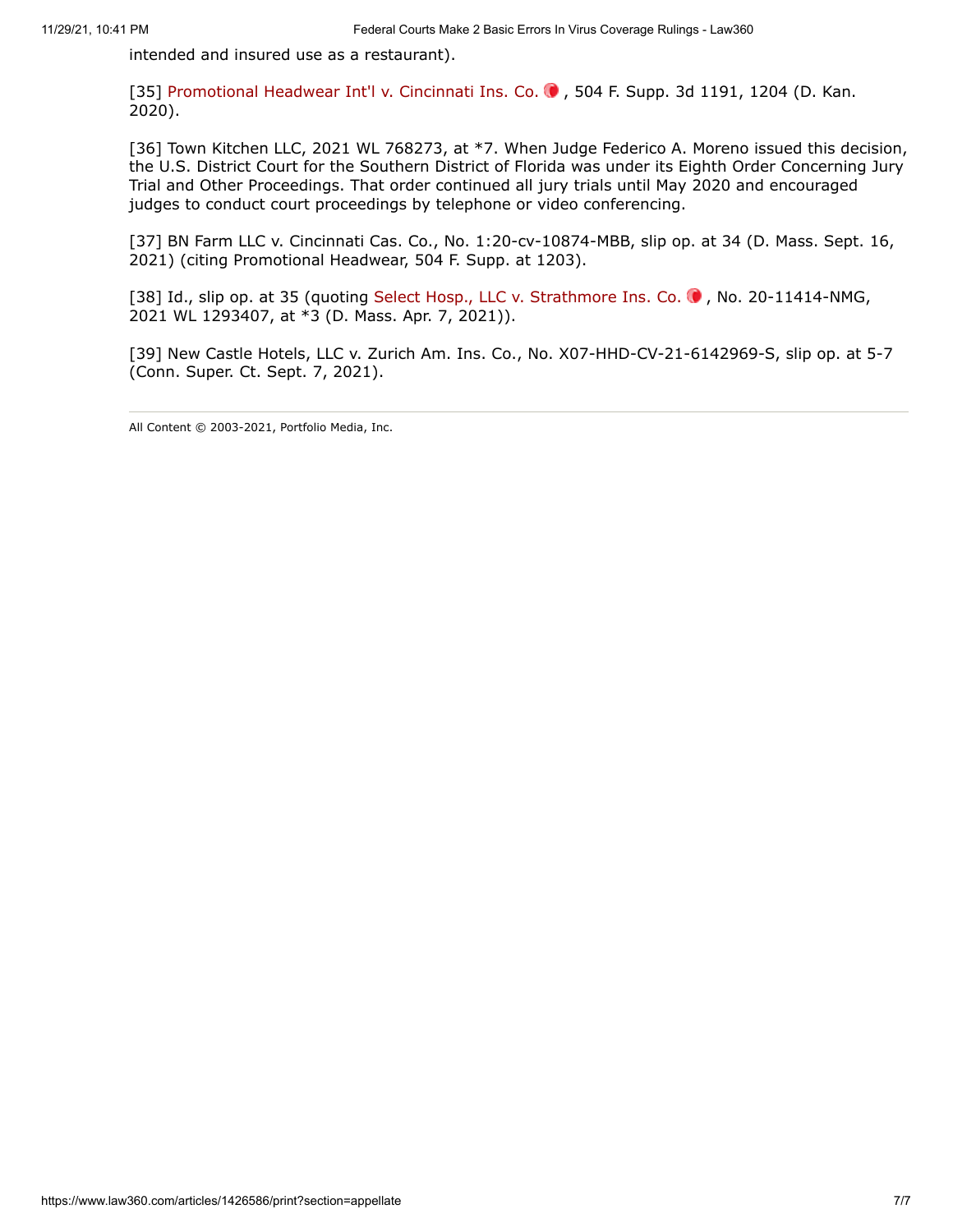# *COUCH*'S "PHYSICAL ALTERATION" FALLACY: ITS ORIGINS AND CONSEQUENCES

*Richard P. Lewis,\* Lorelie S. Masters,\*\* Scott D. Greenspan\*\*\* & Chris Kozak\*\*\*\**

| A. The Original Meaning of "Physical Loss": 1950 to 1995 624        |
|---------------------------------------------------------------------|
|                                                                     |
| C. Couch 3d's 2021 Update Has Not Remedied This                     |
|                                                                     |
| D. The Current Majority of Covid-19 Cases Adopt                     |
|                                                                     |
| III. Thinking Critically About Couch and Property Insurance Law 635 |
|                                                                     |

### I. INTRODUCTION

Look at virtually any Covid-19 case favoring an insurer, and you will find a citation to Section 148:46 of *Couch on Insurance*.<sup>1</sup> It is virtually ubiquitous: courts siding with insurers cite *Couch* as restating a "widely held rule" on

<sup>1. 10</sup>A STEVEN PLITT, ET AL., COUCH ON INSURANCE 3D § 148:46. As shown below, some courts quote *Couch* itself, while others cite cases citing *Couch* and merely intone the "distinct, demonstrable, physical alteration" language without citing *Couch* itself. *Couch 1st* and *Couch 2d* were published in hardback books (with pocket parts), in 1929 and 1959 respectively. As explained below (*infra* n.5), *Couch 3d*, a looseleaf, was first published in 1995.

*<sup>\*</sup> Partner, ReedSmith LLP, New York.*

*<sup>\*\*</sup> Partner, Hunton Andrews Kurth LLP, Washington D.C.*

*<sup>\*\*\*</sup> Senior Counsel, Pillsbury Winthrop Shaw Pittman LLP, New York.*

*<sup>\*\*\*\*</sup> Associate, Plews Shadley Racher & Braun, LLP, Indianapolis.*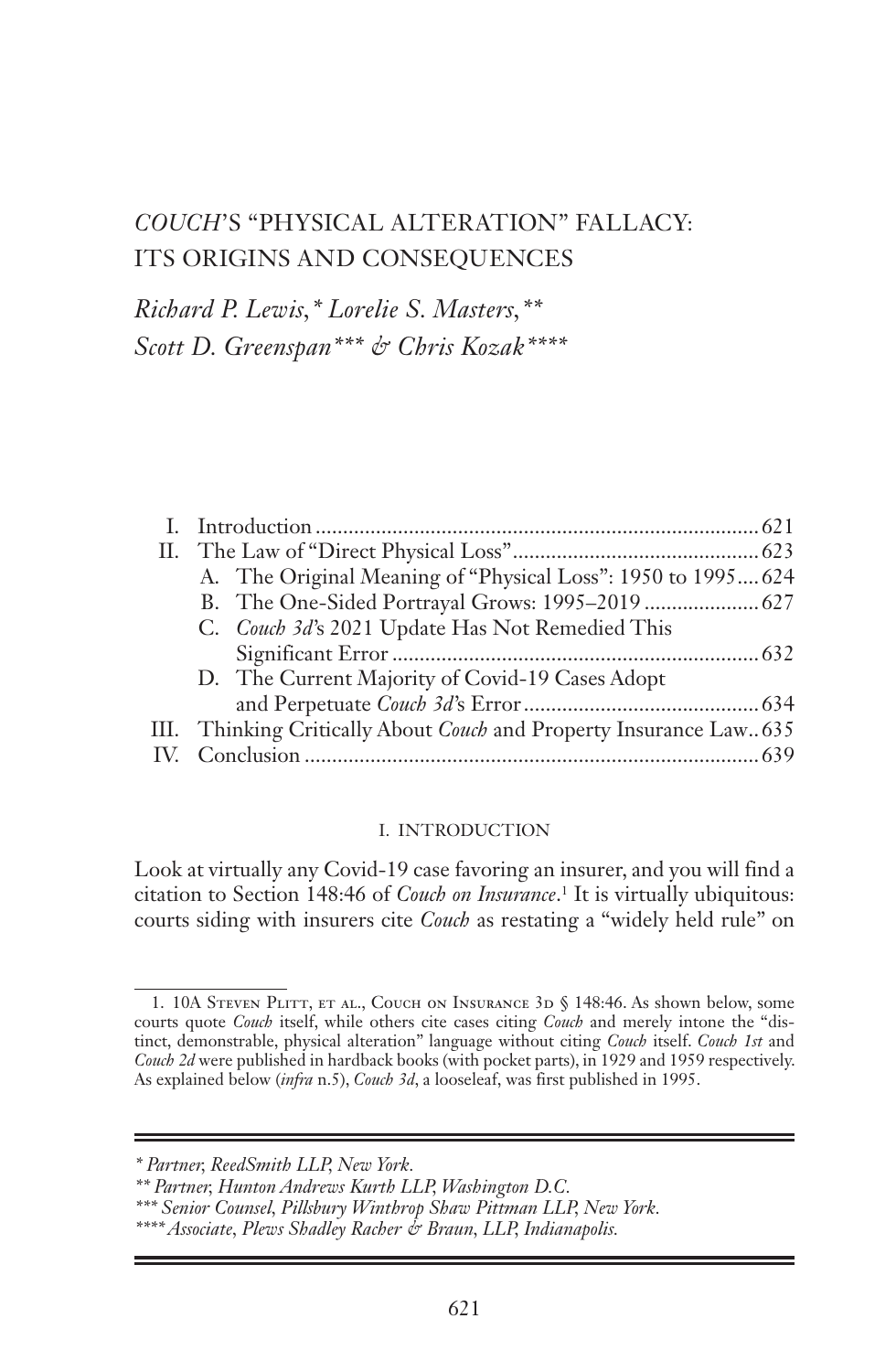the meaning of "physical loss or damage"—words typically in the trigger for property-insurance coverage, including business-income coverage. It has been cited, ad nauseam, as evidence of a general consensus that all property-insurance claims require some "distinct, demonstrable, *physical alteration* of the property."2 Indeed, some pro-insurer decisions substitute a citation to this section for an actual analysis of the specific language before the court.

*Couch* is generally recognized as a significant insurance treatise, and courts have cited it for almost a century.3 That respect began with the first edition written by George Couch and subsequent editions written by his successors.

This particular section, however, as formulated in the third edition of *Couch*, contains an unfortunate, and serious, error. *Couch*'s apparent conclusion—that "direct physical loss" requires a "distinct, demonstrable, physical alteration"—is wrong. It was wrong when *Couch* first made it in the 1990s, and it is wrong today. As another well-respected treatise puts it, "when an insurance policy refers to *physical loss of or damage* to property, the 'loss of property' requirement can be satisfied by any 'detriment,' and a 'detriment' can be present *without there having been a physical alteration of the object*."4

A review of the three editions of *Couch* shows that this statement first appeared in the third edition.<sup>5</sup> As originally published, it supported its assertion by citing to five cases for support and two cases holding to the contrary, presenting the former as the "widely held" majority rule.<sup>6</sup>

But none of these cases used the "distinct, demonstrable, physical alteration" test that *Couch 3d* presents, and it was far from the majority rule. As of March 2020, there were at least *thirty-five* cases adopting a broader rule (including many binding appellate decisions and several rulings by state high courts), and significantly fewer following the *Couch* test. The "physical

<sup>2.</sup> *Id.* (emphasis added); Oral Surgeons, P.C. v. Cincinnati Ins. Co., 2 F.4th 1141, 1144 (8th Cir. 2021).

<sup>3.</sup> Girard Fire & Marine Ins. Co. v. Winfrey, 26 S.W.2d 701, 705 (Tex. Ct. App. 1930) (citing 4 George J. Couch, Cyclopedia of Insurance Law § 915).

<sup>4.</sup> 3 Allan D. Windt, Insurance Claims & Disputes § 11:41 (6th ed. 2013) (emphasis added).

<sup>5.</sup> The authors conducted searches in an effort to identify when this phrase first appeared in *Couch*. The authors ran searches on the first edition through HeinOnline and reviewed the hard copy of *Couch 2d* to see if those editions used this language. We found no language in either of the first two editions that was similar to that in section 148:46 of *Couch 3d* ("distinct, demonstrable, physical alteration"). *Couch 3d*, unlike *Couch 1st* and *Couch 2d*, was published in loose-leaf format. Without saving all versions of superseded pages in the updates published over the years, it is not possible at this point in time for us to say with certainty when language first appeared. We were able to verify that the first time that a court cited the "distinct, demonstrable" phrase in *Couch 3d* was in 1999. Columbiaknit, Inc. v. Affiliated FM Ins. Co., 1999 WL 619100, at \*7–8 (D. Or. Aug. 4, 1999).

<sup>6. 10</sup>A Couch on Insurance  $3p \n\in \text{148:46}$ . Couch added four cases to supplement this position following the original publication date.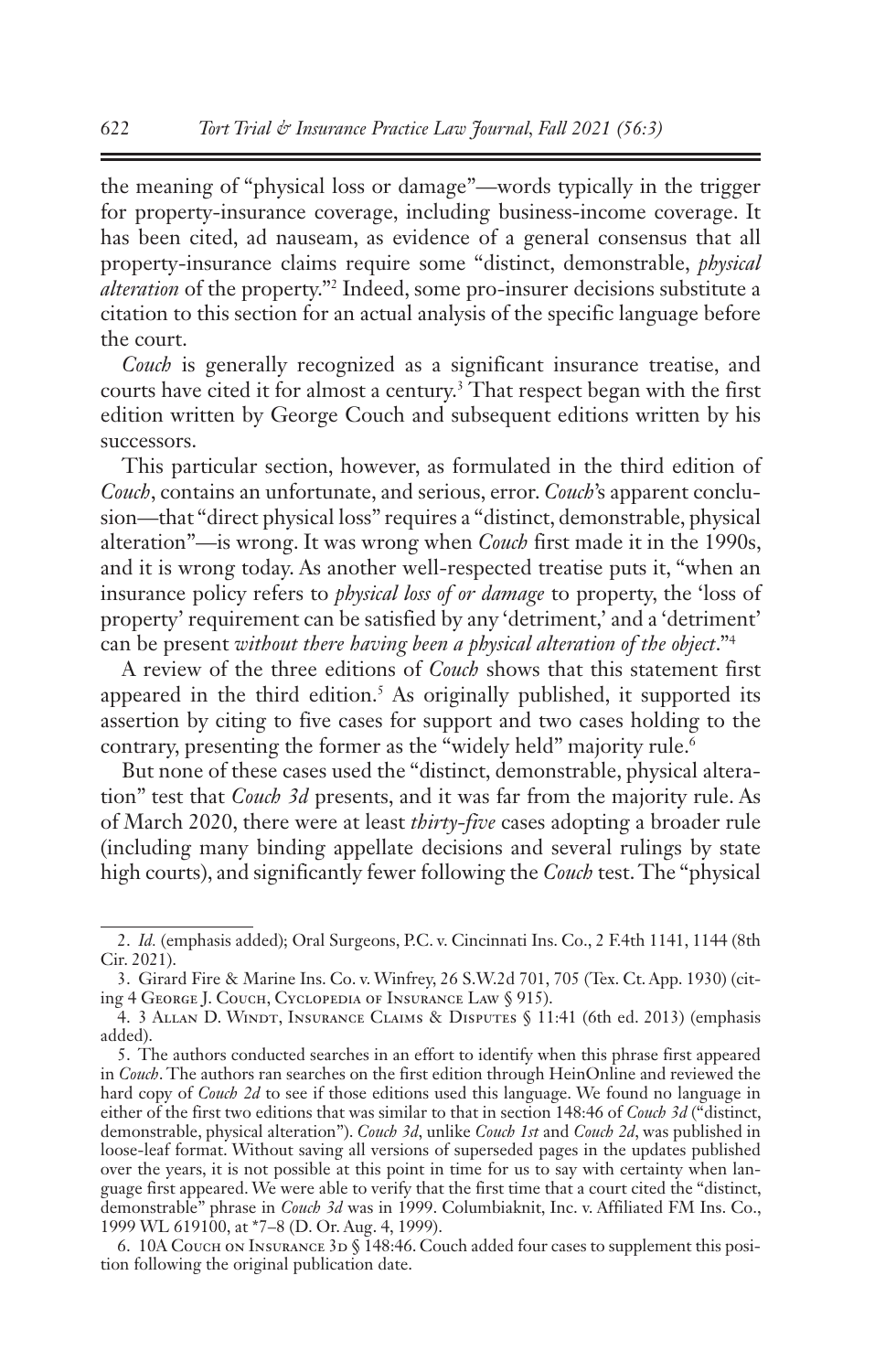alteration" test gained traction only because courts relied on *Couch*'s initial mischaracterization—inferred from a single district court opinion that was disapproved three years later by the governing court of appeals, rather than from the thirteen extant cases then holding to the contrary.

We may never know why *Couch* got the law so profoundly backwards on this key issue. But one thing is clear: courts need to stop citing it as the *sine qua non* of what "physical loss or damage" means. It is not. If the courts, and particularly the federal courts,<sup>7</sup> continue down this path without addressing *Couch*'s fallacy, there will be serious practical consequences. They risk overruling decades of insurance law and drastically narrowing the scope of property insurance that forms the backbone of risk protection for homeowners, businesses, and the banks that lend to them. All of those policies rest on the same terms *Couch* misconstrued. More immediately, courts will deprive American businesses of billions of dollars in coverage they paid for and need to survive the worst public health crisis in a century. Until *Couch* reckons with this error, busy trial and appellate judges cannot, and should not, trust it to give them the straight answer on this foundational question.

#### II. THE LAW OF "DIRECT PHYSICAL LOSS"

Modern property-insurance policies are triggered by some "direct physical loss or damage" to the property (or some variant of that term).<sup>8</sup> After this standard-form language was adopted, courts were quickly called upon to determine what it meant. Plainly it included injuries by fire, lightning, or tornado. But the breadth of the words—layered on the broad "all risk"9 template—generated questions about whether a loss of use or function was sufficient to trigger these policies.

<sup>7.</sup> There is a stark disparity between the way state and federal courts are treating these claims in the Covid-19 context. *Trial Court Rulings on the Merits in Business Interruption Cases*, *Covid Coverage Litigation Tracker*, U. Pa. L. Sch., https://cclt.law.upenn.edu/judicial-rulings (last viewed Oct. 9, 2021). As of this writing, state courts have heard fewer than 130 insurer motions to dismiss and have denied 32 of them. Federal courts have heard 484 motions, yet they have denied even fewer (25), with the balance finding, as a matter of law, that there is no claim. *Id.* Since federal courts are constitutionally bound to follow state insurance law under the *Erie* doctrine, this massive disparity simply should not exist. That it does may require corrective action from the U.S. Supreme Court. *See* Brief of *Amicus Curiae* United Policyholders, Mama Jo's, Inc. v. Sparta Ins. Co., No. 20-998 (U.S. Feb. 25, 2021) (raising similar concerns, though in a non-Covid case and without the benefit of current case data), *cert. denied*, 141 S. Ct. 1737 (Mar. 29, 2021).

<sup>8. 5</sup> New Appleman on Insurance Law, Libr. Ed. § 42.02[3].

<sup>9.</sup> There are two general types of property insurance. The first is "all risk" insurance. As its name suggests, it is the broadest of all insurance products because it "creates a type of coverage not ordinarily present under other types of insurance, and recovery is allowed for all fortuitous losses unless the loss is excluded by a specific policy provision." 10A Couch on Insurance 3d § 148:50. The second is "named perils" insurance, which insures only for specified causes of loss.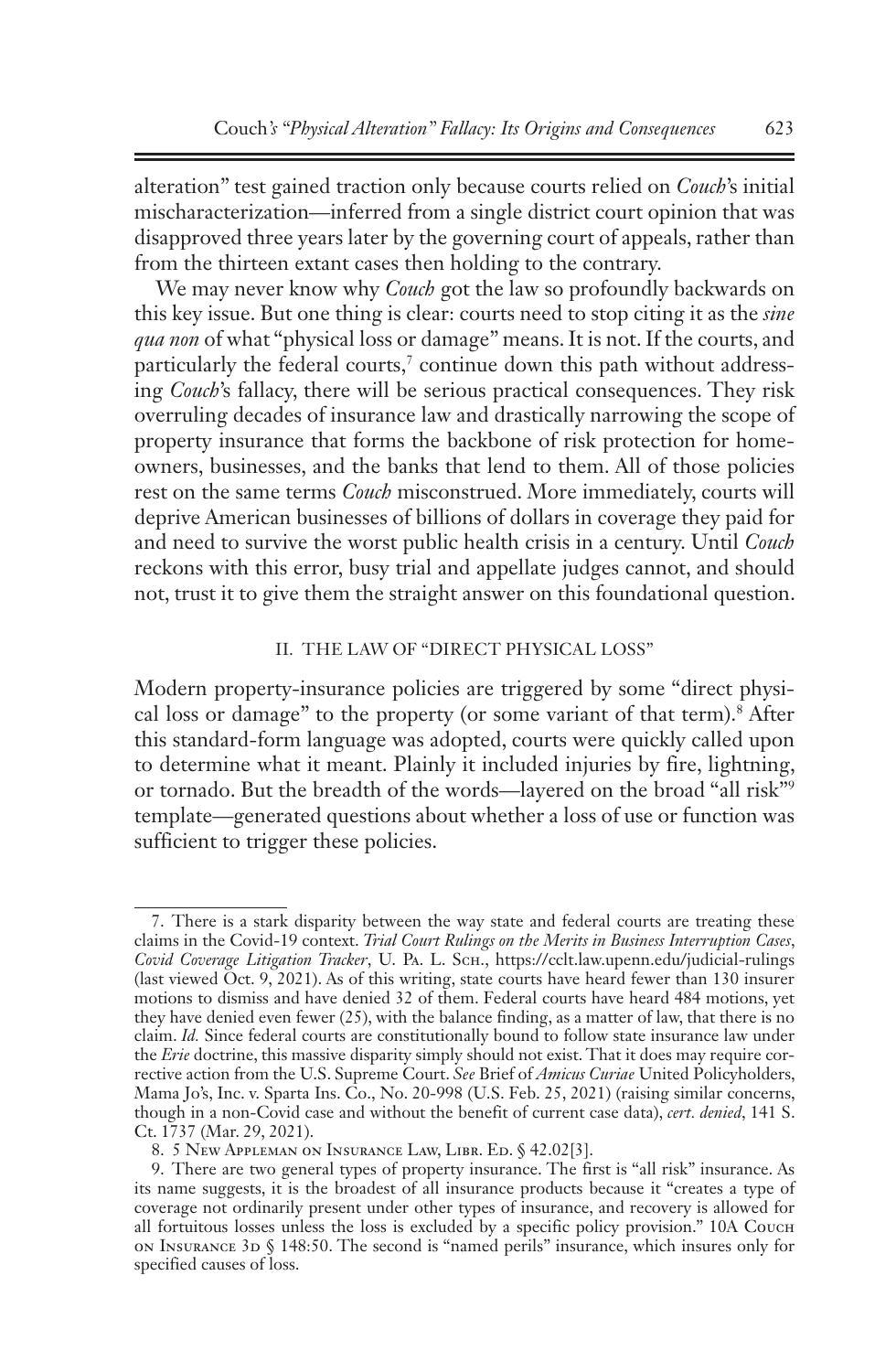From 1950 to 1990, courts uniformly found that such losses qualified. Over the insurance industry's objections at the point of claim, courts asked only whether the property was unsafe or unusable for its intended purpose. If the answer to either question was "yes," then there was "direct physical loss or damage" to the property. The contrary view—requiring "distinct, demonstrable, physical alteration"—emerged in the 1990s but was in the distinct minority. Despite this backdrop, *Couch* wrongly portrayed "physical alteration" as the "widely held" majority rule.

#### A. *The Original Meaning of "Physical Loss": 1950 to 1995*

Until the 1990s, courts uniformly gave "direct physical loss" and its variants their broad, ordinary meaning. That phrase included cases where property became unsafe or unusable for its intended purpose. Standard-form policies were triggered in such circumstances in the 1950s,<sup>10</sup> the 1960s,<sup>11</sup> the 1970s,<sup>12</sup> the 1980s,<sup>13</sup> and the 1990s.<sup>14</sup>

In 1995, the Third Edition of *Couch on Insurance* added a new section, titled "*Generally; 'Physical' loss or damage*."15 The first case to cite this section

<sup>10.</sup> Am. Alliance Ins. Co. v. Keleket X-Ray Corp., 248 F.2d 920, 925 (6th Cir. 1957) (finding coverage when a release of radon dust and gas made the policyholders' building unsafe to work in and unusable for its purpose, which was calibrating medical instruments); Marshall Produce Co. v. St. Paul Fire & Marine Ins. Co., 98 N.W.2d 280, 295, 300 (Minn. 1959) (finding that egg powder, which had been exposed to smoke, was physically damaged because it suffered a loss of market value even without actual injury).

<sup>11.</sup> Hughes v. Potomac Ins. Co., 18 Cal. Rptr. 650, 655 (Ct. App. 1962) (finding "physical loss" because policyholder's home was unsafe for occupancy after a landslide deprived it of support); W. Fire Ins. Co. v. First Presbyterian Church, 437 P.2d 52, 54 (Colo. 1968) (en banc) (finding a "direct physical loss" where gasoline vapors made "use of the building highly dangerous").

<sup>12.</sup> Cyclops Corp. v. Home Ins. Co., 352 F. Supp. 931, 937 (W.D. Pa. 1973) (finding business-income coverage where vibration of motor, without apparent damage, caused it to be shut down).

<sup>13.</sup> Hampton Foods, Inc. v. Aetna Cas. & Sur. Co., 787 F.2d 349, 352 (8th Cir. 1986) (finding Business Income coverage where danger of collapse required abandonment of grocery store); Intermetal Mexicana, S.A. v. Ins. Co. of N. Am., 866 F.2d 71, 76 (3d Cir. 1989) (theft of property, depriving policyholder of possession and control, qualified as "direct physical loss"); Blaine Richards & Co. v. Marine Indem. Ins. Co., 635 F.2d 1051, 1055–56 (2d Cir. 1980) (finding policyholder could recover lost value of beans exposed to chemical not accepted in the United States but not actually harmed).

<sup>14.</sup> In chronological order: Hetrick v. Valley Mut. Ins Co., 1992 WL 524309, at \*3 (Pa. Comm. Pl. May 28, 1992) (finding coverage for loss of use of a house if an outside oil spill made the house uninhabitable); Largent v. State Farm Fire & Cas. Co., 842 P.2d 445, 446 (Or. Ct. App. 1992) (noting insurance company conceded meth fumes could cause "direct physical loss"); Farmers Ins. Co. v. Trutanich, 858 P.2d 1332, 1335 (Or. Ct. App. 1993) (finding costs of meth odor covered as direct physical loss or damage); Azalea, Ltd. v. Am. States Ins. Co., 656 So. 2d 600, 602 (Fla. Ct. App. 1995) (chemicals that destroyed a bacteria colony necessary for sewage treatment plant to operate caused "direct damage to the structure").

<sup>15. 10</sup>A COUCH ON INSURANCE 2D § 148:46.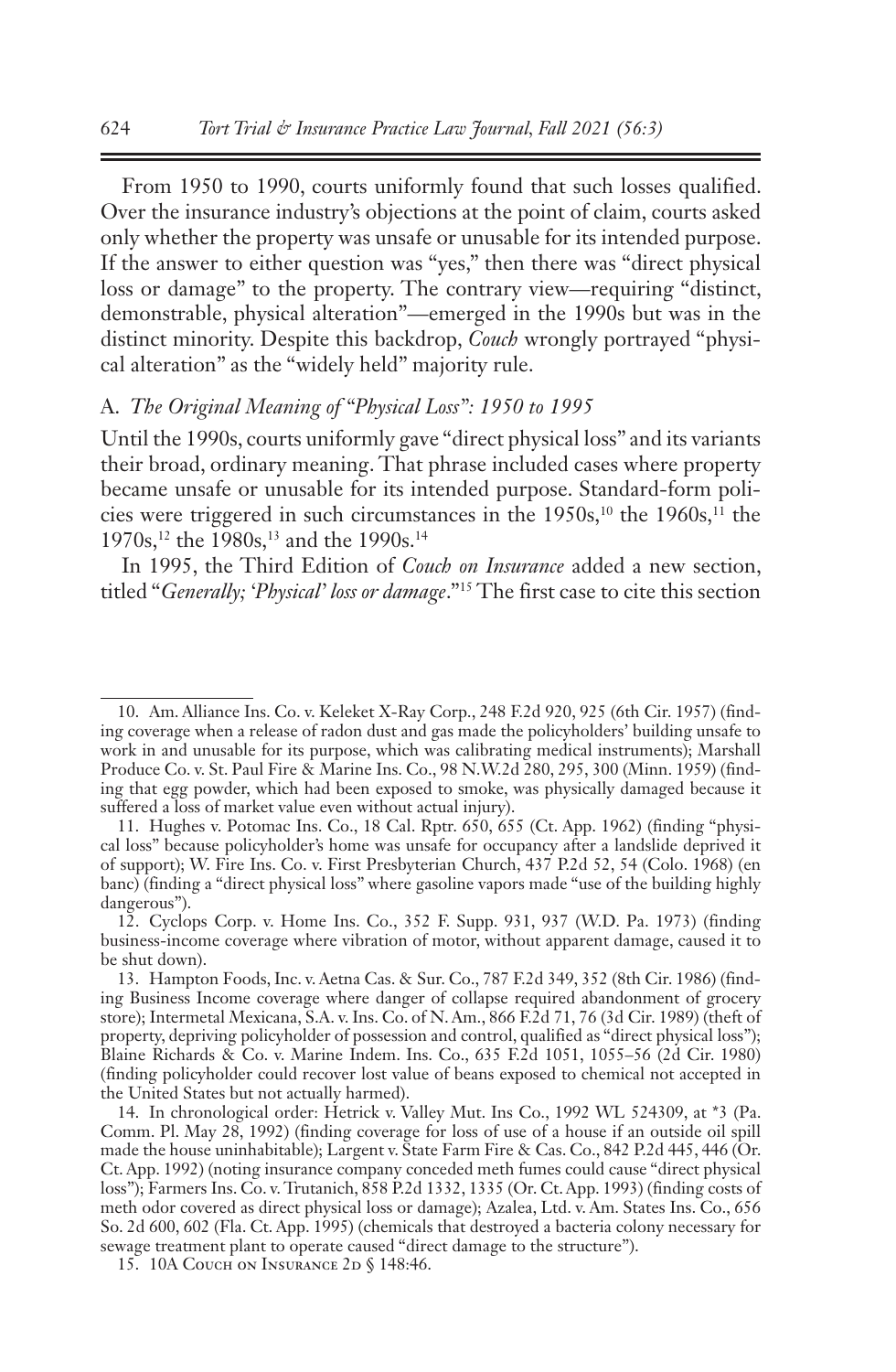was decided in 1999.16 The fourth paragraph in that section (as reprinted without relevant change in the June 2021 update) reads:

The requirement that the loss be "physical," given the ordinary definition of that term, is widely held to exclude alleged losses that are intangible or incorporeal and, thereby, to preclude any claim against the property insurer when the insured merely suffers a detrimental economic impact unaccompanied by a *distinct, demonstrable, physical alteration of the property*. 17

The origin of this matter-of-fact statement is puzzling. At the time this section first appeared, only one reported case had adopted this test in the circumstances relevant here—*Great Northern Ins. Co. v. Benjamin Franklin Federal Savings & Loan Ass'n*, decided by a federal district court in Oregon, in 1990.18

*Benjamin Franklin* involved the sudden discovery of non-friable (or intact) asbestos in a building.19 The property insurer refused to pay for its removal, arguing there was no "direct physical loss."20 The district court agreed, citing a 1978 Oregon Supreme Court case (*Wyoming Sawmills v. Transportation Ins. Co.*) finding that a lumber manufacturer's third-party liability-insurance policy did not cover a lawsuit seeking labor expenses for removing defective  $2 \times 4$  studs from a building.<sup>21</sup> Despite the many cases actually addressing "direct physical loss" language in this context and universally coming out the other way—the *Benjamin Franklin* court found this liability-insurance case "most helpful."22 The court held that property insurance, like liability insurance, does not "include consequential or intangible damages such as depreciation in value, within the terms property damage."23 Ignoring the distinction between first-party and thirdparty coverage, the court held that, since the building was "physically intact and undamaged," there was no "*physical* loss, direct or otherwise."24

<sup>16.</sup> Columbiaknit, Inc. v. Affiliated FM Ins. Co., 1999 WL 619100, at \*7–8 (D. Or. Aug. 4, 1999) (finding that policyholder could bear its burden to demonstrate that clothes contaminated with mold or mildew suffered "direct physical loss or damage" if it established "at trial a class of garments which has increased microbial counts and that will, as a result, develop either an odor or mold or mildew").

<sup>17. 10</sup>A Couch on Insurance 3D § 148:46 (emphasis added).

<sup>18.</sup> Great N. Ins. Co. v. Benjamin Franklin Fed. Sav. & Loan Ass'n, 793 F. Supp. 259, 263 (D. Or. 1990). There were other cases favoring insurers, but they involved (for example) claims that a title impairment was a "physical loss," which it obviously is not. Those cases are discussed in more detail below. *Benjamin Franklin* was the first to apply this rule in the context of physical effects on property.

<sup>19.</sup> *Id.* at 261.

<sup>20.</sup> *Id.* at 263.

<sup>21.</sup> *Id.* (citing Wyoming Sawmills v. Transp. Ins. Co., 578 P.2d 1253, 1256 (Or. 1978)).

<sup>22.</sup> *Id.*

<sup>23.</sup> *Id.* (quoting *Wyoming Sawmills*, 578 P.2d at 1256).

<sup>24.</sup> *Id.* (emphasis in original). Third-party and first-party insurance serve significantly different functions. Third-party insurance is essentially fault-based; it provides compensation for loss suffered by "third parties" that is caused by the policyholder's wrongful acts.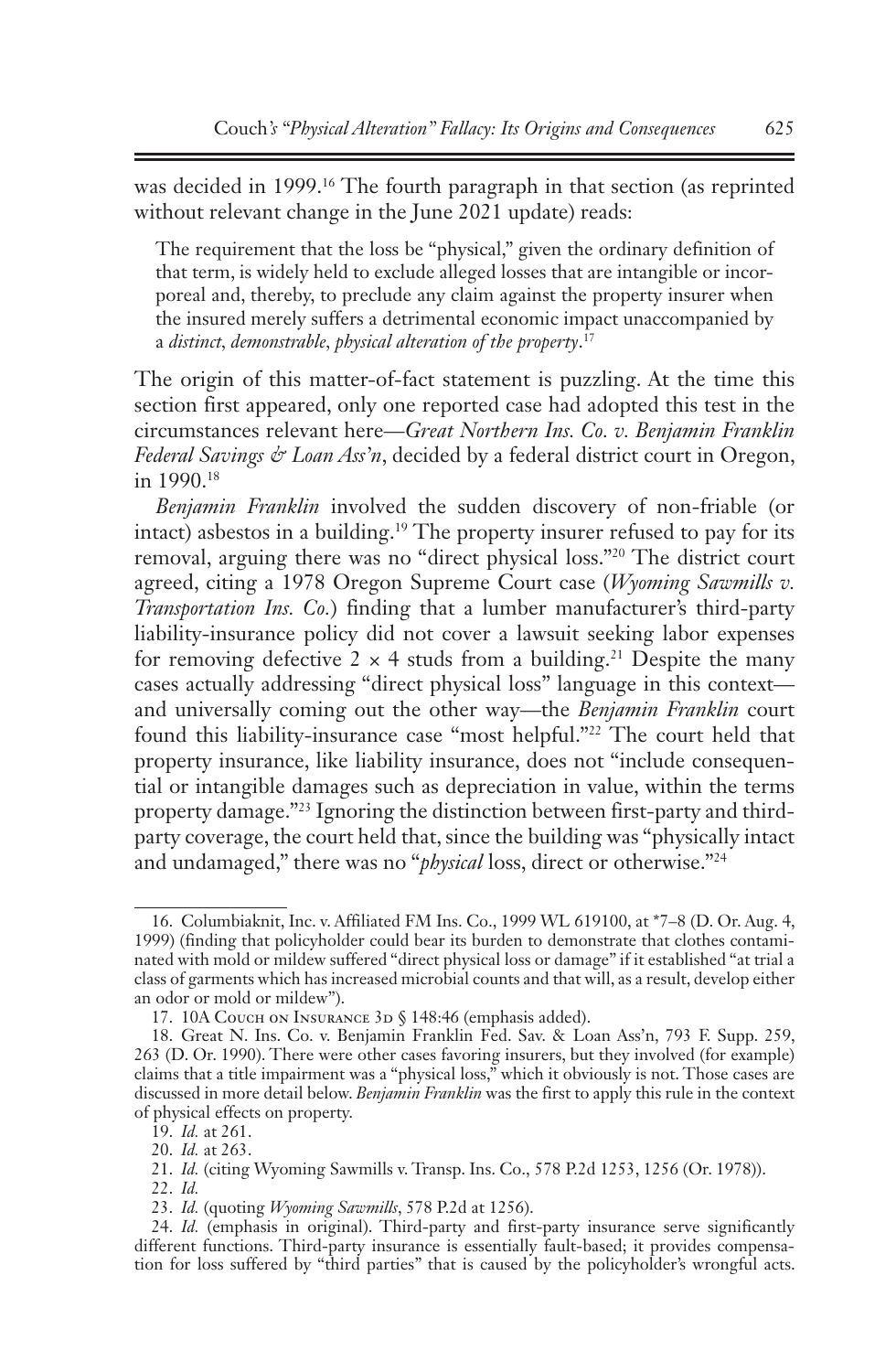The "physically intact and undamaged" gloss was brand new in *Benjamin Franklin*. At that time, the major decisions predating it—*Hughes* and *First Presbyterian*—had rejected that precise logic. *Hughes* was particularly forceful:

To accept [the insurer's] interpretation of its policy would be to conclude that a building which has been overturned or which has been placed in such a position as to overhang a steep cliff has not been "damaged" so long as its paint *remains intact and its walls still adhere to one another*. Despite the fact that a "dwelling building" might be rendered completely useless to its owners, [the insurer] *would deny that any loss or damage had occurred unless some tangible injury to the physical structure itself could be detected*. Common sense requires that a policy should not be so interpreted in the absence of a provision specifically limiting coverage in this manner.<sup>25</sup>

Similarly, *First Presbyterian* found that a church rendered too dangerous for occupancy because it was permeated with gasoline fumes had suffered a "loss of use" that triggered the policy.<sup>26</sup>

Perhaps because the "intact and undamaged" rule was invented by a single district judge, it did not stick. Three years after *Benjamin Franklin*, the Oregon Court of Appeals refused to follow it in *Farmers Ins. Co. v. Trutanich*, a case involving methamphetamine contamination.27 *Trutanich* distinguished *Wyoming Sawmills* (the liability-insurance case *Benjamin Franklin* found "most helpful") and instead followed *First Presbyterian*. 28

When *Couch 3d* cited *Benjamin Franklin* as evincing a "distinct, demonstrable, physical alteration" rule,<sup>29</sup> it ignored that *Trutanich* had rendered the "intact and undamaged" rule a dead letter three years earlier.<sup>30</sup> It also added the modifiers "distinct" and "demonstrable" out of thin air—we have found no pre*-Couch 3d* case where a court frames the test using those adjectives. In spite of this, *Couch 3d* crafted its own rule out of whole cloth, and

First-party insurance, in contrast, provides coverage for loss regardless of fault. This distinction is important in understanding *Wyoming Sawmills*. Most commercial third-party policies have "business risk" exclusions—in *Wyoming Sawmills*, it was an exclusion for liability arising from damage to "your product" or "your work" (i.e., the defective  $2 \times 4$ s). The aim of such exclusions is to enforce the general third-party rule that coverage exists only for damage to *someone else*'s property, and so that liability insurance is not equated with a builder's "performance bond.<sup>"</sup> Thus, *Wyoming Sawmills* is not properly read to require a "physical alteration" rule, even in the third-party context. Loss of use to a third party's property is indisputably "property damage" under standard-form general liability insurance.

<sup>25.</sup> Hughes v. Potomac Ins. Co., 18 Cal. Rptr. 650, 655 (Ct. App. 1962) (emphasis added).

<sup>26.</sup> W. Fire Ins. Co. v. First Presbyterian Church, 437 P.2d 52, 54 (Colo. 1968) (en banc).

<sup>27.</sup> Farmers Ins. Co. v. Trutanich, 858 P.2d 1332, 1335 (Or. Ct. App. 1993).

<sup>28.</sup> *Id.* at 1335–36.

<sup>29. 10</sup>A Couch on Insurance 3D § 148:46 (emphasis added).

<sup>30.</sup> *Trutanich*, 858 P.2d at 1335 n.4 (limiting *Benjamin Franklin* to asbestos that was "intact" and nonfriable).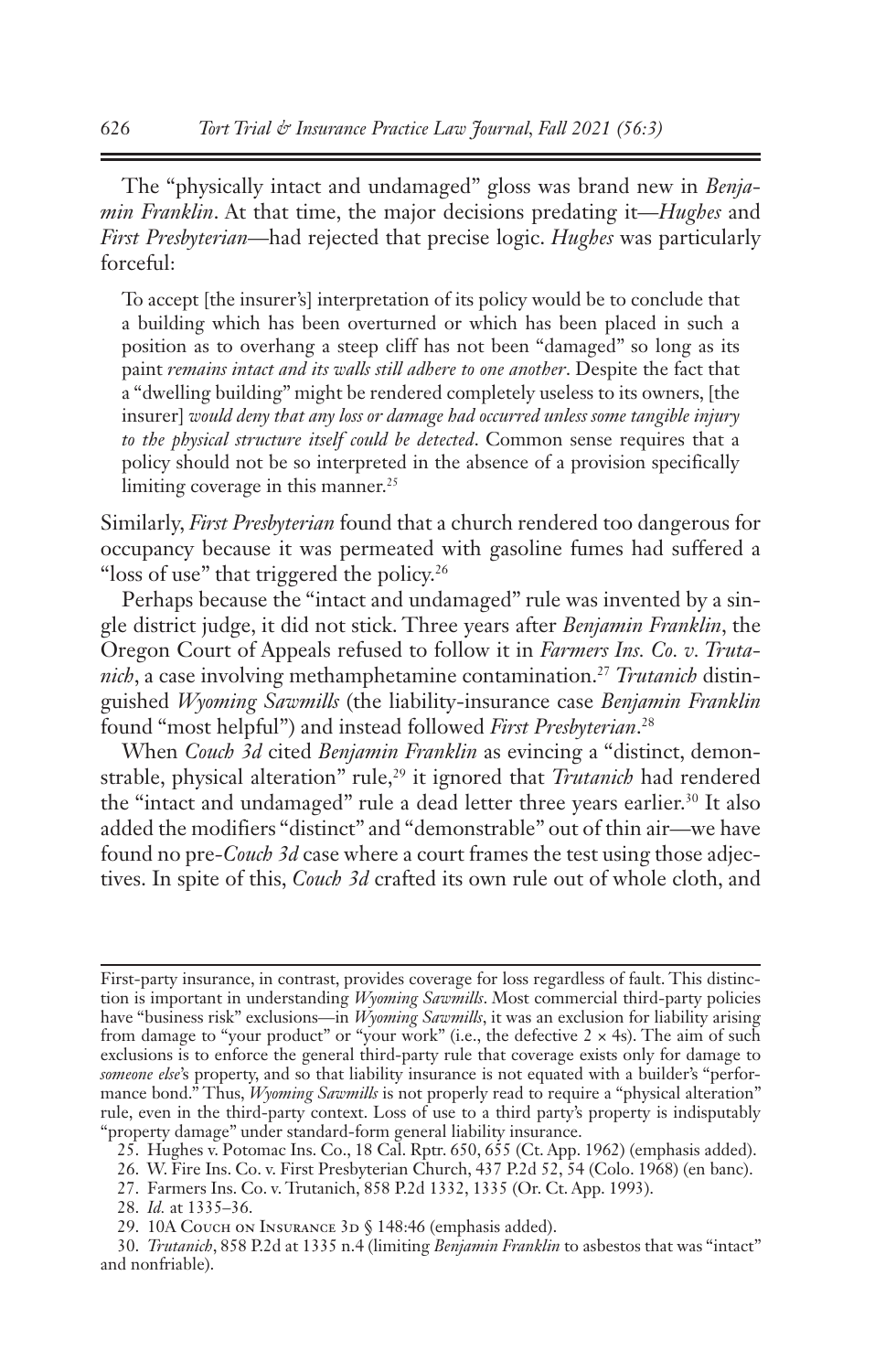then then included a paragraph, written in the passive voice, suggesting that there was only some case law to the contrary:

The opposite result has been reached, allowing coverage based on physical damage despite the lack of physical alteration of the property, on the theory that the uninhabitability of the property was due to the fact that gasoline vapors from adjacent property had infiltrated and saturated the insured building, and the theory that the threatened physical damage to the insured building from a covered peril essentially triggers the insured's obligation to mitigate the impending loss by undertaking some hardship and expense to safeguard the insured premises.<sup>31</sup>

This lukewarm counterpoint cited only *First Presbyterian* and *Hampton Foods*—two of at least *thirteen* cases that had adopted the broader rule when the section was first drafted. $32$ 

### B. *The One-Sided Portrayal Grows: 1995–2019*

Like any treatise updated regularly, *Couch 3d* over the years generally added citations as the law developed. However, a problem appeared on this issue as *Couch 3d* began discussing it—the third edition only added cases favorable to its made-up "majority" position.<sup>33</sup> Every one of these decisions cited *Couch 3d's* "physical alteration" doctrine.<sup>34</sup> For example, under facts identical to *Benjamin Franklin*, the Third Circuit denied coverage by declaring (citing *Couch* and nothing else) that this was the "widely accepted definition."35

Yet this rule was neither "widely accepted" nor correct. *Couch 3d* did not address many of the significant decisions adopting the contrary and earlier generally accepted position. In fact, the only case supporting *Couch 3d*'s

<sup>31. 10</sup>A COUCH ON INSURANCE 3D § 148:46.

<sup>32.</sup> The others are similar. *See* Marshall Produce Co. v. St. Paul Fire & Marine Ins. Co., 98 N.W.2d 280, 295, 300 (Minn. 1959) (unsalable goods); Hughes v. Potomac Ins. Co., 18 Cal. Rptr. 650, 655 (Ct. App. 1962) (erosion); Am. All. Ins. Co. v. Keleket X-Ray Corp., 248 F.2d 920, 925 (6th Cir. 1957) (radon contamination); Intermetal Mexicana, S.A. v. Ins. Co. of N. Am., 866 F.2d 71, 76 (3d Cir. 1989) (theft); Blaine Richards & Co. v. Marine Indem. Ins. Co.*,* 635 F.2d 1051, 1055–56 (2d Cir. 1980) (unsalable goods); Cyclops Corp. v. Home Ins. Co., 352 F. Supp. 931, 937 (W.D. Pa. 1973) (inoperable motor); Hetrick v. Valley Mut. Ins Co., 1992 WL 524309, \*3 (Pa. Comm. Pl. May 28, 1992) (oil spill); Largent v. State Farm Fire & Cas. Co., 842 P.2d 445, 446 (Or. Ct. App. 1992) (meth contamination); Farmers Ins. Co. v. Trutanich, 858 P.2d 1332, 1335 (Or. Ct. App. 1993) (same); Azalea, Ltd. v. Am. States Ins. Co., 656 So. 2d 600, 602 (Fla. Ct. App. 1995) (chemical contamination).

<sup>33. 10</sup>A COUCH ON INSURANCE 3D § 148:46 (adding Port Auth. of N.Y. & N.J. v. Affiliated FM Ins. Co., 311 F.3d 226, 236 (3d Cir. 2002); Universal Image Prods., Inc. v. Fed. Ins. Co., 475 F. App'x 569, 573 (6th Cir. 2012); Newman Myers Kreines Gross Harris, P.C. v. Great N. Ins. Co., 17 F. Supp. 3d 323, 331 (S.D.N.Y. 2014); MRI Healthcare Ctr. of Glendale, Inc. v. State Farm Gen. Ins. Co., 115 Cal. Rptr. 3d 27, 38 (Ct. App. 2010)).

<sup>34.</sup> *Port Authority*, 311 F.3d at 235; *Universal Image*, 475 F. App'x at 573–74; *Newman Meyers*, 17 F. Supp. 3d at 331; *MRI Healthcare*, 115 Cal. Rptr. at 778–79.

<sup>35.</sup> *Port Authority*, 311 F.3d at 235.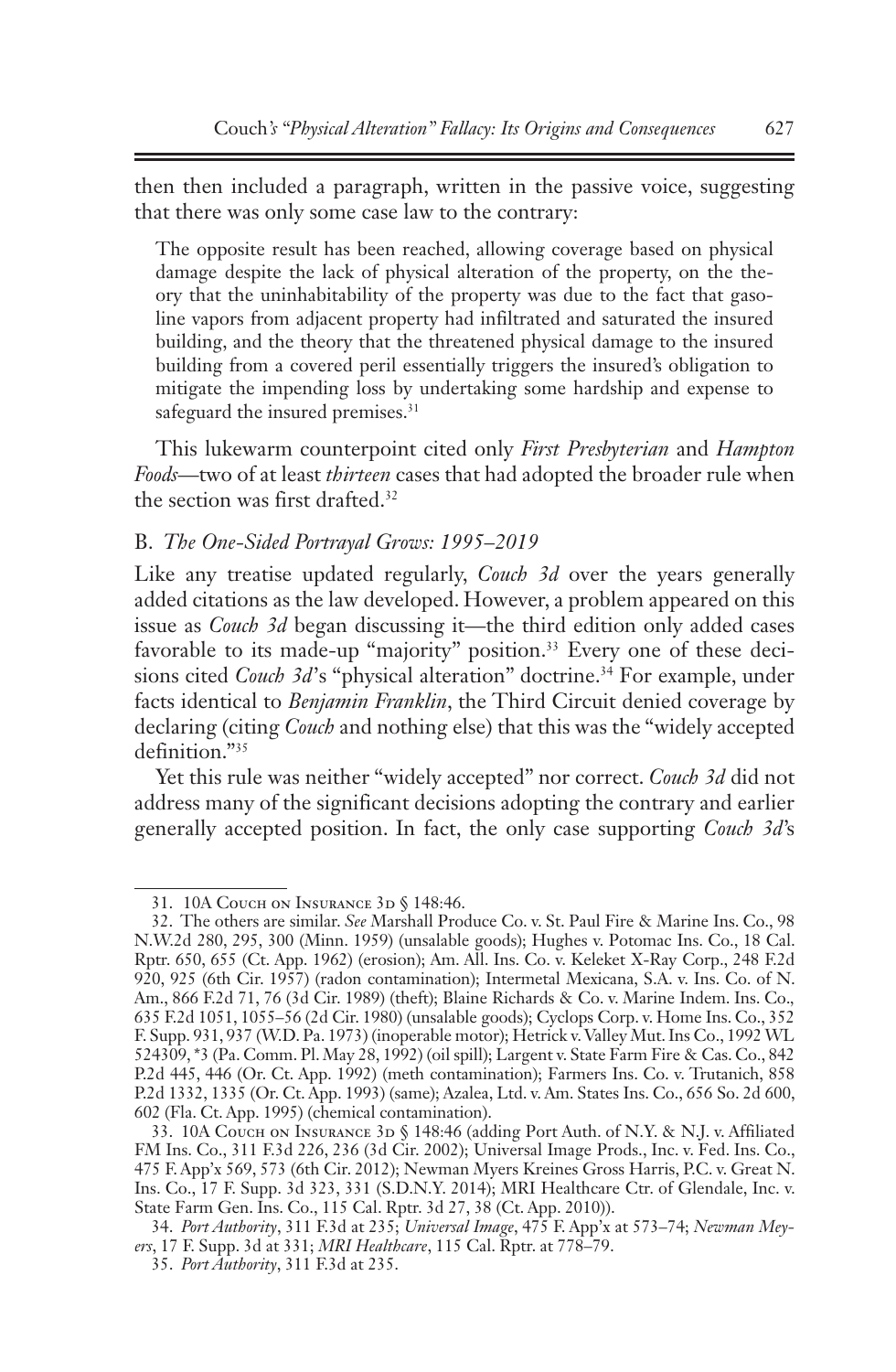assertion was at the trial level, was not binding, and had been disapproved by the governing state's court of appeals*.* Beyond that, more and more cases began to recognize that the *Hughes* rule—and not the *Couch 3d* theory was correct. There were five such cases (including two from state courts of last resort) before the turn of the twenty-first century.<sup>36</sup> *Couch 3d* to date has ignored all of them.

The law continued to snowball in policyholders' favor after that. In 2000,37 2001,38 2002,39 2003,40 2005,41 courts rendered eleven decisions for policyholders on this issue without requiring "physical alteration." *Couch 3d*

37. Sentinel Mgmt. Co. v. Aetna Cas. & Sur. Co., 615 N.W.2d 819, 825–26 (Minn. 2000) ("A principal function of any living space [is] to provide a safe environment for the occupants," and "[i]f rental property is contaminated by asbestos fibers and presents a health hazard to the tenants, its function is seriously impaired.").

38. Gen. Mills, Inc. v. Gold Medal Ins. Co., 622 N.W.2d 147, 152 (Minn. Ct. App. 2001) (oats rendered unsalable by FDA regulation suffered "direct physical loss").

40. S. Wallace Edwards & Sons, Inc. v. Cincinnati Ins. Co., 353 F.3d 367, 374–75 (4th Cir. 2003) (affirming finding that meat exposed to ammonia and thus less valuable even though not actually affected had suffered property damage).

41. Motorists Mut. Ins. Co. v. Hardinger, 131 F. App'x 823, 824, 826–27, 824–26 (3d Cir. 2005) (E. coli contamination); De Laurentis v. United Servs. Auto. Ass'n, 162 S.W.3d 714, 722–23 (Tex. Ct. App. 2005) (finding mold damage constituted "physical loss to property"); Pepsico, Inc. v. Winterthur Int'l Ins. Co., 24 A.D.3d 743, 744 (N.Y. App. Div., 2d Dep't 2005) (unmerchantable product); Schlamm Stone & Dolan LLP. v. Seneca Ins. Co., 800 N.Y.S.2d 356 (Sup. Ct. 2005) (finding that "the presence of noxious particles, both in the air and on surfaces of the plaintiff's premises, would constitute property damage under the terms of the policy").

<sup>36.</sup> Arbeiter v. Cambridge Mut. Fire Ins. Co., 1996 WL 1250616, at \*2 (Mass. Super. Ct. Mar. 15, 1996) (finding oil fumes present in house after discovery of oil leak constituted physical damage to the house); Sentinel Mgmt. Co. v. N.H. Ins. Co., 563 N.W.2d 296, 300 (Minn. Ct. App. 1997) (asbestos); Dundee Mut. Ins. Co. v. Marifjeren, 587 N.W.2d 191 (N.D. 1998) (power outage causing potatoes to freeze); Murray v. State Farm Fire & Cas. Co., 509 S.E.2d 1, 16–17 (W. Va. 1998) (concluding that a home rendered dangerously unlivable by the presence of falling rocks had suffered a "direct physical loss to the property"); Matzner v. Seaco Ins. Co., 9 Mass. L. Rptr. 41, 1998 WL 566658, at \*4 (Mass. Super. Ct., Aug. 12, 1998) (concluding that the phrase "direct physical loss or damage" was ambiguous and could mean either "only tangible damage to the structure of insured property" or "more than tangible damage to the structure of insured property," and that "carbon monoxide contamination constitutes 'direct physical loss of or damage to' property"); Bd. of Educ. v. Int'l Ins. Co., 720 N.E.2d 622, 625–26 (Ill. Ct. App. 1999) (citing liability insurance coverage cases finding that incorporation of asbestos into buildings caused "property damage," defined under liability policies to be "physical injury to or destruction of tangible property," and finding that policyholder had established that the asbestos fiber contamination constituted physical damage).

<sup>39.</sup> Prudential Prop. & Cas. Ins. Co. v. Lillard-Roberts, 2002 WL 31495830, at \*8–9 (D. Or. June 18, 2002) (concluding that mold damage to house could constitute "distinct and demonstrable" damage and that inability to inhabit a building may constitute "direct, physical loss"); Cooper v. Travelers Indem. Co. of Ill., 2002 WL 32775680, at \*1 (N.D. Cal. Nov. 4, 2002) (coliform bacteria and E.coli); Graff v. Allstate Ins. Co., 54 P.3d 1266, 1269 (Wash. Ct. App. 2002) (methamphetamine vapors); Yale Univ. v. CIGNA Ins. Co., 224 F. Supp. 2d 402, 413 (D. Conn. 2002) (finding while the presence of asbestos and lead in buildings did not constitute "physical loss of or damage to property," contamination by such materials could, citing "the substantial body of case law" "in which a variety of contaminating conditions have been held to constitute 'physical loss or damage to property'").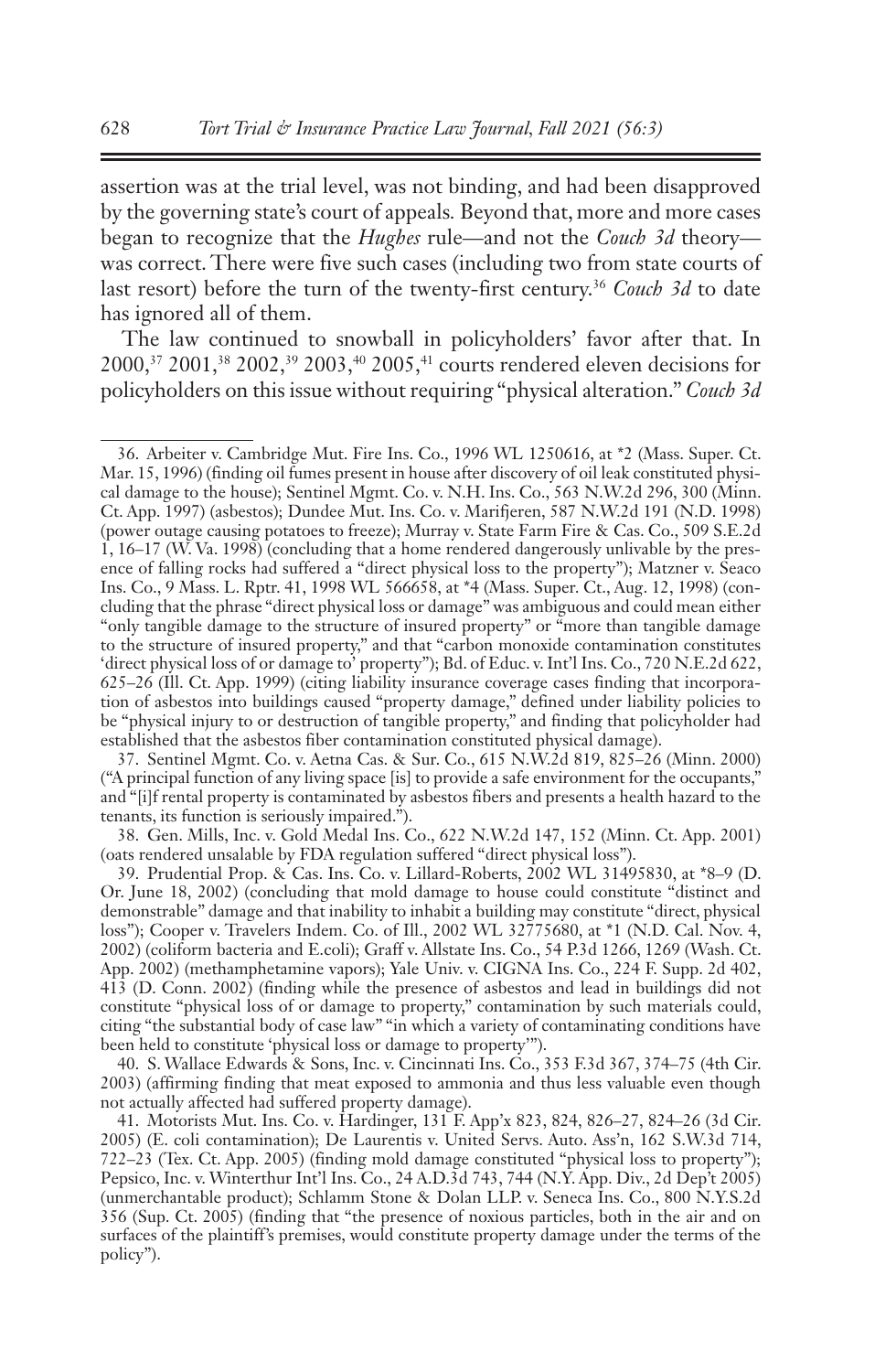took no notice. In 2007, $42$  2009, $43$  and 2010, $44$  courts decided eight more. Again, *Couch 3d* ignored them. Five more cases came in 2011,<sup>45</sup> 2013,<sup>46</sup>  $2014<sup>47</sup>$ ,  $2015<sup>48</sup>$  and  $2016<sup>49</sup>$  including from another state supreme court. None of these decisions were featured in *Couch 3d*, and even its June 2021 update failed to grapple with (or even cite) any of them.

*Couch 3d* may not have recognized these cases, but insurers did—when it served their purposes. In late 2019, Factory Mutual Insurance Company ("FM"), one of the largest and most sophisticated property insurers in the world, sued another insurer seeking to shift some of its liability for mold

45. Widder v. La. Citizens Prop. Ins. Corp., 82 So.3d 294 (La. Ct. App. 2011) (lead).

46. Ass'n of Apartment Owners of Imperial Plaza v. Fireman's Fund Ins. Co., 939 F. Supp. 2d 1059, 1068 (D. Haw. 2013) (finding that intrusion of arsenic into roof caused "direct physical loss or damage" to the roof).

47. Gregory Packaging, Inc. v. Travelers Prop. Cas. Co., 2014 WL 6675934, at \*5–6 (D.N.J. Nov. 25, 2014) (concluding that "property can sustain physical loss or damage without experiencing structural alteration," that "the heightened ammonia levels rendered the facility unfit for occupancy until the ammonia could be dissipated," and therefore that the ammonia discharge caused direct physical loss).

48. Mellin v. N. Sec. Ins. Co., 115 A.3d 799, 806 (N.H. 2015) (rejecting "tangible alteration" rule and holding that pervasive odor of cat urine was "physical loss" to condominium).

49. Oregon Shakespeare Festival Ass'n v. Great Am. Ins. Co., 2016 WL 3267247, at \*5–6 (D. Or. June 7, 2016), *vacated by joint stipulation*, 2017 WL 1034203 (Mar. 6, 2017) (smoke from wildfires, making operations hazardous to human health, caused a "direct physical loss").

<sup>42.</sup> Cook v. Allstate Ins. Co., 2007 Ind. Super. LEXIS 32, at \*6–10 (Madison Cnty. Nov. 30, 2007) (finding that infestation of house with brown recluse spiders constituted "direct physical loss" to the house: "Case law demonstrates that a physical condition that renders property unsuitable for its intended use constitutes a 'direct physical loss' even where some utility remains and, in the case of a building, structural integrity remains"); Stack Metallurgical Servs., Inc. v. Travelers Indem. Co., 2007 WL 464715, at \*8 (D. Or. Feb. 7, 2007) (finding "physical loss or damage" where the policyholder's heat treater for medical implants was contaminated by lead and could no longer be used); Fed. Ins. Co. v. Hartford Steam Boiler Inspection & Ins. Co., 2007 WL 1007787, at \*12 (E.D. Mich. Mar. 31, 2007) (finding that food in cardboard containers exposed to ammonia was physically injured, despite the fact the food was judged fit to eat).

<sup>43.</sup> Essex v. BloomSouth Flooring Corp., 562 F.3d 399, 406 (1st Cir. 2009) (unpleasant odor in home); Wakefern Food Corp. v. Liberty Mut. Fire Ins. Co., 968 A.2d 724, 734 (N.J. Super. App. Div. 2009) ("In the context of this case, the electrical grid was 'physically damaged' because, due to a physical incident or series of incidents, the grid and its component generators and transmission lines were physically incapable of performing their essential function of providing electricity."); Manpower Inc. v. Ins. Co. of the State of Pa., 2009 WL  $3738099$ , at  $*1$  (E.D. Wis. Nov. 3, 2009) (finding "direct physical loss . . . or damage to" a building adjacent to a building which collapsed despite the fact that the collapse did not cause any noticeable damage to the policyholder's occupied space).

<sup>44.</sup> Travco Ins. Co. v. Ward, 715 F. Supp. 2d 699, 707–08 (E.D. Va. 2010) (finding that drywall emitting toxic gases, causing the policyholder to move out, caused a direct physical loss, despite the fact that it was "physically intact, functional and ha[d] no visible damage," noting the majority of cases nationwide find that "physical damage to the property is not necessary"); *In re* Chinese Mfr'd Drywall Prods. Liab. Litig., 759 F. Supp. 2d 822, 831 (E.D. La. 2010) (finding that "the presence of Chinese-manufactured drywall in a home constitutes a physical loss" because it "renders the [policyholders'] homes useless and/or uninhabitable").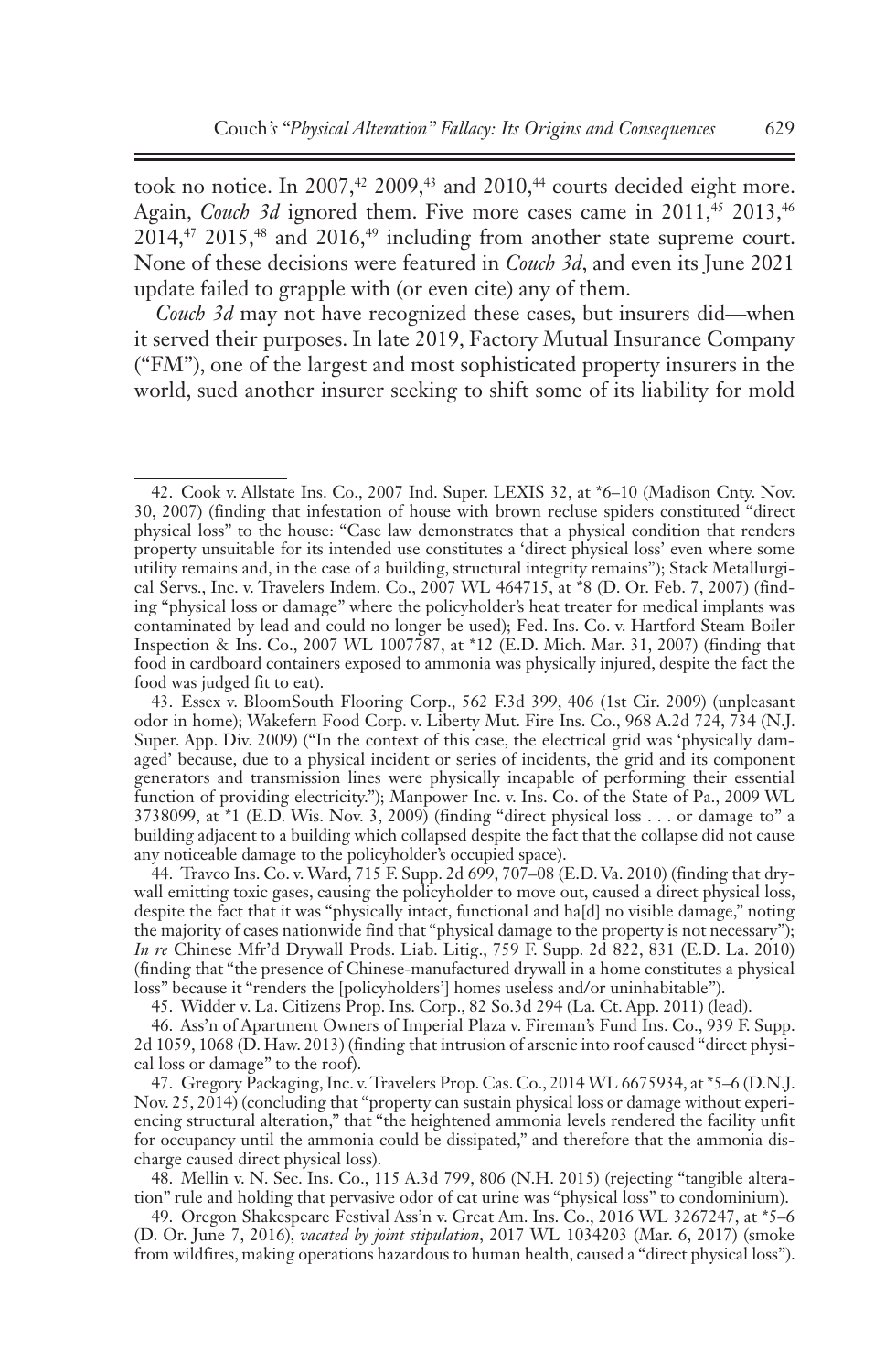and mold spore contamination at a biopharmaceuticals lab.<sup>50</sup> In the case, it brought a motion *in limine* contending that "physical loss or damage" to property exists when a physical substance renders property unfit for its intended use, despite that there was *no* physical alteration.<sup>51</sup> Citing cases like *First Presbyterian*, *Gregory Packaging*, and *Trutanich*, FM argued to the Court:

Numerous courts have concluded that loss of functionality or reliability under similar circumstances constitutes physical loss or damage. *See, e.g.*, *Western Fire Insurance Co. v. First Presbyterian Church*, 437 P.2d 52 (Colo. 1968) (church building sustained physical loss or damage when it was rendered uninhabitable and dangerous due to gasoline under the building); *Gregory Packaging, Inc. v. Travelers Property and Casualty Company of America*, Civ. No. 2:12-cv-04418, 2014 U.S. Dist. LEXIS 165232, 2014 WL 6675934 (D. N.J. 2014) (unsafe levels of ammonia in the air inflicted "direct physical loss of or damage to" the juice packing facility "because the ammonia physically rendered the facility unusable for a period of time."); *Port Authority of N.Y. and N.J. v. Affiliated FM Ins. Co.*, 311 F.3d 226, 236 (3d Cir. 2002) (asbestos fibers); *Essex v. BloomSouth Flooring Corp.*, 562 F.3d 399, 406 (1st Cir. 2009) (unpleasant odor in home); *TRAVCO Ins. Co. v. Ward*, 715 F. Supp. 2d 699, 709 (E.D. Va. 2010), *aff'd*, 504 F. App'x 251 (4th Cir. 2013) ("toxic gases" released by defective drywall).<sup>52</sup>

Moreover, FM argued that, *at worst*, it had put forward a reasonable interpretation of the undefined phrase "physical loss or damage"—and even if Federal could propose a reasonable reading, this merely rendered the subject policy ambiguous and required the court to construe it in favor of coverage.53

The oddity and error in *Couch 3d*'s statement is further shown by other major insurance-coverage treatises. Allan Windt's *Insurance Claims & Disputes* (6th ed. 2013) is most explicit: "[W]hen an insurance policy refers to physical loss of or damage to property, the 'loss of property' requirement can be satisfied by *any* 'detriment,' and a 'detriment' can be present *without there having been a physical alteration of the object*."54 Windt then proceeds to discuss the major cases that *Couch 3d* ignores, including *Murray*, *Sentinel*, and *Hardinger*. 55

<sup>50.</sup> Factory Mut. Ins. Co. v. Fed. Ins. Co., 1:17-cv-00760-GJF-LF, 2019 U.S. Dist. LEXIS 191769 (D.N.M. Nov. 5, 2019).

<sup>51.</sup> Motion *in Limine* No. 5 re Physical Loss or Damage at 3, *Factory Mut. Ins. Co.*, filed Nov. 19, 2019, ECF#127, https://3inbm04c0p4j2h1w132uyb5e-wpengine.netdna-ssl.com /wp-content/uploads/2021/02/fm\_v.\_federal.pdf.

<sup>52.</sup> *Id.* at 3–4 (emphasis added).

<sup>53.</sup> *See id.* at 3 n.1.

<sup>54.</sup> 3 Allan D. Windt, Insurance Claims & Disputes § 11:41 (6th ed. 2013) (emphasis added).

<sup>55.</sup> *Id.*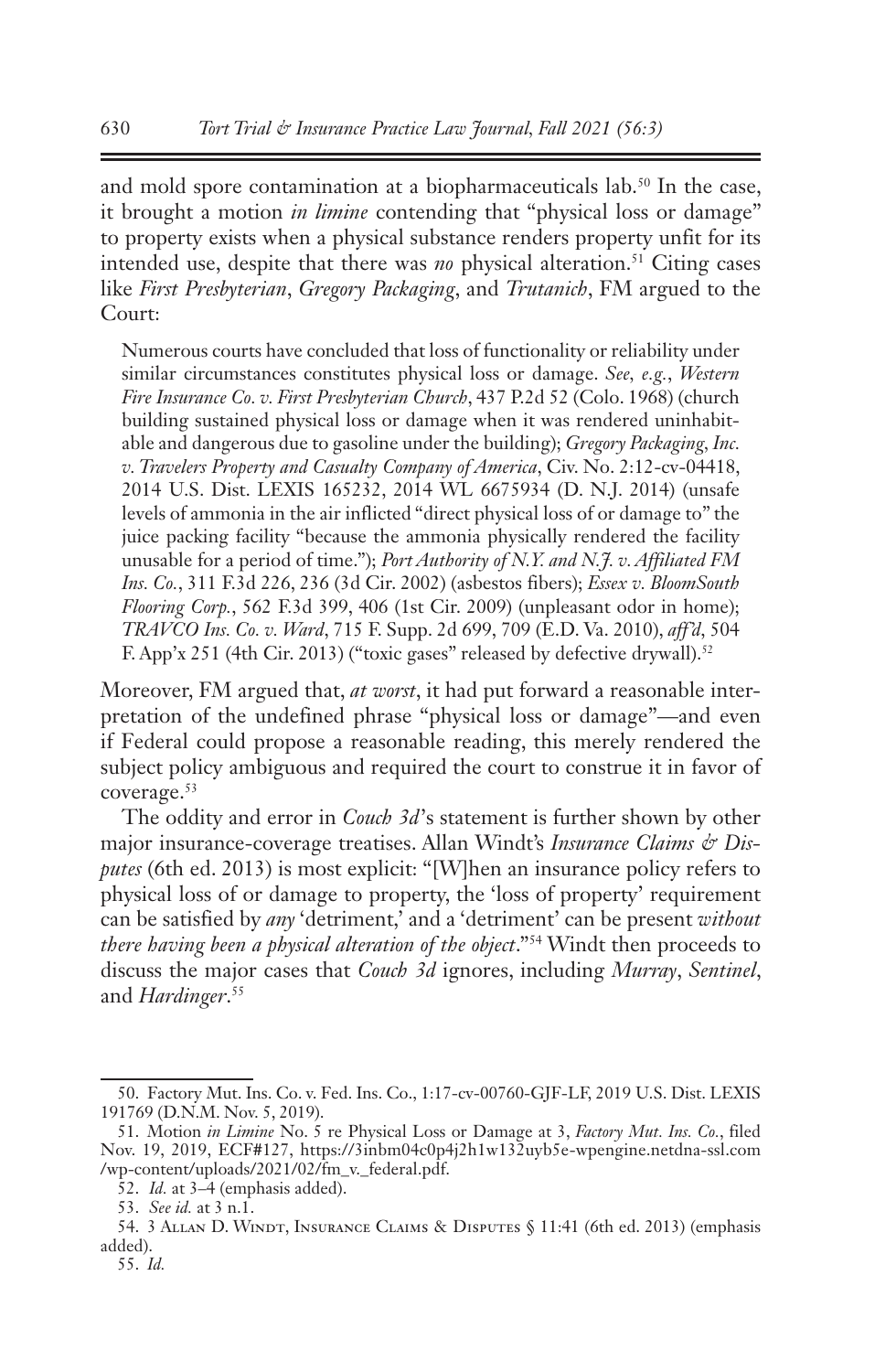Appleman's *Insurance Law and Practice*, often cited side-by-side with *Couch*, contains a similar statement of the standard in its section on "all risk" insurance.56 After discussing *First Presbyterian*, it concluded that "[t]he courts have construed the scope of what constitutes 'physical loss or damage' liberally," while still recognizing that some losses (such as a withdrawn warranty) were not "physical."57 At the time it was discontinued, in favor of the *New Appleman* series, the "Old" *Appleman* recognized all, or nearly all, of the seminal decisions on "physical loss" that *Couch* omitted. Those cases include dispossession of property (*Intermetal Mexicana*), "unusable or uninhabitable" property (*Murray*), and contamination (*Board of Education*).<sup>58</sup>

The 1999 update to another treatise by Peter J. Kalis reaches the same conclusion.59 Explaining that "direct" and "physical" loss or damage is the coverage trigger for property insurance, the authors correctly summarized the law at the time by saying that disputes over these words "generally have

<sup>56.</sup> 5 John Alan Appleman & Jean Appleman, Insurance Law & Practice 2d § 3092 (1970 & 2012 Supp.), *reprinted in* 5f-142f Appleman on Insurance Law & Practice Archive § 3092 (LEXIS 2011). *Appleman*, like *Couch*, is a venerable treatise, used for decades by coverage practitioners including authors of this article. The "Original" *Appleman*, first published in 1929, was updated for years after the death in 1936 of the original author, John Alan Appleman. The hard copy volume of the "original" *Appleman* containing § 3092 was last copyrighted in 1970 and thereafter was updated through pocket parts. From the authors' knowledge and research on provenance of this section, the last "cumulative supplement" for this volume (volume 5) of "Old" *Appleman* was copyrighted in 2012. The "original" *Appleman* was joined by a successor, *New Appleman*, in the last two decades, which overlapped with original *Appleman* and was called first *Holmes Appleman on Insurance* and later *Appleman on Insurance 2d*. The publisher also published *New Appleman on Insurance Law, Law Library Edition* (Jeffrey E. Thomas & Francis J. Mootz, III, eds., Lexis-Nexis 2009 & Dec. 2020 Supp.); and most recently, *New Appleman Insurance Law Practice Guide* (Leo P. Martinez, Marc S. Mayerson & Douglas R. Richmond eds., Lexis-Nexis 2020). *Appleman on Insurance 2d*, for example, while focusing on many issues of import in insurance law, includes little analysis of the relevant policy language in consideration in this article.

<sup>57.</sup> *Id.*

<sup>58.</sup> *Id.* The *New Appleman* successor to this work, rather than carrying forward the existing research, borrowed heavily from *Couch 3d*'s misstatement of the rule—down to the cases *Couch 3d* cited and some of the descriptive words *Couch 3d* used. 5 New Appleman on INSURANCE LAW, LIBR. ED., § 46.03[2] (offering the "generally prevailing" rule as one that "preclude[s] coverage for losses that are solely intangible or incorporeal; for example, an economic loss unaccompanied by a distinct physical alteration to property"). To the *New Appleman* authors' credit, their statements are more restrained, and (unlike *Couch 3d*) they do follow this introduction with treatments of important cases like *Trutanich*, *Sentinel*, *Hardinger*, *Pepsico*, *General Mills*, and *Wakefern*, discussed throughout this article. *Id.* § 46.03[3] ("Contamination by Vapor, Bacteria, or other Foreign Substance," "Intact Property Rendered Unfit for Intended Purpose," "Destruction or Corruption of Electronic Data," and "Deprivation of Access by Government Authorities"). Although *New Appleman*'s decision to borrow its summary from *Couch 3d* was ill-advised, the balance of the section—and the nuance it explains illustrates the severity of *Couch 3d*'s error.

<sup>59.</sup> I Peter J. Kalis, Thomas M. Reiter & James R. Segerdahl, Policyholder's Guide TO THE LAW OF INSURANCE COVERAGE § 13.04 (ASPEN L. & Bus., Supp. 1999). As the name of this treatise suggests, its authors generally represented policyholders. But unlike this section of *Couch*, the discussion is balanced and accurately represents the case law.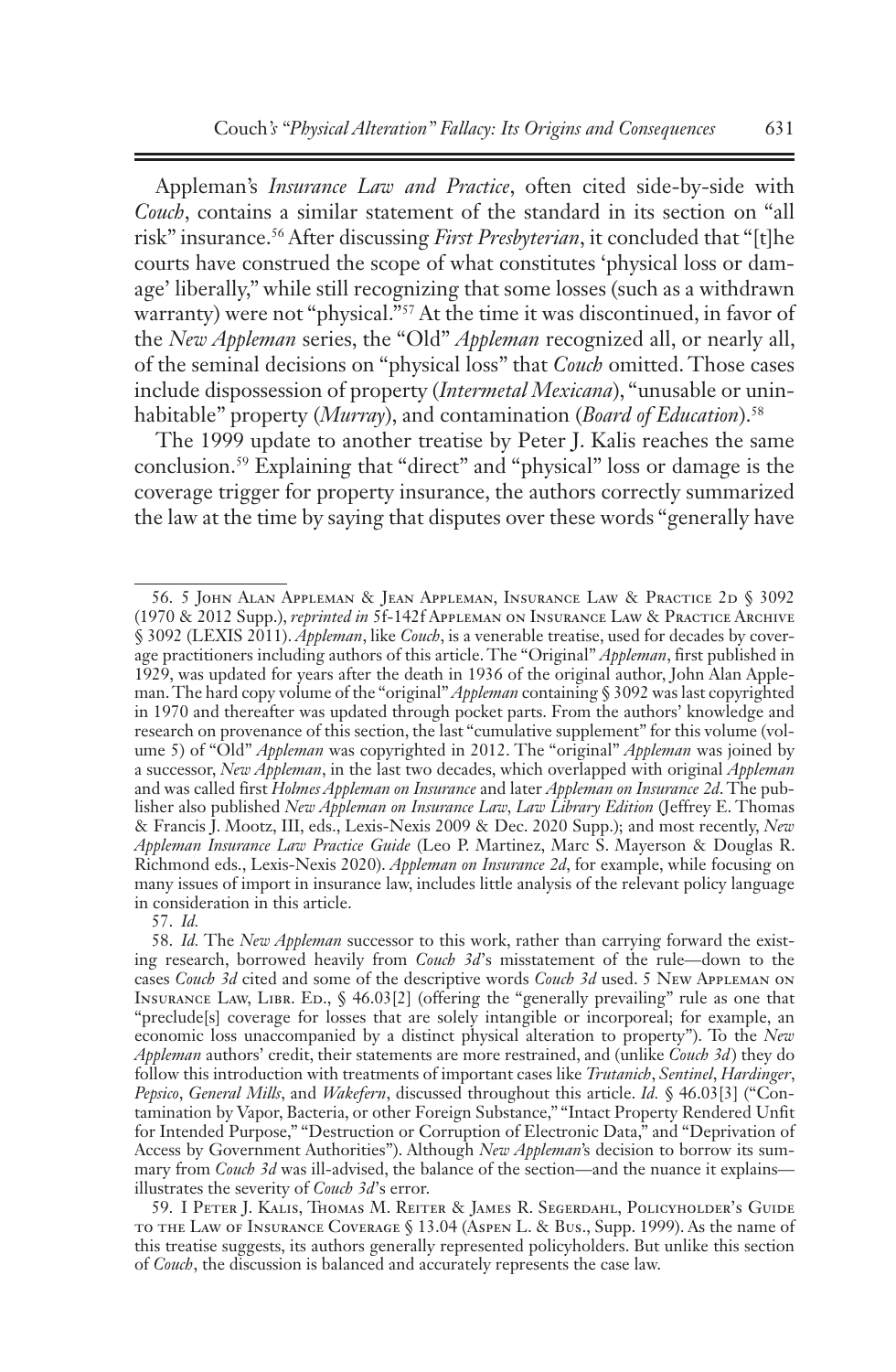been resolved in favor of coverage."60 It then proceeds to discuss *Hampton Foods*, *First Presbyterian*, *Hughes*, and *Intermetal Mexicana*, among other cases, as representing the majority rule.61 It acknowledged *Benjamin Franklin* but noted that it was an outlier.<sup>62</sup> It concluded that while insurers may argue for a more stringent version of "physical loss," "[t]hese arguments have generally been unsuccessful if the loss arises out of some external event or condition changing and devaluing the property."63 In 2013, the principal author of *Couch 3d*, Steven Plitt, published an article in an insurance industry magazine entitled "Direct Physical Loss in All-Risk Policies: The Modern Trend Does Not Require Specific Physical Damage, Alteration."64 He discussed recent case law and concluded that the "modern trend" is that "courts are not looking for physical alteration, but for loss of use." It is unclear why the current 2021 update of *Couch 3d* does not match its principal author's stated understanding of the law.

For whatever reason, this robust body of scholarship—all contrary to *Couch 3d*—has not caught the courts' attention. That is unfortunate. Windt, Appelman, and Kalis present a far superior resource for courts interested in understanding the full scope of the law, rather than *Couch 3d*'s truncated, one-sided version.

### C. Couch 3d*'s 2021 Update Has Not Remedied This Significant Error*

In 2021, *Couch 3d* updated this section. The current edition repeats the error of the previous ones.

For the proposition that its "physical alteration" rule is "widely held," *Couch 3d* currently cites seven cases—none of which were decided in 1995, when it appears that *Couch 3d* first made this statement. Moreover, nearly all of these cases *themselves cite Couch 3d* (or cases citing *Couch 3d*) for this proposition.65 This is a remarkable feat: state *ipse dixit* you wish was true, convince courts to cite it, and then cite *those* cases as establishing that the rule is "widely held."

65. Port Auth. of N.Y. & N.J. v. Affiliated FM Ins. Co., 311 F.3d 226, 236 (3d Cir. 2002); Universal Image Prods., Inc. v. Fed. Ins. Co., 475 F. App'x 569, 573 (6th Cir. 2012); Newman Myers Kreines Gross Harris, P.C. v. Great N. Ins. Co., 17 F. Supp. 3d 323, 331 (S.D.N.Y. 2014); *In re* Chinese Mfd. Drywall Prods. Liab. Litig., 759 F. Supp. 2d 822, 831 (E.D. La. 2010); MRI Healthcare Ctr. of Glendale, Inc. v. State Farm Gen. Ins. Co., 115 Cal. Rptr. 3d 27, 38 (Ct. App. 2010); Welton Enters., Inc. v. Cincinnati Ins. Co., 131 F. Supp. 3d 827 (W.D. Wis. 2015); Shirley v. Allstate Ins. Co., 392 F. Supp. 3d 1185 (S.D. Cal. 2019).

<sup>60.</sup> *Id.*

<sup>61.</sup> *Id.* at 13-15 to 13-18.

<sup>62.</sup> *Id.* at 13-18 to 13-19.

<sup>63.</sup> *Id.* at 13-19.

<sup>64.</sup> Steven Plitt, *Direct Physical Loss in All-Risk Policies: The Modern Trend Does Not Require Specific Physical Damage, Alteration*, Claims J. (Apr. 15, 2013) (https://amp.claimsjournal.com /magazines/idea-exchange/2013/04/15/226666.htm) (discussing *Murray* and *Trutanich*, among other cases).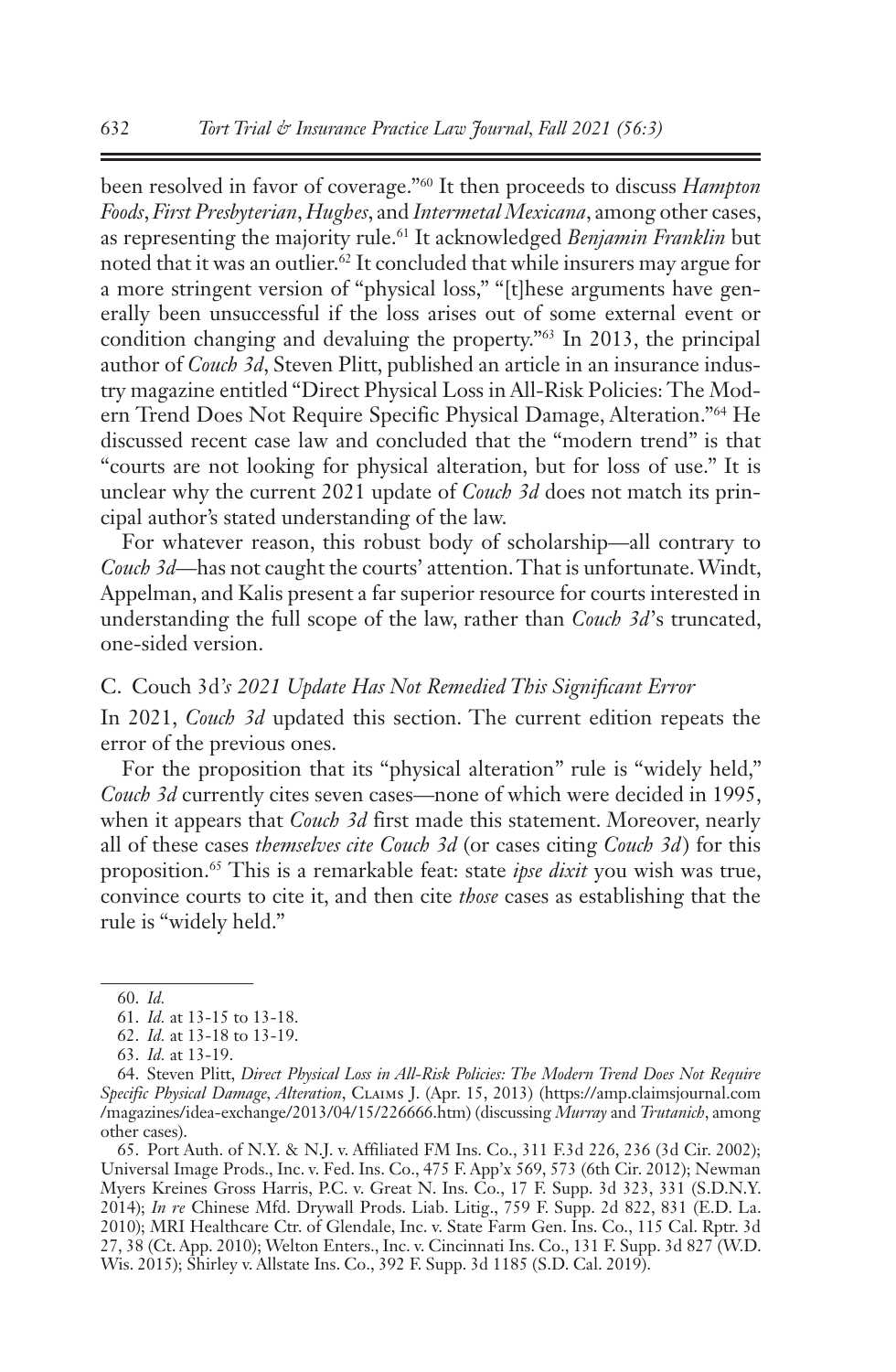For its claim that there must be a "distinct, demonstrable, physical alteration of the property," *Couch 3d* now cites five cases extant in 1995 (*Benjamin Franklin* and four others).<sup>66</sup> None of these pre-1995 cases cure *Couch 3d's* original error. Nor do they offer support for the way courts are citing this section in Covid-19 cases.

For example, in the oldest case (*Cleland Simpson*) the Pennsylvania Supreme Court summarily affirmed the lower court's decision.<sup>67</sup> That case, however, involved a *named perils* policy for "all direct loss by fire [and] lightning."68 The court held that an order of civil authority was not covered in the absence of fire or lightning damage.<sup> $69$ </sup> In the context of a namedperils property-insurance policy, that made perfect sense: without a loss caused by an insured peril, there is no coverage. But the use of "physical loss" in an *all* risk policy is entirely different, because *all* (nonexcluded) perils are insured. *Cleland Simpson* fails to support *Couch*'s proposition at all.

In the next two cases (*Sponholz* and *HRG*) the courts held that a defect in the title to property was not a "physical loss."70 That too, makes sense, but fails to support a "physical alteration" requirement. Title defects are *legal* injuries, not physical ones, and these cases are perfectly reconcilable with the loss-of-safe-use rule from *Hughes* and *First Presbyterian*, neither of which required "physical alteration."

The final case from this group of pre-1995 cases (*Covert*) involved products that were discarded because the manufacturer had rescinded its warranty.<sup>71</sup> The policyholder would not sell them without the warranty. This case comes the closest to supporting *Couch 3d*'s argument, but it still fails. As in the title-defect cases, the defect was legal or contractual (i.e., the manufacturer would not indemnify the seller from potential product defects). However, that can still be squared with the prevailing loss-ofsafe-use and loss-of-function rules.<sup>72</sup> These cases did not support the rule *Couch 3d* derived from them.

In sum, *Couch 3d* seized on a single trial-level case with no support in the appellate law, asserted in the first instance that such a rule was "widely

<sup>66.</sup> Great N. Ins. Co. v. Benjamin Franklin Fed. Sav. & Loan Ass'n, 793 F. Supp. 259, 263 (D. Or. 1990) (asbestos), *disapproved by* Farmers Ins. Co. v. Trutanich, 858 P.2d 1332 (Or. Ct. App. 1993); Comm. Union Ins. Co. v. Sponholz, 866 F.2d 1162, 1162 (9th Cir. 1989) (title defect); HRG Dev. Co. v. Graphic Arts Mut. Ins. Co., 527 N.E.2d 1179, 1181 (Mass. Ct. App. 1988) (title defect); Cleland Simpson Co. v. Fireman's Ins. Co. of Newark, 140 A.2d 41, 44 (Pa. 1958) (named-perils coverage); Glens Falls Ins. Co. v. Covert, 526 S.W.2d 222, 223 (Tex. Ct. App. 1975) (products lacking manufacturer's warranty).

<sup>67.</sup> *Cleland Simpson*, 140 A.2d at 44.

<sup>68.</sup> Cleland Simpson Co. v. Fireman's Ins. Co., 1957 Pa. Dist. & Cnty. LEXIS 202, at \*5 (Lackawanna Cnty. Jan. 11, 1957).

<sup>69.</sup> *Id.* at \*8.

<sup>70.</sup> *Sponholz*, 866 F.2d at 1162; *HRG*, 527 N.E.2d at 1181.

<sup>71.</sup> *Covert*, 526 S.W.2d at 223.

<sup>72.</sup> *See supra* notes 10–13 and accompanying text.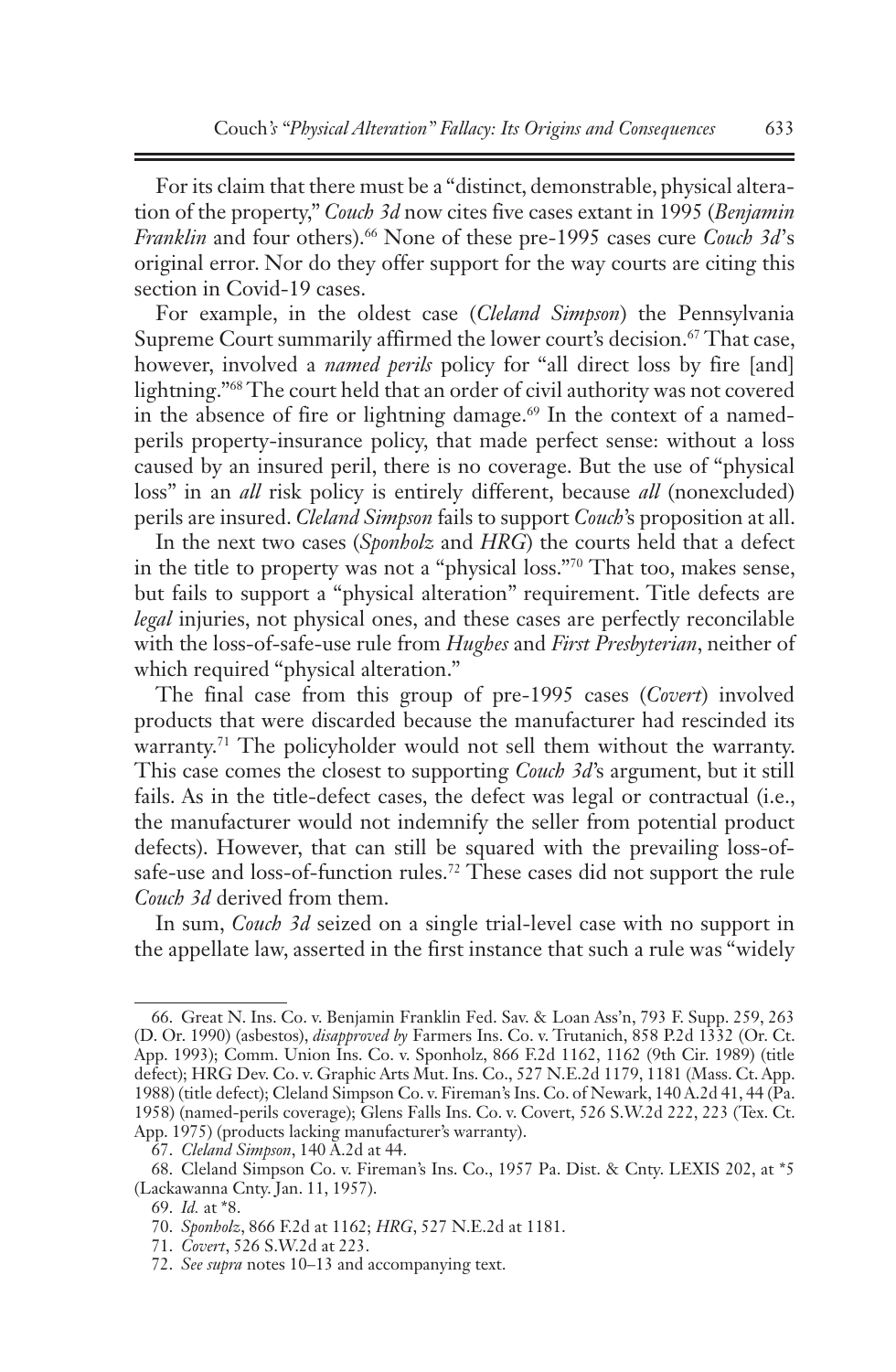held," did not confess error when that case was disapproved, convinced courts to cite it as authoritative, and then cited *those* cases as showing that its scantly supported test was correct. That circular process does not create sound jurisprudence, it is not persuasive, and it should not be followed any further.

## D. *The Current Majority of Covid-19 Cases Adopt and Perpetuate*  Couch 3d*'s Error*

To any objective observer, *Couch 3d*'s treatment of this issue is incorrect and unnerving. Despite this, a large number of courts are relying upon it to dismiss claims that the presence of SARS-CoV-2, the Covid-19 pandemic, and/or the associated orders of Civil Authority cause "physical loss or damage" to property. The result of these decisions is that many businesses entitled to business-income coverage under the *actual* majority rule—are not receiving it.

At least twenty-eight of the early pandemic decisions ruling for insurers expressly rely on this section.73 Another fifteen cases applied *Couch 3d*'s

<sup>73.</sup> E.g., Brunswick Panini's LLC v. Zurich Am. Ins. Co., 2021 WL 663675, at \*8 (N.D. Ohio Feb. 19, 2021) (Ohio law); Kahn v. Pa. Nat'l Mut. Cas. Ins. Co., 2021 WL 422607, at \*5 (M.D. Pa. Feb. 8, 2021) (Pennsylvania law); Wellness Eatery La Jolla LLC v. Hanover Ins. Grp., 2021 WL 389215, at \*5 (S.D. Cal. Feb. 3, 2021) (California law); Frank Van's Auto. Tag, LLC v. Selective Ins. Co., 2021 WL 289547, at \*5 (E.D. Pa. Jan. 28, 2021) (Pennsylvania law); Graspa Consulting, Inc. v. United Nat'l Ins. Co., 2021 WL 199980, at \*5 (S.D. Fla. Jan. 20, 2021) (Florida law); 1 S.A.N.T., Inc. v. Berkshire Hathaway, Inc., 2021 WL 147139, at \*6 (W.D. Pa. Jan. 15, 2021) (Pennsylvania law); Zagafen Bala, LLC v. Twin City Fire Ins. Co., 2021 WL 131657, at \*4 (E.D. Pa. Jan. 14, 2021) (Pennsylvania law); TAQ Willow Grove, LLC v. Twin City Fire Ins., 2021 WL 131555, at \*4 (E.D. Pa. Jan. 14, 2021) (Pennsylvania law); Ultimate Hearing Sols. II, LLC v. Twin City Fire Ins. Co., 2021 WL 131556, at \*5 (E.D. Pa. Jan. 14, 2021) (Pennsylvania law); Moody v. Hartford Fin. Grp., Inc., 2021 WL 135897, at \*4 (E.D. Pa. Jan. 14, 2021) (Pennsylvania law); ATCM Optical, Inc. v. Twin City Ins. Co., 2021 WL 131282, at \*4 (E.D. Pa. Jan. 14, 2021) (Pennsylvania law); Indep. Rest. Grp. v. Certain Underwriters at Lloyd's, London, 2021 WL 131339, at \*5 (E.D. Pa. Jan. 14, 2021) (Pennsylvania law); Santo's Italian Café LLC v. Acuity Ins. Co., 508 F. Supp. 3d 186, 197–98 (N.D. Ohio 2020) (Ohio law); Newchops Rest. Comcast LLC v. Admiral Indem. Co., 507 F. Supp. 3d 616, 623–24 (E.D. Pa. 2020) (Pennsylvania law); Terry Black's Barbecue, LLC v. State Auto. Mut. Ins. Co., 2020 WL 7351246, at \*5 (W.D. Tex. Dec. 14, 2020) (Texas law); Richard Kirsch, DDS v. Aspen Am. Ins. Co., 507 F. Supp. 3d 835, 839 (E.D. Mich. 2020) (Michigan law); SA Palm Beach LLC v. Certain Underwriters at Lloyd's, London, 506 F. Supp. 3d 1248, 1253 (S.D. Fla. 2020) (Florida law); El Novillo Rest. v. Certain Underwriters at Lloyd's, London, 505 F. Supp. 3d 1343, 1349 (S.D. Fla. 2020) (Florida law); Hajer v. Ohio Sec. Ins. Co., 505 F. Supp. 3d 646, 650 (E.D. Tex. 2020) (Texas law); Promotional Headwear Int'l v. Cincinnati Ins. Co., 504 F. Supp. 3d 1191, 1198 n.38 (D. Kan. 2020); S. Fla. Ent. Assocs., Inc. v. Hartford Fire Ins. Co., 2020 WL 6864560, at \*6 (S.D. Fla. Nov. 13, 2020) (Florida law); Dab Dental PLLC v. Main St. Am. Prot. Ins. Co., 2020 WL 7137138, at \*5 (Fla. Cir. Ct. Hillsborough Cnty. Nov. 10, 2020); Hillcrest Optical, Inc. v. Cont'l Cas. Co., 497 F. Supp. 3d 1203, 1211 & n.4 (S.D. Ala. 2020) (Alabama law); Plan Check Downtown III, LLC v. AmGuard Ins. Co., 485 F. Supp. 3d 1225, 1229 (C.D. Cal. 2020) (California law); Malaube, LLC v. Greenwich Ins. Co., 2020 WL 5051581, at \*5 (S.D. Fla. Aug. 26, 2020) (Florida law); Diesel Barbershop, LLC v. State Farm Lloyds, 479 F. Supp. 3d 353, 360 (W.D. Tex. 2020) (Texas law); Visconti Bus. Serv., LLC v. Utica Nat'l Ins. Grp., 71 Misc. 3d 516, 528 (N.Y. Super. Ct. 2021).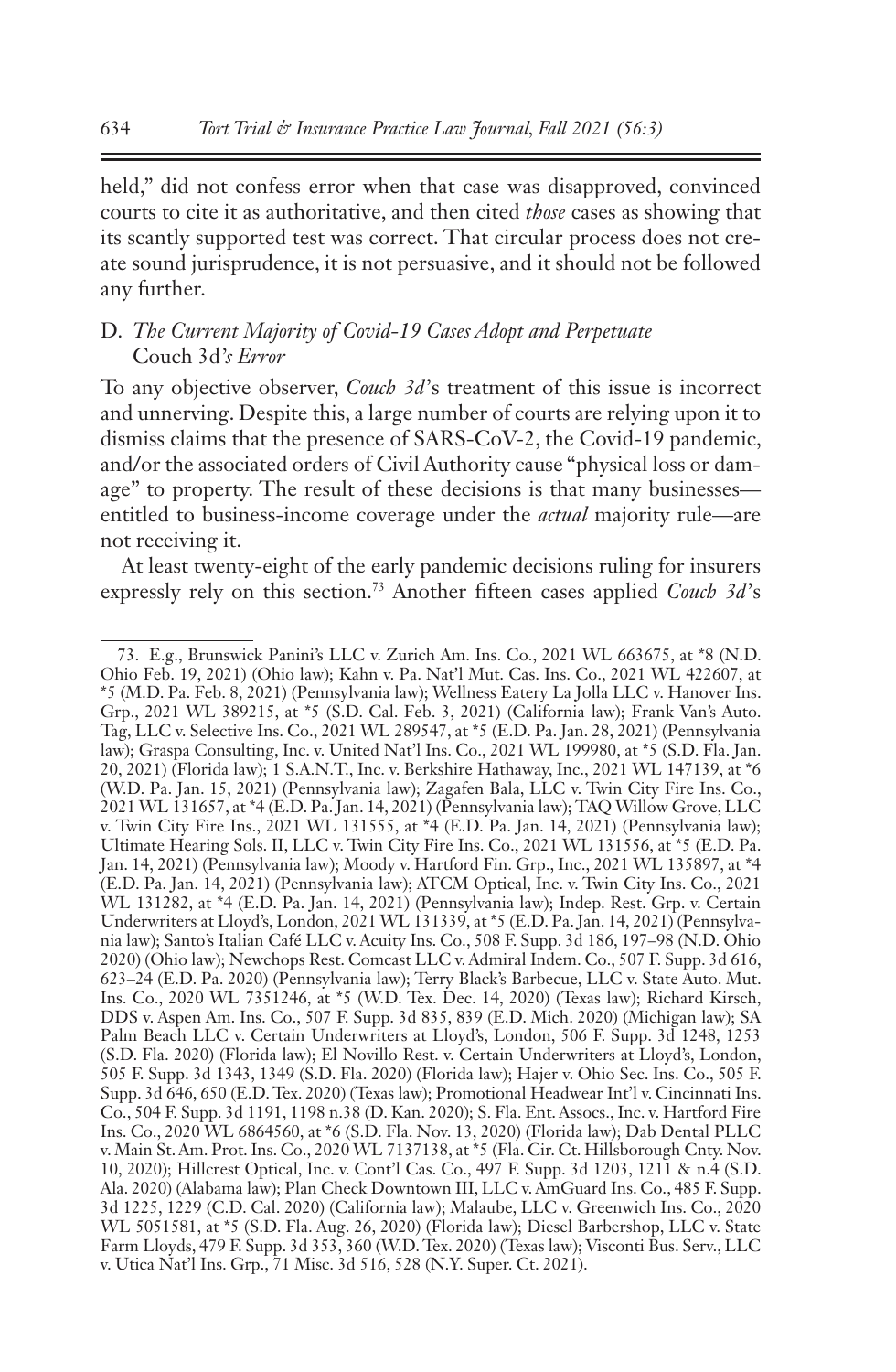"distinct, demonstrable, physical alteration" rule without citing it directly.74 And the first three published appellate decisions on this issue cite the section as authoritative.<sup>75</sup>

### III. THINKING CRITICALLY ABOUT *COUCH* AND PROPERTY INSURANCE LAW

Whatever the ultimate outcome of the Covid-19 business-income-coverage litigation, the courts' treatment of this section in *Couch 3d* will have profound impacts on property-insurance coverage. The error originating from that section is poised to reshape insurance law without the rigorous intellectual analysis of a state appellate court charged with determining the law in its jurisdiction. If courts continue to blindly follow *Couch 3d* on this point, they will effectively overrule decades of property-insurance law without grappling with *stare decisis* or the usual stabilizing principles attached to precedent. Courts must dismantle *Couch 3d*'s fallacy, and the cases it has spawned, before it is too late—and, above all, stop citing *Couch 3d* on this point until the authors address the problem. We offer three general reasons for this position.

*First*, this section of *Couch 3d* never provides a precedent-driven or intellectual justification for its test (for it is, in reality, a test *Couch 3d* invented). Generally, when staking a position that rests at the core of a body of law, a treatise will either (a) rely on the reasoned decisions of then-extant judicial decisions to justify the rule, or (b) develop its own, independent reason that the rule is correct. *Couch 3d* does neither. This oversight is having

<sup>74.</sup> Café La Troya LLC v. Aspen Spec. Ins. Co., 2021 WL 602585, at \*7 (S.D. Fla. Feb. 16, 2021) (Florida law); Vandalay Hosp. Grp. LP v. Cincinnati Ins. Co., 2021 WL 462105, at \*1 (N.D. Tex. Feb. 9, 2021) (Texas law); Protégé Rest. Partners LLC v. Sentinel Ins. Co., 2021 WL 428653, at \*4 (N.D. Cal. Feb. 8, 2021) (California law); Colgan v. Sentinel Ins. Co., 2021 WL 472961, at \*3 (N.D. Cal. Jan. 26, 2021) (California law); Ba Lax, LLC v. Hartford Fire Ins. Co., 2021 WL 144248, at \*3 (C.D. Cal. Jan. 12, 2021) (California law); O'Brien Sales & Mktg, Inc. v. Transp. Ins. Co., 2021 WL 105772, at \*3–4 (N.D. Cal. Jan. 12, 2021) (California law); Humans & Resources, LLC v. Firstline Nat'l Ins. Co., 2021 WL 75775, at \*5 (E.D. Pa. Jan. 8, 2021) (Pennsylvania law); Karen Trinh, DDS, Inc. v. State Farm Gen. Ins. Co., 2020 WL 7696080, at \*4 (N.D. Cal. Dec. 28, 2020) (California law); Mortar & Pestle Corp. v. Atain Spec. Ins. Co., 2020 WL 7495180, at \*3 (N.D. Cal. Dec. 21, 2020) (California law); Kessler Dental Assocs., P.C. v. Dentists Ins. Co., 505 F. Supp. 3d 474, 480 (E.D. Pa. 2020) (Pennsylvania law); Long Affair Carpet & Rug, Inc. v. Liberty Mut. Ins. Co., 500 F. Supp. 3d 1075, 1078 (C.D. Cal. 2020) (California law); Brian Handel D.M.D., P.C. v. Allstate Ins. Co., 499 F. Supp. 3d 95, 99 (E.D. Pa. 2020) (Pennsylvania law); Uncork & Create LLC v. Cincinnati Ins. Co., 498 F. Supp. 3d 878, 883 (S.D. W. Va. 2020) (West Virginia law); Mudpie, Inc. v. Travelers Cas. Ins. Co., 487 F. Supp. 3d 834, 839 (N.D. Cal. 2020) (California law); Pappy's Barber Shops, Inc. v. Farmers Group, Inc., 487 F. Supp. 3d 937, 944 (S.D. Cal. 2020) (California law); 10e, LLC v. Travelers Indem. Co., 483 F. Supp. 3d 828, 836 (C.D. Cal. 2020) (California law).

<sup>75.</sup> Oral Surgeons, P.C. v. Cincinnati Ins. Co., 2 F.4th 1141 (8th Cir. 2021); Mudpie, Inc. v. Travelers Cas. Ins. Co. of Am., \_\_ F.4th \_\_, 2021 WL 4486509 (9th Cir. Oct. 1, 2021); Santo's Italian Cafe, LLC v. Acuity Ins. Co., \_\_ F.4th \_\_, 2021 WL 4304607 (6th Cir. Sept. 22, 2021).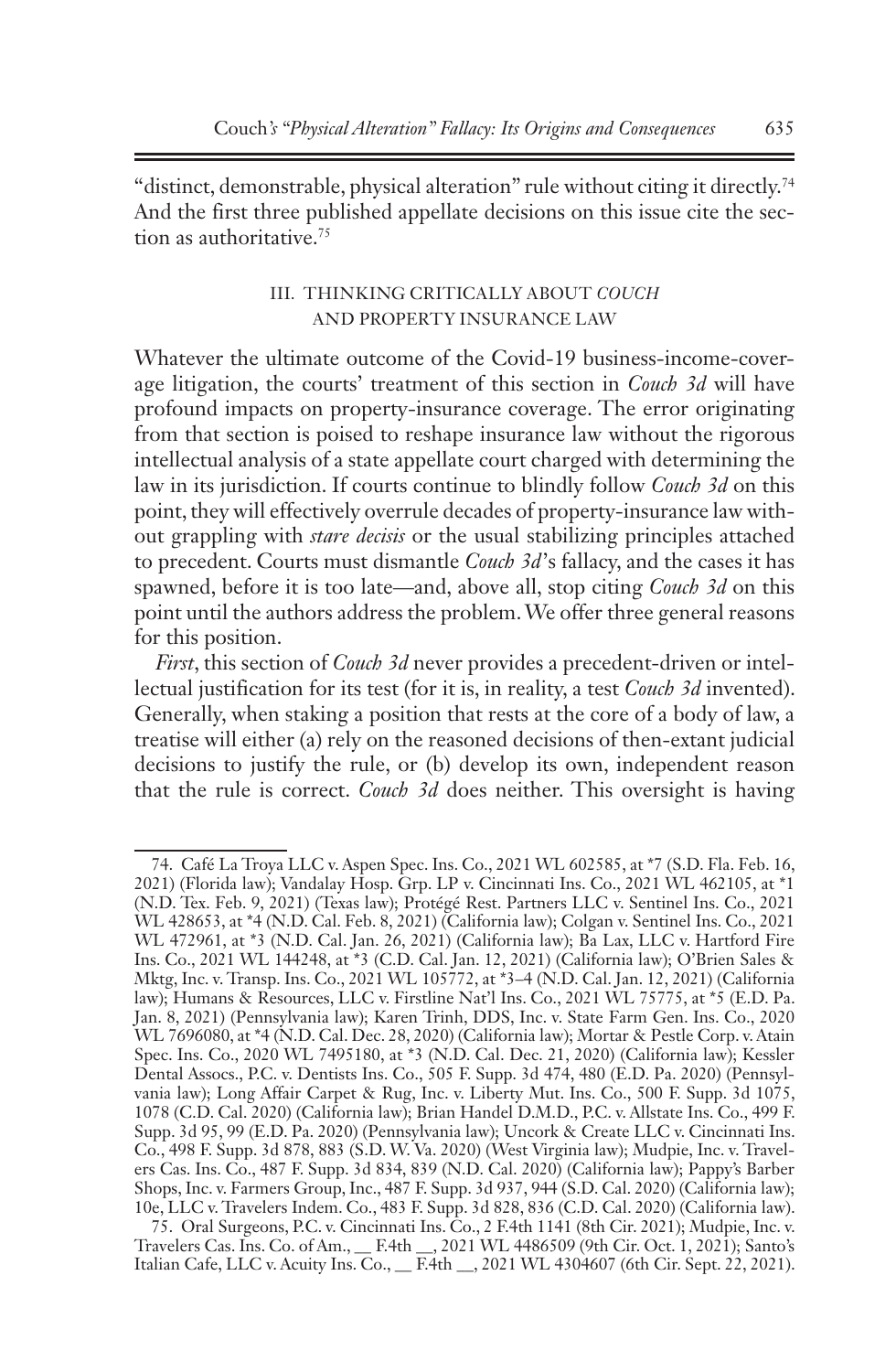devastating consequences for businesses struggling to survive the Covid-19 pandemic, and it will have even greater consequences for the homeowners and lenders who purchase property insurance on a daily basis.

The *Couch 3d* test is largely circular. It does not flow from any substantial body of insurance law that existed (or that currently exists) outside of *Couch 3d*'s own sphere of influence. Nor is it compelling on its own. Property policies generally cover "direct physical loss or damage," which does not unmistakably communicate *Couch 3d*'s rule to an ordinary person. Perhaps insurers view "physical" as a term of art that means a "distinct, demonstrable, physical alteration." But they have not *communicated* that intent in the policy by actually defining "physical loss or damage," as courts have "begged" them to do for decades.76

Basic textual analysis shows why the opposite rule is correct. When property is stolen, unusable, unsafe, or nonfunctional, the policyholder has suffered a "physical loss." This comports with the distinction between "loss"<sup>77</sup> and "damage,"<sup>78</sup> two words with different meanings in the English language. If "physical" required some "distinct, demonstrable, physical alteration," then "physical loss" would be rendered meaningless.

The word "physical" simply restricts coverage to losses that are "of or relating to natural or material things, as opposed to things mental, moral, spiritual, or imaginary."79 This draws the same line as pre-1995 decisions favoring policyholders (involving physically unsafe, physically unusable, or physically contaminated property) and pre-1995 cases favoring insurers (involving title insurance and voided warranties). An impaired title or an invalid warranty is a *legal* loss. It injures a legal right appurtenant to the

<sup>76.</sup> Cherokee Nation v. Lexington Ins. Co., 2021 WL 506271, at \*3–6 (Okla. Dist., Cherokee Cnty. Jan. 28, 2021).

<sup>77. &</sup>quot;[T]he act or fact of losing : failure to keep possession : deprivation." Loss, WEBSTER's THIRD NEW INT'L DICTIONARY 1338 (Unabridged ed. 1966) [hereinafter WEBSTER's]; *Loss*, I THE COMPACT EDITION OF THE OXFORD ENGLISH DICTIONARY 1666 (2d ed. 1986) [hereinafter Oxford's] ("2.a. The being deprived of, or the failure to keep (a possession, appurtenance, right . . . or the like). . . . **5.** Diminution of one's possessions or advantages; detriment or disadvantage involved in being deprived of something."); Loss, MERRIAM-WEBSTER ONLINE DICTIONARY, www.merriam-webster.com/dictionary/loss (last visited Sept. 1, 2021) ("2.a(2) the partial or complete deterioration or absence of a physical capability or function"); *Loss*, DICTIONARY.COM, www.dictionary.com/browse/loss (last visited Sept. 1, 2021) ("1. detriment, disadvantage, or deprivation from failure to keep, have, or get").

<sup>78.</sup> "[L]oss due to injury : injury or harm to person, property, or reputation : hurt, harm." *Damage*, Webster's, *supra* note 77, at 571; *Damage*, I Oxford's, *supra* note 77, at 641 ("**2.** Injury, harm ; esp. physical injury to a thing."); *Damage*, MERRIAM-WEBSTER ONLINE DICTIONARY, *supra* note 77 ("[L]oss or harm resulting from injury to person, property, or reputation."); *Damage*, DICTIONARY.COM, *supra* note 77 ("injury or harm that reduces value or usefulness").

<sup>79.</sup> *Physical*, Webster's, *supra* note 77, at 1706; *see Physical*, The American Heritage Dictionary of the English Language 1331 (5th ed. 2011) (same); II Oxford's, *supra* note 77, at 2161 ("Of or pertaining to material nature . . . as opposed to *psychical, mental, spiritual*"); Physical, MERRIAM-WEBSTER ONLINE DICTIONARY, *supra* note 77 ("of or relating to material things"); *Physical*, DICTIONARY.COM, *supra* note 77 ("of or relating to that which is material").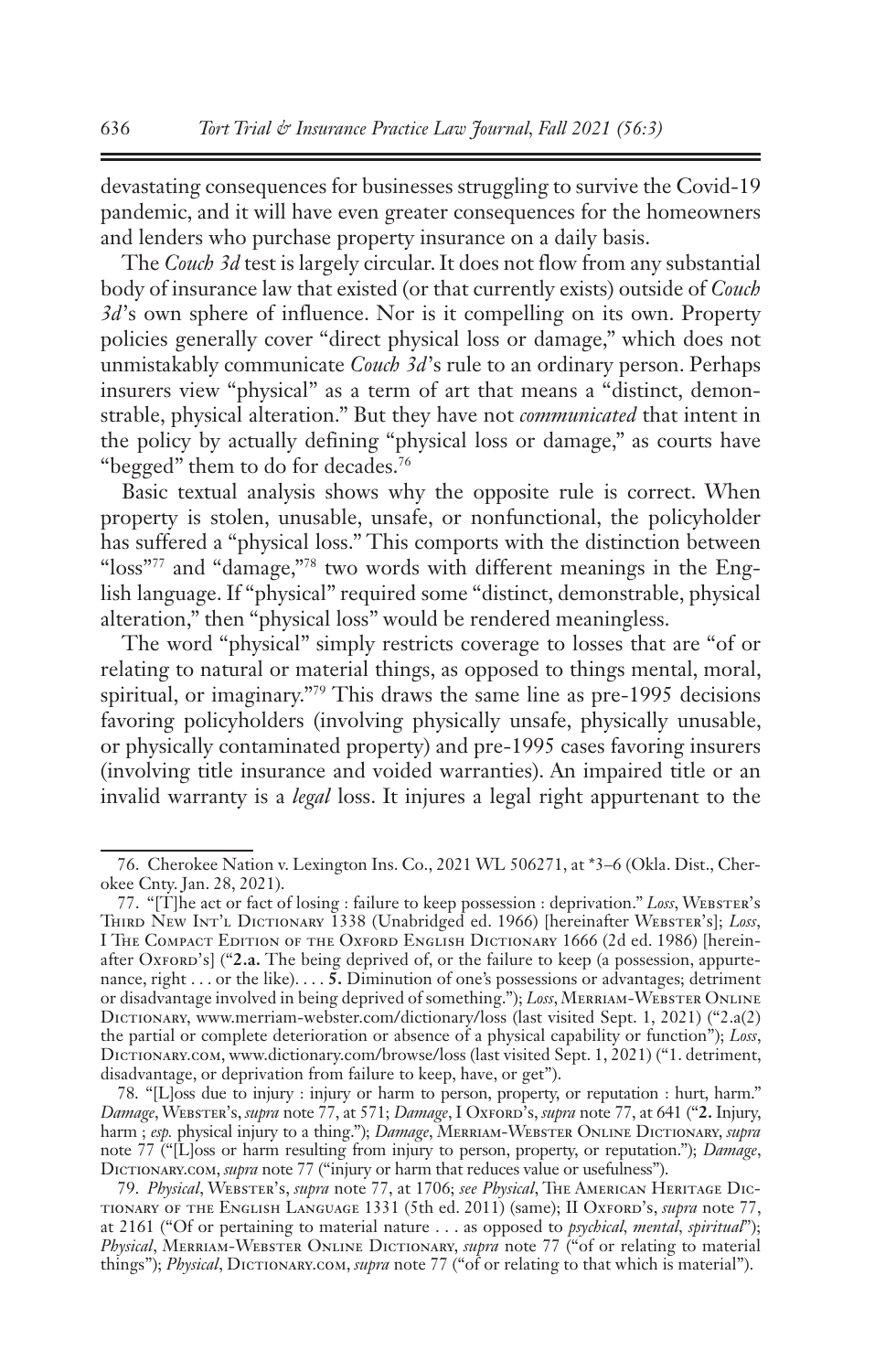property, and does not impair the property itself. Thus, *Couch 3d* is correct in observing that the term "physical loss" excludes losses "that are intangible or incorporeal," such as a defect in title.<sup>80</sup> But that statement, true as it is, does not support *Couch 3d*'s blanket "physical alteration" test. It simply illustrates one kind of "loss" that property insurance does not cover.

As the title-insurance litigation shows, the word "physical" exists in the policy for a good reason. English speakers often use the word "loss" in the mental, moral, spiritual, or imaginary sense. We speak of a "loss of reputation," a "loss of affection," or even (as John Milton wrote) a world in a state of "utter loss" and in need of divine intervention.<sup>81</sup> Or, in another direction, the unwitting purchaser of a house "widely reputed to be possessed by poltergeists" might have made a claim on his property insurer for a "loss," had the New York Appellate Division not excused him from the purchase by holding the seller "is estopped to deny their existence and, as a matter of law, the house is haunted."<sup>82</sup> In contrast to property overrun by chemicals<sup>83</sup> or spiders,84 a house possessed by ghosts would seem to be the prototypical example of an "incorporeal," and thus a "nonphysical," loss.

However, this discussion of ghosts, titles, and damnation simply shows that the traditional analysis—supported by the decades of case law predating this section of *Couch 3d*—is not outlandish at all. A property perched on a cliff, inundated with gasoline, unusable due to odors or bacteria, or in danger of a rockfall is at risk due to the laws of the physical realm, not of perils legal or paranormal. *Couch 3d*'s rule erases this important distinction.

*Second*, the pre-*Couch* rule has a firm basis in the risk-based nature of insurance, in basic principles of insurance law, and in insurance-industry intent. Actuaries can predict the likelihood of physical phenomena that might affect property, even if those perils do not alter or structurally injure property, and even if the peril strikes the entire risk pool at the same time.<sup>85</sup> They can set appropriate premiums. But more difficult (or impossible) to predict, in advance, is the risk that décor will go out of style, that a house will be deemed haunted as a matter of law, or that a market meltdown will impair property values.

<sup>80. 10</sup>A COUCH ON INSURANCE 3D § 148:46.

<sup>81.</sup> *Loss*, I Oxford's, *supra* note 77, at 1666.

<sup>82.</sup> Stambovsky v. Ackley, 169 A.D.2d 254, 255–56 (N.Y. App. Div., 1st Dep't 1991).

<sup>83.</sup> Gregory Packaging, Inc. v. Travelers Prop. Cas. Co., 2014 WL 6675934, at \*5–6 (D.N.J. Nov. 25, 2014).

<sup>84.</sup> Cook v. Allstate Ins. Co., 2007 Ind. Super. LEXIS 32, at \*6–10 (Madison Cnty. Nov. 30, 2007).

<sup>85.</sup> Erik S. Knutsen & Jeffrey W. Stempel, *Infected Judgment: Problematic Rush to Conventional Wisdom and Insurance Coverage Denial in a Pandemic*, 27 Conn. Ins. L.J. 185, 194–95 (2020) (explaining that pandemic losses are "insurable in theory because the timing of the pandemic itself is a fortuitous event," because "not all industries will be affected at the same time and to the same degree," and because some portions of the risk pool "may profit from the pandemic in their specific industries and may have no loss at all").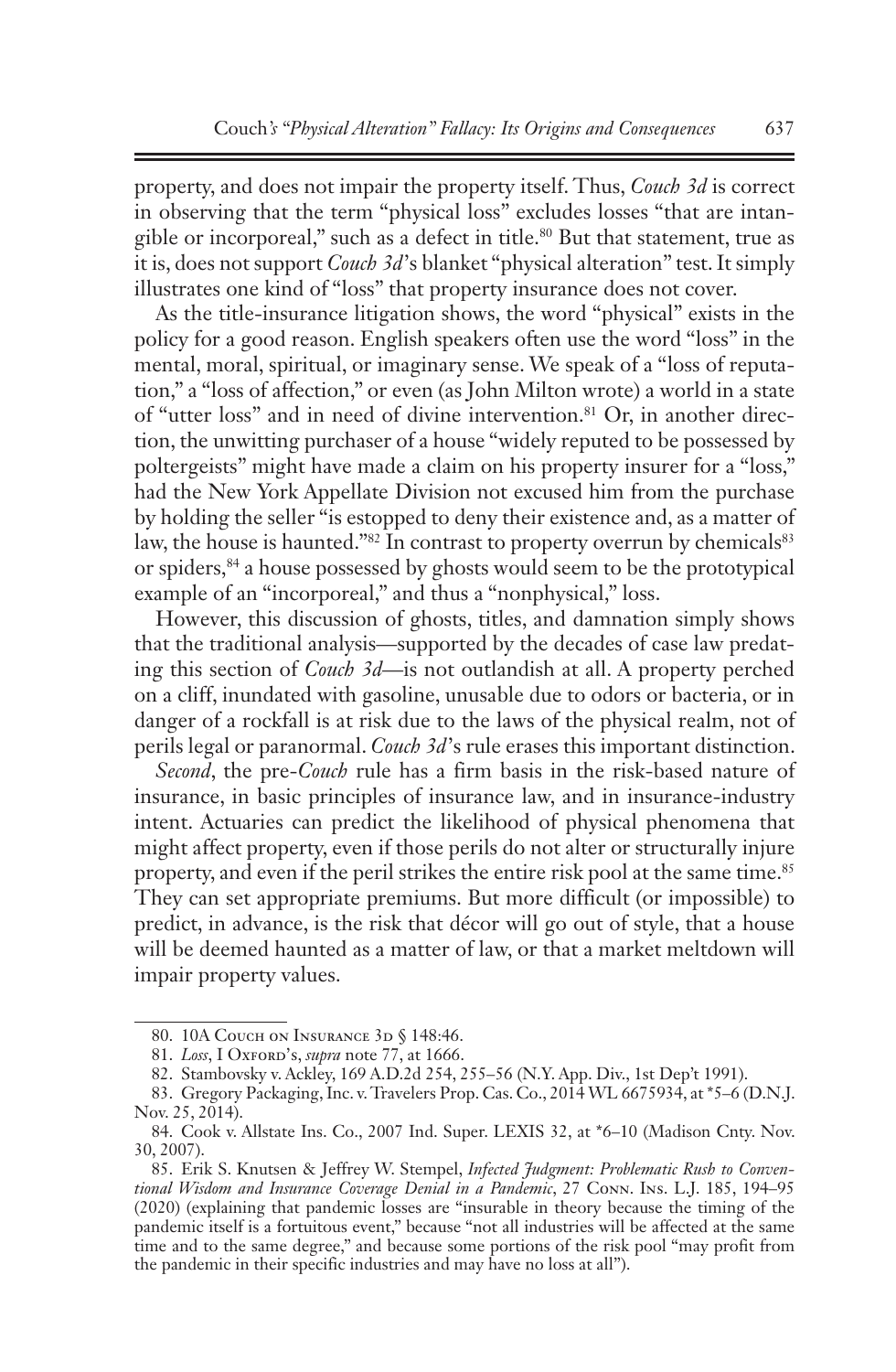Thus, the traditional distinction between physical and nonphysical losses matches up neatly with risks that insurers can price, predict, and guard against. *Couch 3d*'s test draws the line much further upstream, leaving homeowners, businesses, and lenders exposed to large swaths of perfectly insurable risks. That fact provides ample reason to doubt *Couch 3d*'s argument that insurers drew the line there.

The more likely explanation is that "physical loss" is what the *Restatement (Second) of Contracts* calls a "deliberately obscure" term.<sup>86</sup> It is broad enough to let insurers charge "all risk" premiums, but ambiguous enough so the insurer can "decide at a later date what meaning to assert,"87 i.e., a narrower, "physical alteration" rule.<sup>88</sup> This is illustrated by the industry's acts of playing both sides of the "physical loss" question—restrictive when it faces the policyholder, and expansive when it faces another insurer to whom it might shift liability.89 As the *Restatement of the Law, Liability Insurance* points out, this is the definition of ambiguity: when "there is more than one meaning to which the language of the term is reasonably susceptible when applied to the facts of the claim."<sup>90</sup> If the insurance industry interprets the language both ways, surely both readings must be reasonable. But it is in these situations that both *Restatements* and every jurisdiction in the country calls for words to be construed against the drafter.<sup>91</sup>

*Third*, property insurance is one of the least negotiable types of insurance. Millions of homeowners are required, by their lenders, to maintain insurance on mortgaged property. Homeowners lack the kind of leverage that a multinational company would have to negotiate manuscript commercialproperty coverage. They must have it, and due to insurers' antitrust immunity, they have no power to negotiate the terms of the policy. Yet they (and the banks that hold their mortgages) would be among the ones who suffer the most if *Couch 3d*'s rule actually becomes "widely held."

Homeowners' policies, like commercial property policies, are written on "physical loss" forms. If property insurance is construed as *Couch 3d* (incorrectly) suggests, the courts will unwittingly shift an enormous body of risks

<sup>86.</sup> RESTATEMENT (SECOND) OF CONTRACTS § 206, cmt. a (Am. L. INST. 1981).

<sup>87.</sup> *Id.*

<sup>88.</sup> This is far from speculation. One writer recounts the story of an "experienced policy underwriter justifying an ambiguous draft policy as follows: 'We draft them this way so we can say later that the policy means whatever we want it to mean.'" George M. Plews & Donna C. Marron, *Survey: Environmental Law Developments: Hope and Ambiguity in Achieving the Opti*mum Environment, 37 IND. L. Rev. 1055, 1058-59 (2004).

<sup>89.</sup> *See supra* notes 50–53 and accompanying text.

<sup>90.</sup> RESTATEMENT OF THE LAW, LIABILITY INSURANCE § 4(1) (AM. L. INST. 2019).

<sup>91.</sup> Restatement (Second) of Contracts, *supra* note 86, § 206, cmt. a. The *Restatement of the Law, Liability Insurance* provides for the same outcome, for the same reasons. RESTATEment of the Law, Liability Insurance, *supra* note 90, § 4(2), *see id.* §§ 3(3), (4), cmt. d ("The *contra proferentem* rule gives the supplier of the terms the incentive to take all reasonable steps to eliminate ambiguity in the drafting of terms.").